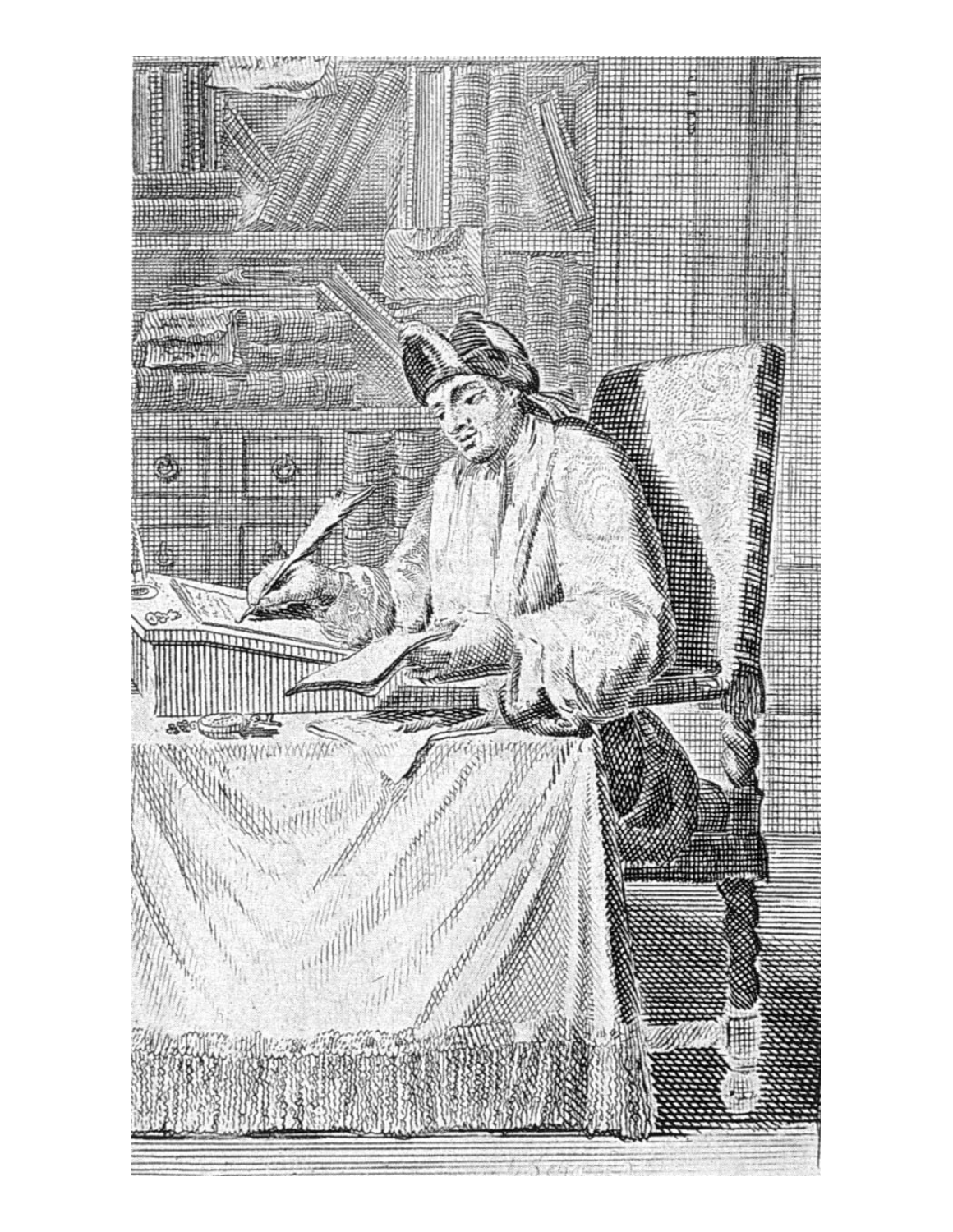# Magical World Builder

Magical World Builder Magical World Builder's Guide By, Stephanie Cottrell Bryant

The Magical World Builder's Guide is a tool for creating a fantasy universe. Although there are several good guidebooks to creating a science fiction world, few deal with the quintessential elements of a fantasy realm. This guide ambitiously attempts to help fantasy authors discover their realms long before they sit down to the keyboard and fill in the details.

In addition, I've written a much-beloved 30 Days of World Building tutorial designed to help you hit the ground running with your world building in just a few minutes a day.

Fantasy, like all fiction, is a function of the imagination. One common element in fantasy fiction is magic, a mysterious force which breaks normal physical and scientific laws. It has been said that any sufficiently advanced technology is indistinguishable from magic, and this is certainly true in fantasy. Take the example of the Dragonriders of Pern series by Anne Mc-Caffrey. Although based on a science fiction premise, these books share a fantasy flavor by the effortless use of instantaneous travel, or teleporting. In fact, the Dragonriders series has three points of magic: teleportation, telepathy, and time travel. These three magical points are all based around the dragons of Pern. Although some non-dragonrider humans can telepathically communicate, they do not share the teleportation or time travel abilities of the dragons and fire lizards, which can go between.

In another classic fantasy example, Ursula K. LeGuin's Wizards of Earthsea can use many types of magical spells, but they all rely upon names. Any object or creature to be magically manipulated must have a known name, which the wizard uses to command that creature's essense. Wizardry, then, is the study of names, and the responsibilities inherent in knowing another creature's name. So, if a wizard wishes to teleport a rock from one space to another, he must know the rock's name, and possibly that of its destination. This system seems to work best for enchanting creatures and objects, transforming them into other objects, and ensnaring them. Telepathy seems unlikely in this kind of world. Calling down pure magical energies is also unlikely, although calling lightning is not (and who is to say that the one is really less destructive than the other?) The fantasy worlds of Dungeons and Dragons are a popular magical base for much of fantasy fiction, especially novels based in the D&D worlds. However, these worlds have a definite "D&D" flavor to them, which anyone familiar with the games can recognize. Starting with the common player character classes (fighter, ranger, paladin, mage, cleric, druid, thief, bard), these novels are rife with gaming references which non-gamers (and gamers who are tired of such unimaginative creations) find irritating. Perhaps one of the most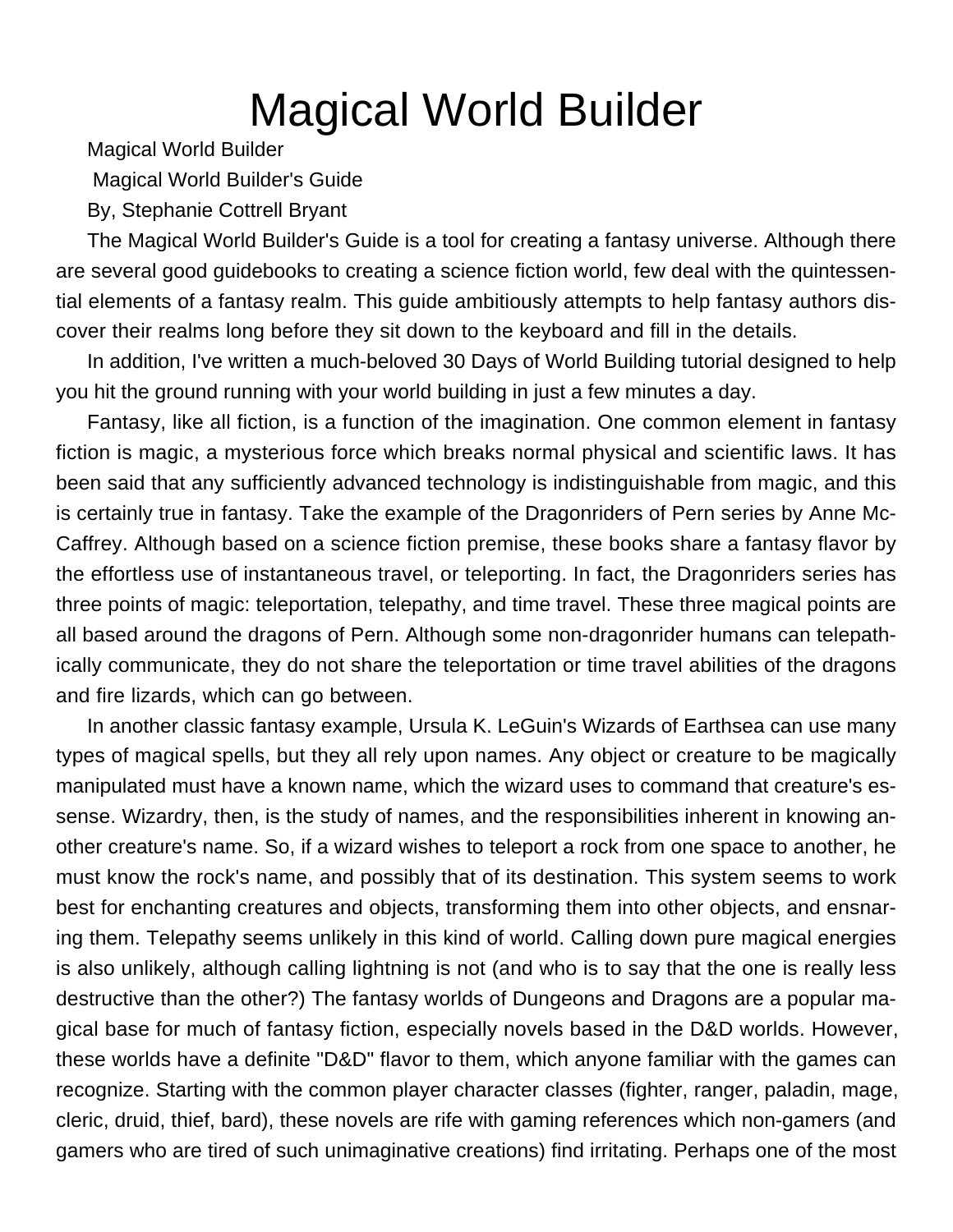common problems with these novels is the fact that they rely so heavily on the exact same system of magic. I'm going to refer heavily and often to my gaming experience as I write this manual, but my object is to make it possible for other authors to create new systems of magic that are as rich and diverse as that provided in the D&D books.

#### Basic World-Building

For basic world-building, start with a map. Draw your map from anything, but remember that the natural world is full of irregularities. Sometimes, drawing a continent based on the stain a leaf left on the sidewalk after a storm is better than trying to make one up yourself.

Similarly, when and if your characters ever enter a village, city, or settlement, they will find that, for the most part, these are rather chaotic and "natural" formations themselves. Trust me; if you've ever been to Europe, you know that many of the towns seem to be built on a meandering cowpath. There are many reasons for this kind of street structure, not the least of which is defensive. But the primary reason is that the road was there before the buildings were, and they follow natural lines and geographical formations. Only in great empires (and attempts thereto) are straight lines used. The Roman roads were so phenomenal and so frightening because they were a straight line from departure to destination; the Romans did not let geographical barriers keep them from their objectives. Similarly, many American cities were built on clean, straight lines, to reflect an orderly lifestyle that was hoped for in this frontier. Further west, and in many of the midwestern towns, cities didn't just happen; they were planned out meticulously. Salt Lake City and Washington DC are two wonderful examples of cities that were planned out before they were ever built.

Once you have your map, decide on a technology level. Sure, you don't want your fantasy characters to have guns (or do you?), but what about cannons? Crossbows? Swords? Plate armor? Chain armor? Kevlar? What about ships: are primitive longboats the dragons of the seas, or do huge galleons rule and pillage through piracy and "privateering"? Are there paved or cobbled roads, or do people just follow the cow paths from one town to the next? How difficult or dangerous is it to travel, and what kinds of hazards exist?

If you go for a low-tech world, expect swords, spears, and polearms to be normal weapons. Remember that animal populations were a little less controlled, but natural predators culled off the weak. The "runt" of the litter of pigs wasn't a pet (see Charlotte's Web), it was a spring meal. Rarely would you have people bonding with their house cat, although favorite hunting and working dogs were often given special treatment.

A mid-tech world might be something like Earth at the turn of the century. Communications systems are becoming reliable due to the telegraph, and factories provide jobs for many many people. But working conditions aren't necessarily humane, and people still have (and will always have, in any age) conflicts with other people, and with themselves.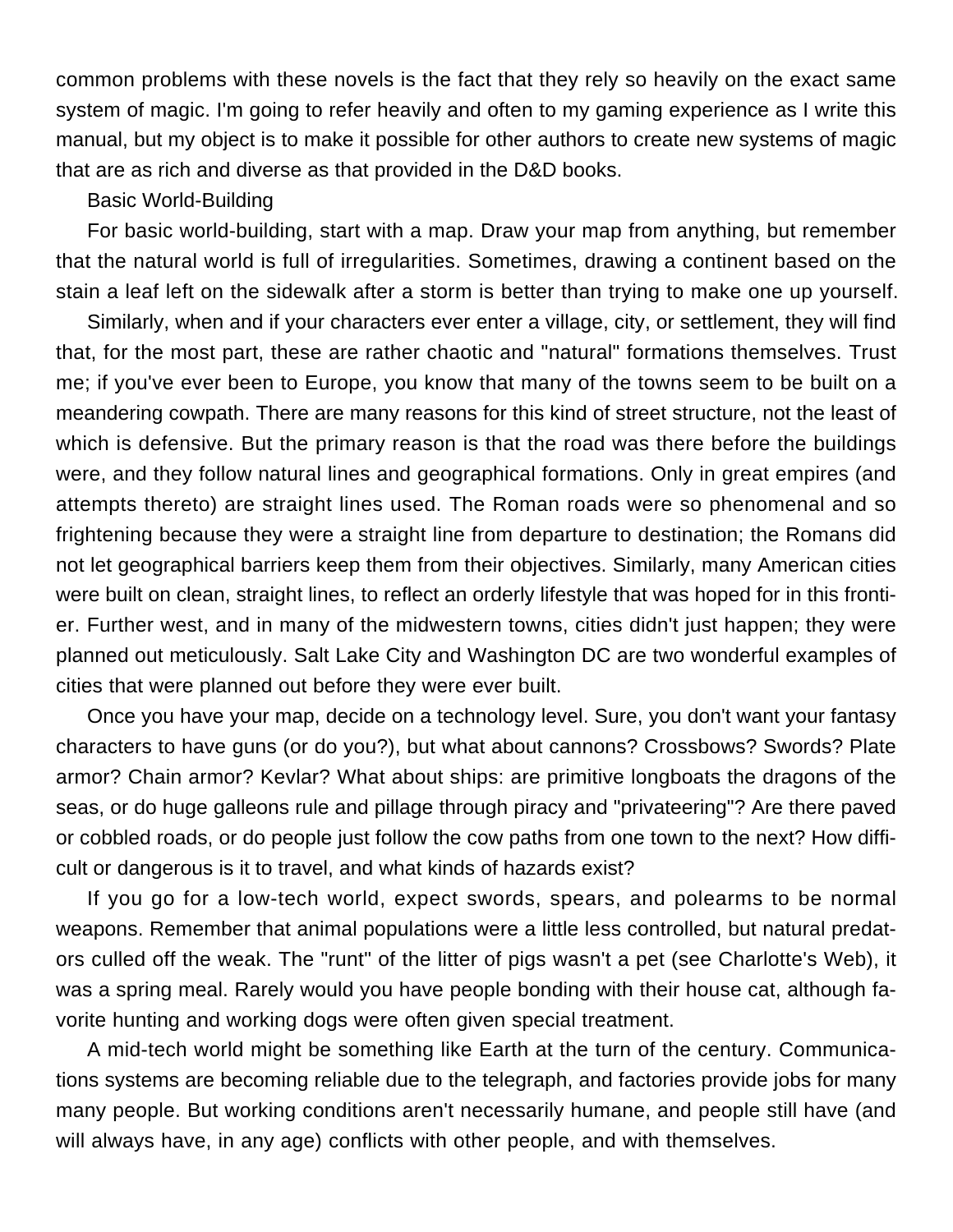Finally, a high-tech world can be fun, especially when you add fantastical elements to it. Just beware of adding too many unreal elements to your story. A high-tech world in which traditional magic also works had better approach the subject of magic in a fairly straightforward manner, or the reader will be too confused by the introduction of both advanced technologies and magical principles.

#### Magic Levels

Some worlds, you'll notice, are very magic-rich. Everyone has some experience with magic, and wizards are not uncommon. In some worlds (Piers Anthony's Xanth and Weis and Hickman's Darksword trilogy), everyone on the planet has a magical talent of some sort, and some lucky individuals have more than one. Although commoners are still uncomfortable with powerful mages (who isn't, given the possibilities), they don't stone him on sight. In this kind of world, cultures which fear or hate magic have found some outlet or method for dealing with wizards. Perhaps children with strong magical talents are hustled off to become priests (the equivalent of military school for scholastics). Perhaps they are killed, although in a magic-rich world, that amounts to a lot of bodies. Sometimes, they are merely exiled, and nearby kingdoms or cultures will have a higher incidence of magical refugees from such an intolerant area. Similarly, in worlds where everyone has a magical talent, those born without such talents may have a special stigma associated with them, and become outcasts, or just embarrassments.

A magic-rich world may or may not have magical items of any significant power. If one were using the standard AD&D gaming system, it would stand to reason that a high number mages means a lot of magic items. But that needn't be the case. It could take huge amounts of magical energy to create an item; more than any sane mage is willing to spend on frivolous things. Such items would be very rare, and very personal to the magician wielding them. Magically-enchanted weapons and armor would rarely exist, as it is an unusual mage who has time to learn how to use such things.

On the other hand, an average-magic realm could be rich in magic items. Take, for example, the world in Margaret Weis and Tracky Hickman's Rose of the Prophet series. Here's a world in which all magic comes from either items, or from the Immortals (genies, angels, devils, and other minions of the gods). Here's an unusual situation in which a wizard must use the magical energies charged into certain items (scrolls, potions, charms, etc) to cast even the most simple spells. But all wizards learn how to make such items as part of their training. These items are not permanent magical items, but tools for spellcasting which must be present when the wizard seeks to shape magical energy. The only other way to achieve magical effects is through intervention by the Immortals. And while some of the Immortals serve the humans directly, others are forbidden by their gods to communicate with any but the most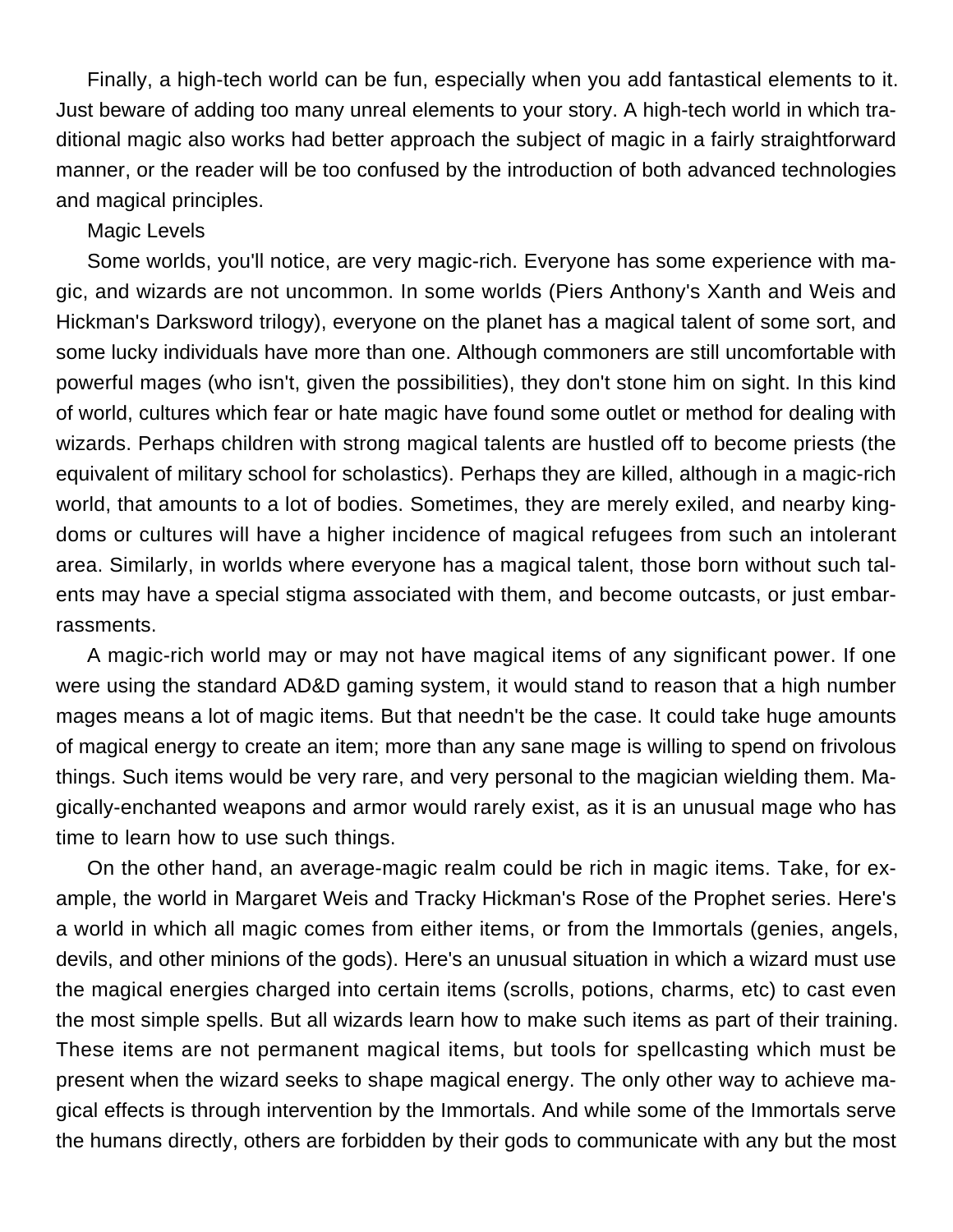devoted worshippers. In kingdoms where assistance from Immortals is common and direct, pure, magical spellcasting is less prevalent. The mortals have seen less reason to research new methods for casting magic, and so many of the more powerful spells have been lost.

A magic-poor world is one in which few people show any magical talent at all, and even fewer get the training to use it properly. Magicians and wizards might have formed an elite class, ruling others by virtue of their power, or closeting themselves away with their books and tomes. They are respected, feared, but not loved. They are rarely sought for magical assistance, because most people can get by without magic, thank-you-very-much. However, this poses an interesting dilemma as the protagonist discovers his own magical powers, and the frightening depth of his abilities (Terry Goodkind's Wizard's First Rule series and Robert Jordan's Wheel of Time are great examples of this kind of wizard-elite world).

Similarly, a wizard in a magic-poor world could be an outcast, hunted. In fact, any wizard not willing to become a part of the elite group may find himself in that circumstance anyway. In AD&D's Dark Sun world, there are three types of wizard spellcasters: Dragon-lords (the rulers of each desert city), preservers, and defilers. The dragon-lords are an elite group of highly powerful magic users who have risen to power. Defilers use a magic system which literally blights the land, leaving barren desert in the defiler's wake. Finally, preservers use magical energy gained from themselves only, and do not leave behind this kind of magical damage. The result: both defilers and preservers are hunted by the elite dragon-lords, who view them as competition. Because of the taint of defiler magic, all magicians are suspect in the eyes of the mundane populace.

Remember, though, that if a world is so poor in magic, that any two wizards travelling together should have some reason for doing so. In other words, it's unlikely that a fledgeling wizard (just discovering her powers) will conveniently be travelling with or in the company of an experienced wizard, unless one deliberately sought the other one out for some reason (the novice wanted to learn, the mage was neutralizing a threat, whatever).

The same is true in any world, actually. Although a higher incidence of wizards is more likely in a magic-rich world, that does not necessarily mean they will be companions.

Magical Creatures

Your mythical bestiary need not be extensive. Having run several AD&D campaigns, and having written many, many worlds with a variety of races and character types, I firmly believe that the most nefarious creatures in the world are human, as are the most exemplary and heroic. When I use non-human races in my stories, they are either presented as "similar to human cultures, with minor difference" or as a foil to human societies. Fantasy fiction is written by and for human beings, and we are the center of our multiverse. Therefore, alien (or mythological) societies should show us different facets of the human experience, and teach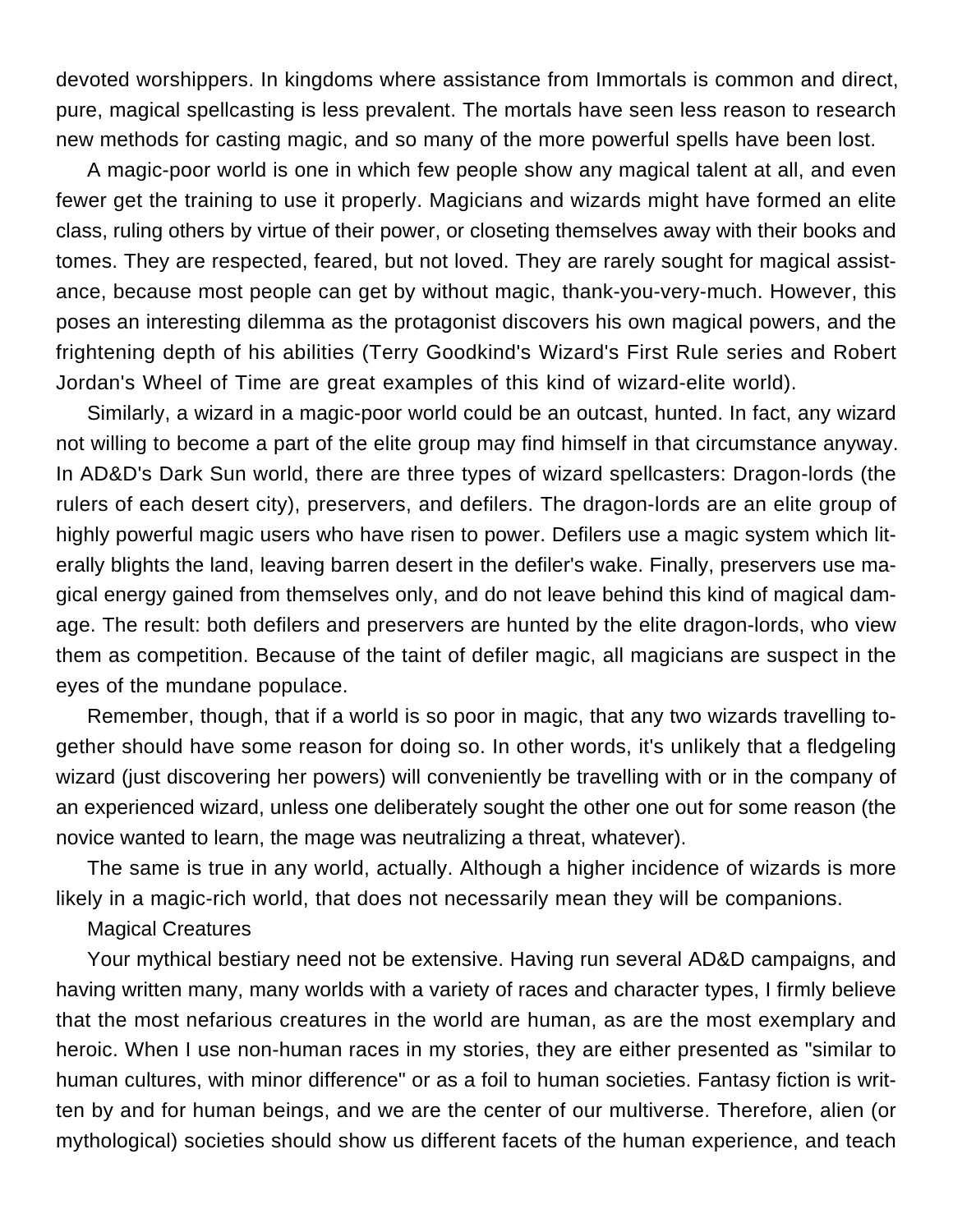us in some ways how to deal with the alien-ness within our own world.

That said, there are some common stereotypical fantasy beings which you may or may not choose to use:

 goblins and gremlins: mischievous, evil, pranksters. Goblins are rarely a serious threat; they are the class clowns of the world.elves: tall or short, they are willowy figments of beauty. Tied to wilderness areas, they are usually masters of enchantment and illusions, and they are very long-livedfairies and dryads: These are more on the primitive, mischievous, goodly sylvan dwellers. They are often portrayed as female, wearing diaphanous materials (the movie Wizards does a good job of representing fairies-as-militant-defenders.)dragons: enormous, lizard-like beings, dragons are usually quite awe-inspiring, and inherently magical. They may range from sea-monsters to winged serpents of the air. They might breathe fire, or nothing at all, and they run the full gamut of good or evil. However, good dragons seem to be incapable of evil acts, and vice versa, traits not shared by good and evil humans.dwarfs: dwarf and dour; they seem to go hand-in-hand. Dwarves are short, stocky humanoids who spend a lot of time mining, and don't get out much. They are almost universally portrayed as male-- some speculate that is because females are indistinguishable from the males.orcs, ogres: These are large, smelly humanoids who find smashing and eating good humans a fun thing to do on a Saturday night. They live for violence, and participate in violent orgies for the fun of it.unicorns: attracted to virgins (for some reason) or maidens, these equines have a single horn growing from their foreheads. They are generally portrayed as the epitome of purity, but they are also wild and elusive creatures.

These are just a few of the denizens you can have in your lands. Naturally, you could take any aspect of humanity, twist it around, and make it into a culture or species. Remember, though, that individuals may not represent the whole race, and the friendly dwarf who hated gold makes an interesting (if comical) secondary character for your fantasy story. Too many "individuals" turns your story into the "misfits anonymous" club, but that's sometimes just the right premise for a comical fantasy novel.

#### Magical Cataclysms

Building a fantasy world is just like building a science fiction world; keep in mind the world's gravity, age, and formation as you build it. But then remember that magical accidents can be as environmentally damaging as a meteor. Nearly every fantasy world with magical abilities has some sort of mysterious magical accident in its history. From the ever-popular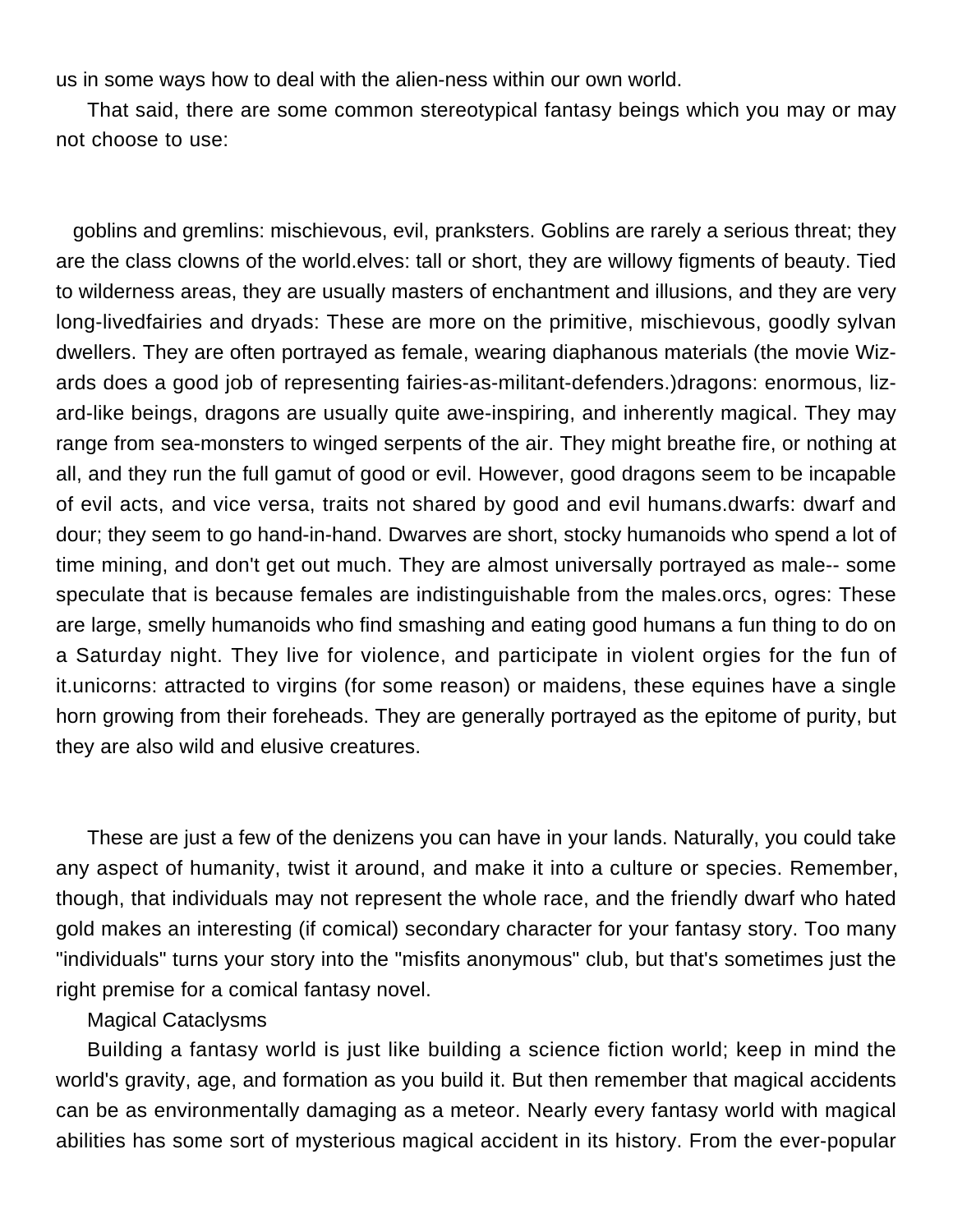magical wars to the birth of magic in the realm, they're all there, as both a source of mystery (and geographical aberrations), and as a warning to those who would wield such powers in the present day.

In some realms, these magical accidents have created great, desert-like spaces, barren of life and (often) magical energies. Others create magically-charged areas, where the magic is so strong it mutates and transforms the inhabitants. Finally, some magical cataclysms are far enough into the past, and all magic has since "evened out," making whatever lands were warped no longer so. However, rivers, mountains, and even continents may havebeen created or destroyed during the cataclysm, and where once was the Lost City of Anadolia is now the Deep Ocean Blue.

If a magical cataclysm is a part of your world, then you'll need to know exactly where this event occurred in relation to your story, both chronologically and geographically. In Mercedes Lackey's Velgarth series (Valdemar et al), the Mage Wars left an enormous crater in which lies buried the weapons of the ancient wizards. Nearby, magical energies have so warped a forest that many of its inhabitants are twisted parodies of what they should be. And the "present day" stories occur some 4000 years after this cataclysm, when another such event is imminently approaching.

The cataclysmic history of your world should play a part in the story, or not exist at all. Even if your characters only encounter it as a warning from their magical training days, it should play a role in your characters' lives. After all, perhaps that warning serves to bring a power-mad protagonist into perspective as she realizes what she could do with so much magical energy. Or a great struggle ensues as the characters must cross an area which has been magically wounded in some way.

Magical Systems: Different Types of Magic

There are four basic types of magic that have been portrayed in books, television, and games. The first is the "classic" magic, or sorcery. Sorcery consists of manipulation of the world through a mystical energy which is unexplained and unexplainable. This energy might be the "Force," mage nodes (unseen rivers and streams of magical energy throughout the world), magical naming, incantations and rituals, music, or some similar casting method. In general, this kind of magic is characterized by spells, which are basically the exercise used by the wizard to manipulate that energy.

The second type of magic is of divine origin. These are priestly miracles, and they range from creating water in the desert to healing the sick and injured. The power is granted from the gods themselves; the human caster is simple a conduit for the god's power, although he or she might have other abilities as well. In AD&D, the priest class of character has very specific spells he may ask for from his deity; these are usually granted straight-out, but may be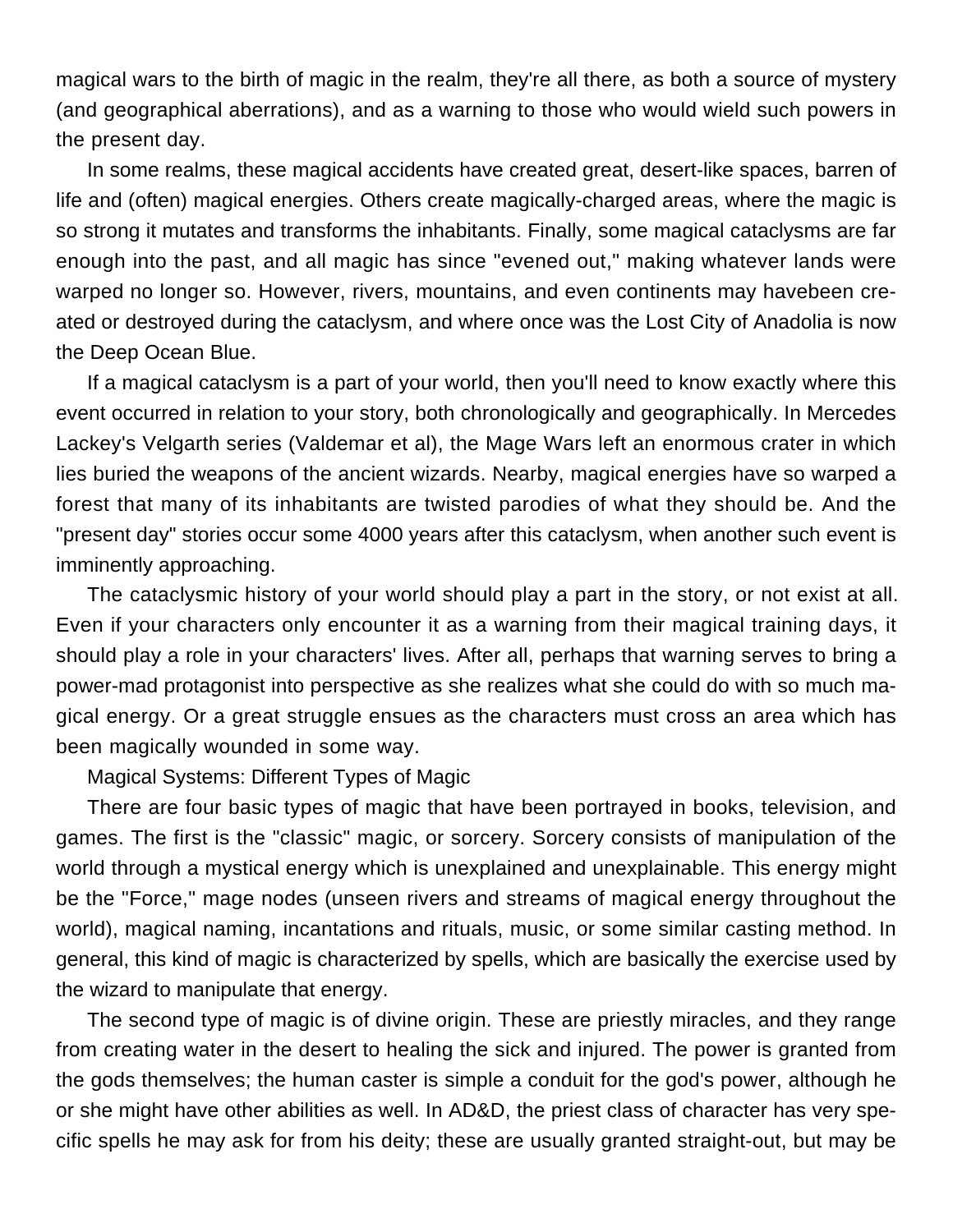withheld if the caster has offended his deity recently. Another example of priestly magic can be seen in Mercedes Lackey's Vows and Honor series. The Star-Eyed goddess grants her followers (especially her few priests) a very few, specific spell-like miracles. Some examples are the godfire marks on Tarma and Kethry's hands to the Spell of Oathbreaking. However, in most societies, even in fantasy worlds, divine intervention is a rare and precious thing. It usually comes in the form of visions and dreams, rather than direct spells, and the healing knowledge possessed by clerics is pure knowledge, like that of a doctor or surgeon, not a godgranted gift. Priests are therefore respected scholars, and the bearers of the words of their gods. But they are not usually spellcasters (this is not the case in AD&D, and is one of the things which makes up the unique "flavor" of an AD&D novel).

Finally, psychic abilities are the last type of magical phenomena which can be used directly by characters. These abilities are drawn from the mundane world of parapsychology. Also known as psionics, mind magic, and mental talents, they range from ESP to teleportation, and all phases in between. Because of the scientific experiments done in the "real world," psychic abilities may also appear in pure science fiction, and certain paranormal abilities do not contradict known scientific priciples, although they do challenge them. Who is to say, for example, that there is no way a person could see something from a distance; we do not know that there is not a sixth sensory organ which, like the appendix, lies dormant in most people?

The fourth type of magical phenomena has already been discussed; magic items. Entire series have been written around the sagas of magical items and the people who wield them. And for the most part, they are immensely popular books. However, good fiction is about people, not things. Unless your characters are at least as interesting as their inventory, there's no story. Trust me. So, when you have the hero being gifted with the Great Sword of Destiny (it's usually a sword, by the way), make the Sword into a tool for the hero's actions, not the other way around. Or, to quote one of my favorite lines from The Man in the Iron Mask, "I wear the mask-- it does not wear me." For an excellent discussion of "inventory-asplot," read "The Well-Tempered Plot Device" by Nick Lowe-- it's a terrific critique of "magic coupon collecting" science fiction and fantasy stories.

Bottom line: Your hero must be in control of his destiny. He may despise what he is destined to become, or he may fear the future, but he must ultimately be in control of himself and his item of power, or you might as well leave out the hero and focus only on the sword itself.

#### Wizard Types

Having discussed types of magic, I'd like to propose a few possible wizards from magic systems you might use. Some of these are stolen or adapted from other sources. They are in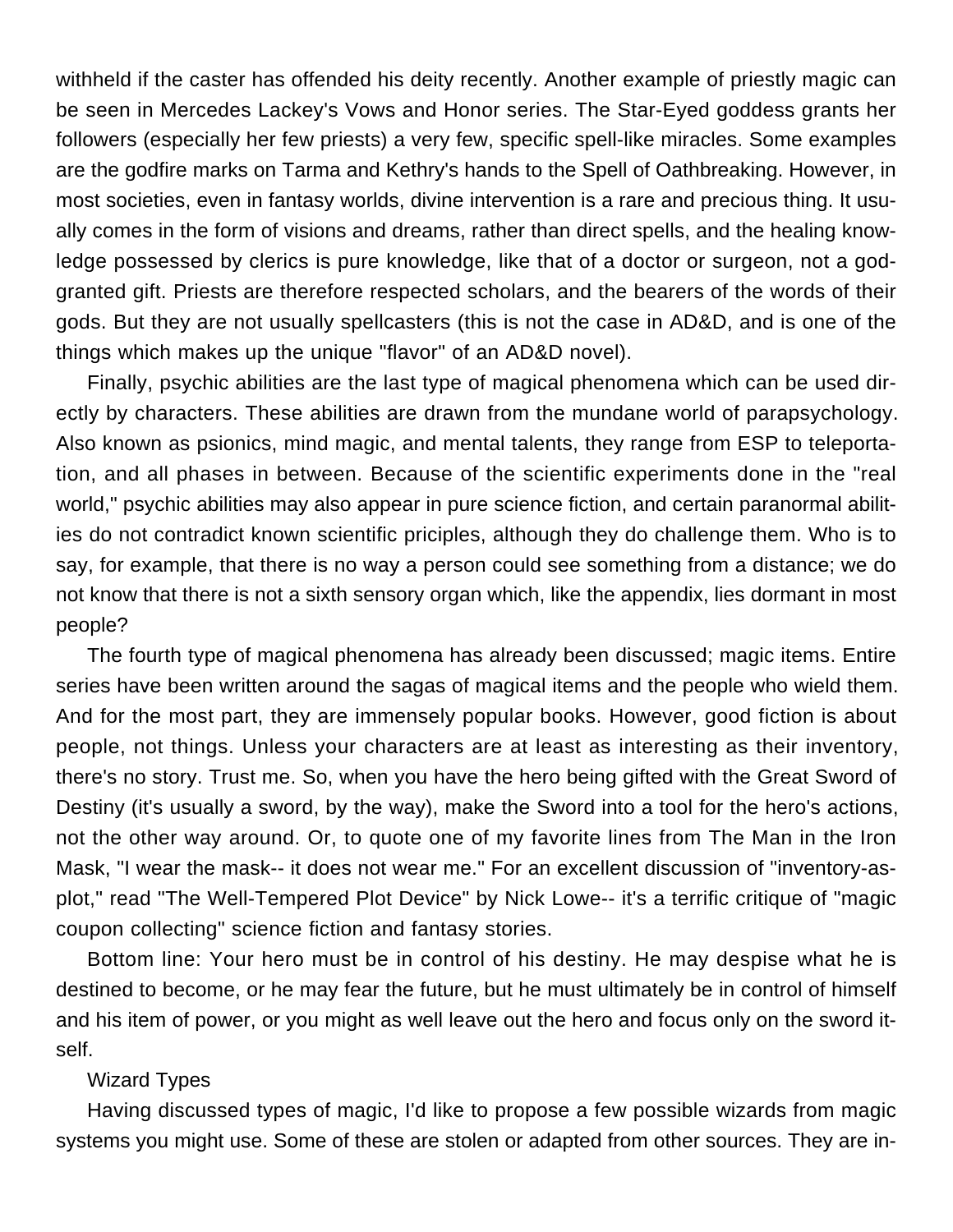tended as a starting point for your own creativity. Take the suggestions and then embellish upon them. No one wants to read a story using the exact same magic system as another favorite author. By changing these basic systems, you make them your own.

#### Spellbook Mage

This is the classic AD&D system of spell casting. The wizard has a book in which he has written down his magical formulae. Anyone with the proper knowledge or training can decipher those formulae and use the spells, but it takes literally years to learn how to read magic (or it requires a spell). Someone without the proper knowledge and training who tries to use such a book will, at best, merely fail. At worst, he will cause a major magical accident, of the kind which turns your face permanently blue (in the case of a comedic fantasy novel), or ensnares your soul within some nefarious device (in slightly more serious fantasy).

Mage's background: The spellcaster is a scholar, and a specialist in arcane and unusual knowledge. This person not only knows about magic spells, but has unusual knowledge of other curious subjects. Subjects might range from the geneology of werewolves to the origins and interpretations of the Prophecies of Methaine (or whomever). These bits of unusual knowledge may or may not become useful in the course of the story.

Your homework: Write up the spells known by the mage, which are in his spellbook. They should be appropriate to his character: a pacifist is not going to have a lightning spell, for instance, just as a combat mage will probably not have enchantment spells, regardless of how useful those spells would ultimately be. Avoid using AD&D books for these spells. If you really need ideas, look at the Great.Net.Spellbook and adapt a few from there. The AD&D spells are too well known to gamers to be used without recognition. Remember that this system of magic uses formulae; those formulae may or may not have words, movements, or material items required for the spells to work. Or, working the spell from the book may be as simple as reading it from the book itself. However they work, remember that your mage has a limited repertoire to choose from.

#### Hedge-wizard or Herb Witch, Wise Woman

This kind of wizard uses natural magics to manipulate the world. Herbs and potions are her tools of the trade, but she can get by with something as simple as a sharp look and a wellplaced threat. The hedge-wizard is especially attuned to the natural state of the world. These kinds of magicians are distinctly uncomfortable inside cities, of course.

Most pre-modern communities had a wise woman or wise man who knew the properties of plants, and their uses. The notorious Baba Yaga was a natural witch; she was distinctly tied into a natural world, filled with beneficial herbs, as well as poisons. Unfortunately, these herbalists and witches were also the first to be blamed when the crops failed, or a child mysteriously disappeared. As a result, a common conflict for these wizards comes not from within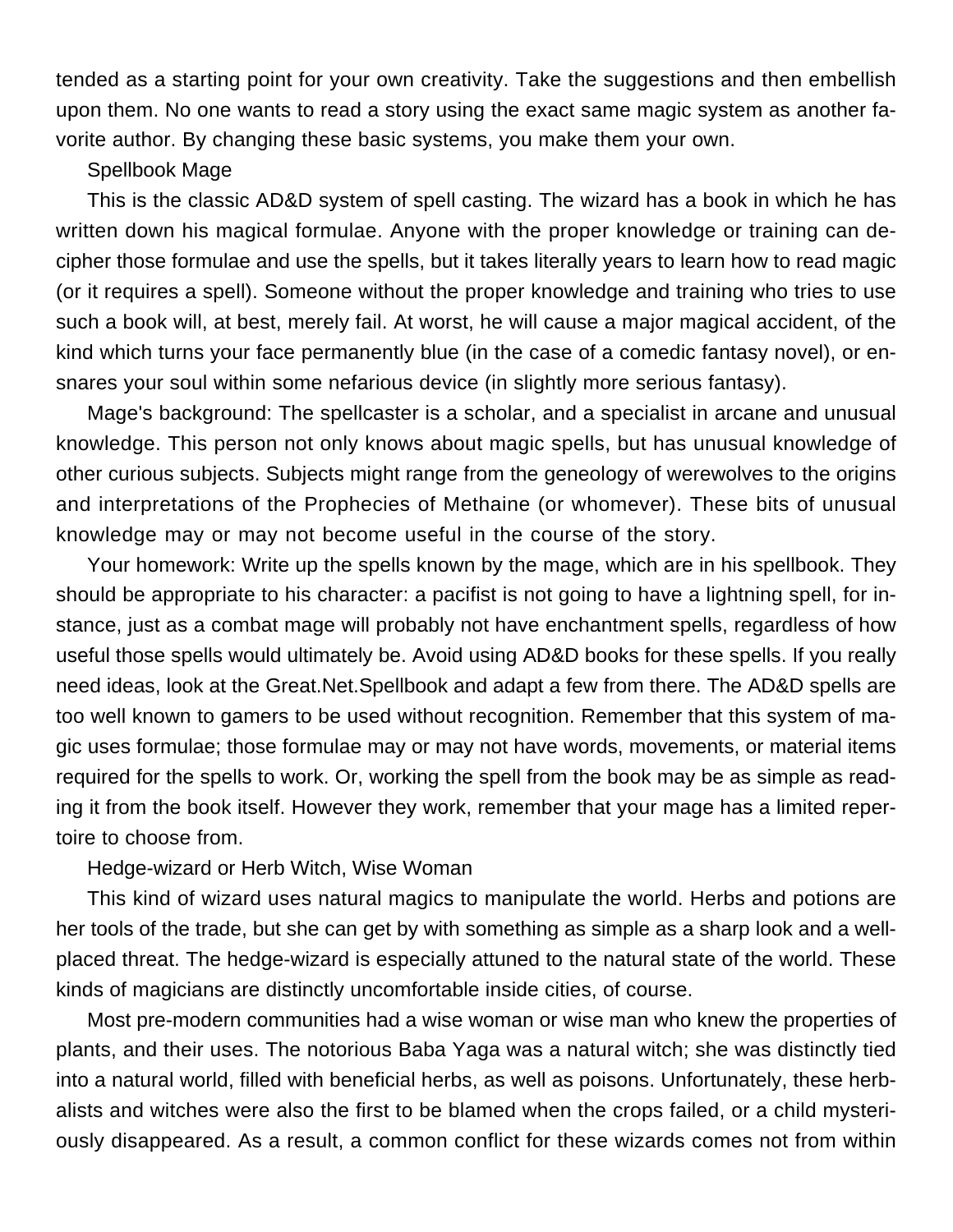themselves, but from the communities they have always served. Also, these kinds of magic-users often conflict with other sorcerers, especially those who use "book learnin'" as the foundation of their magery. Hedge wizards look upon these sorcerers as unnatural, because they do not understand the natural rhythms of the earth.

Character background: The character is an herbalist and a healer. He or she is an accepted member of the community, although he is also feared by the more ignorant or superstitious members. He often lives alone, or with a mundane partner or spouse. Animal familiars are a common feature of this kind of witch, who can brew a poison as easily as she can make a healing potion.

Your Homework: Decide what kinds of potions and charms are possible, and to what degree of effectiveness. Given the geographical region in which this wizard lives, are the herbs available which he would normally need for certain magical brews? What does she need to cast a spell, and what does she normally charge to do so? How much of her magic is real, and how much is just "head magic," or tricking someone into believing that it's real? If it's all false, then how does that make the witch feel about herself and her magic? Does she look down on her ignorant customers, or does she fear that they will one day uncover her secret? Finally, is she hiding a greater magical power by pretending to be a minor hedge-wizard?

#### Spirit Caller

This kind of wizard summons the spiritual essences of others to do his bidding. Djinnisummoners, necromancers, elementalists, shamans, and spirit-dancers. These wizards summon spirits-- be they dead, animistic, elemental, or djinn in nature-- to perform tasks for him or her. Spell effects include transporting items, summoning other items into existence (as the spiritual servant fetches the item from elsewhere), directly affecting others (the spirit is ordered to somehow prank the other person), and so forth. Rarely can the spirit caller polymorph or transform creatures or objects. Similarly, their abilities to not lie in mind-to-mind communication. Although air sprites, for example, might be used for long-distance communication, the message, like everything the mage does, will be translated through the lens of the spirit's own experience. Direct effects, however, can be quite powerful, although spirits are naturally hesitant to put themselves in direct danger through such effects. An earth elementalist can summon an earthquake, while a necromancer might employ undead minions to do his dirty work.

Information gathering is one of the strong suits of the spirit caller. The spirits have information which those who dwell in the seen world do not. Water elementals would easily track a pirate ship, air elementals can see everything the sky knows, and the secrets of the dead are not safe from the probing questions of a necromancer. So, to, is it with the shaman or spirit-dancer, who summons the spirits of ancestors or of the natural world to answer her ques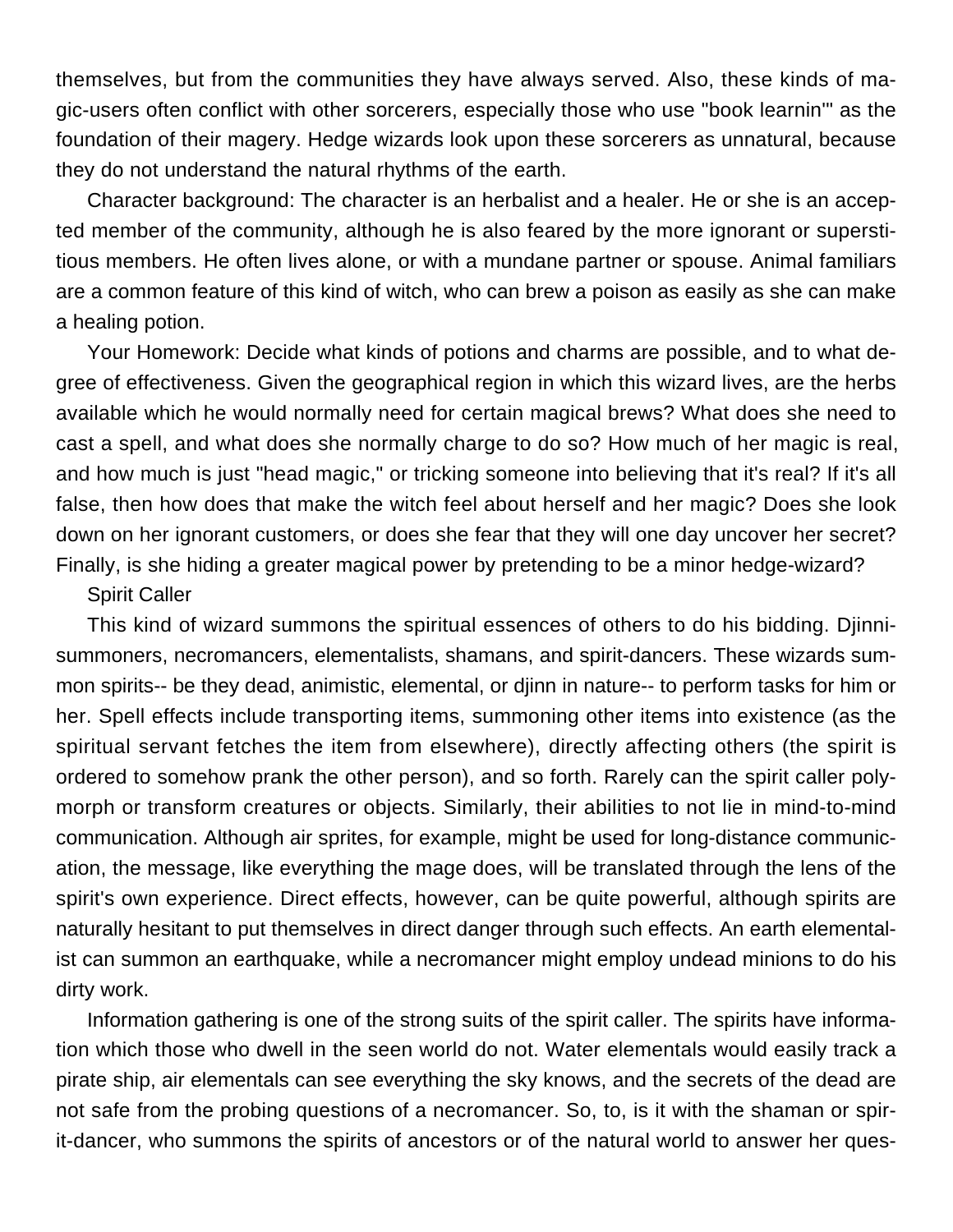tions. Spirit calling wizards are privy to knowledge and information which normal mortals cannot access.

Your Homework: What do spirit callers in your world do to summon their spiritual assistants? Is their relationship one of master-servant, partners, friends, owner-property, parent-child, or something completely different? Who is the dominant party in the relationship? What dangers exist with this type of spellcasting system? If the spellcaster becomes the servant of the spirit, what happens? What dangers exist for the spirit, and what benefits, to make it return to the spellcaster?

Essence Manipulator

The essence manipulator is a classic mage, shaping an object's raw essence by his spells. Essence Manipulators may or may not have formulaic spells, but they rarely rely upon spellbooks during casting.

The mages from The Wizard of Earthsea are good examples of energy manipulators, as they use the name of their subject to manipulate their essence. Similarly, the sorcerers of the Belgariad series by David Eddiings simply use single-word command to cause the magic to do their bidding.

The inherently powerful nature of this kind of magic makes it ripe for abuse. Consider how dangerous it is to be able to use a creature's essence not only to help the creature, but to harm it. Also, does affecting a creature this way remove it's free will? The Dark Crystal has some potent scenes, in which the Skeksies suck out the very essence of the local inhabitants, to brew potions of longevity for themselves. There's a perversion of the essence manipulator, for these Skeksies know how to access a creature's essence by subjecting that creature to the Crystal, but they do not know how to use that essence for anything but harmful ends.

An essence manipulator can not only transform his subject, but he can also enchant or charm her easily.

Character Background: Essence manipulation is probably an in-born talent, something which may even be hereditary. Nonetheless, essence manipulators must be well learned, in both the skill needed to perform the manipulations, but also in the self-control and responsibility inherent in doing so. Good mages will be highly ethical in their use of this ability, and may have special codes for using their powers. Evil or untrained mages, such as the Skeksies, will be in the position of literally having control over others' free will, but without the ethical or moral dilemmas that such control should entail. They will be just self-controlled enough to manipulate the magic, but will happily use and abuse others to achieve their goals.

Your homework: Determine what method the essence manipulator uses to cast her spells. Does she say a word (a common method), write down her commands, or simply focus or meditate? What kinds of spells can she cast? What limitations, real or imposed, are there on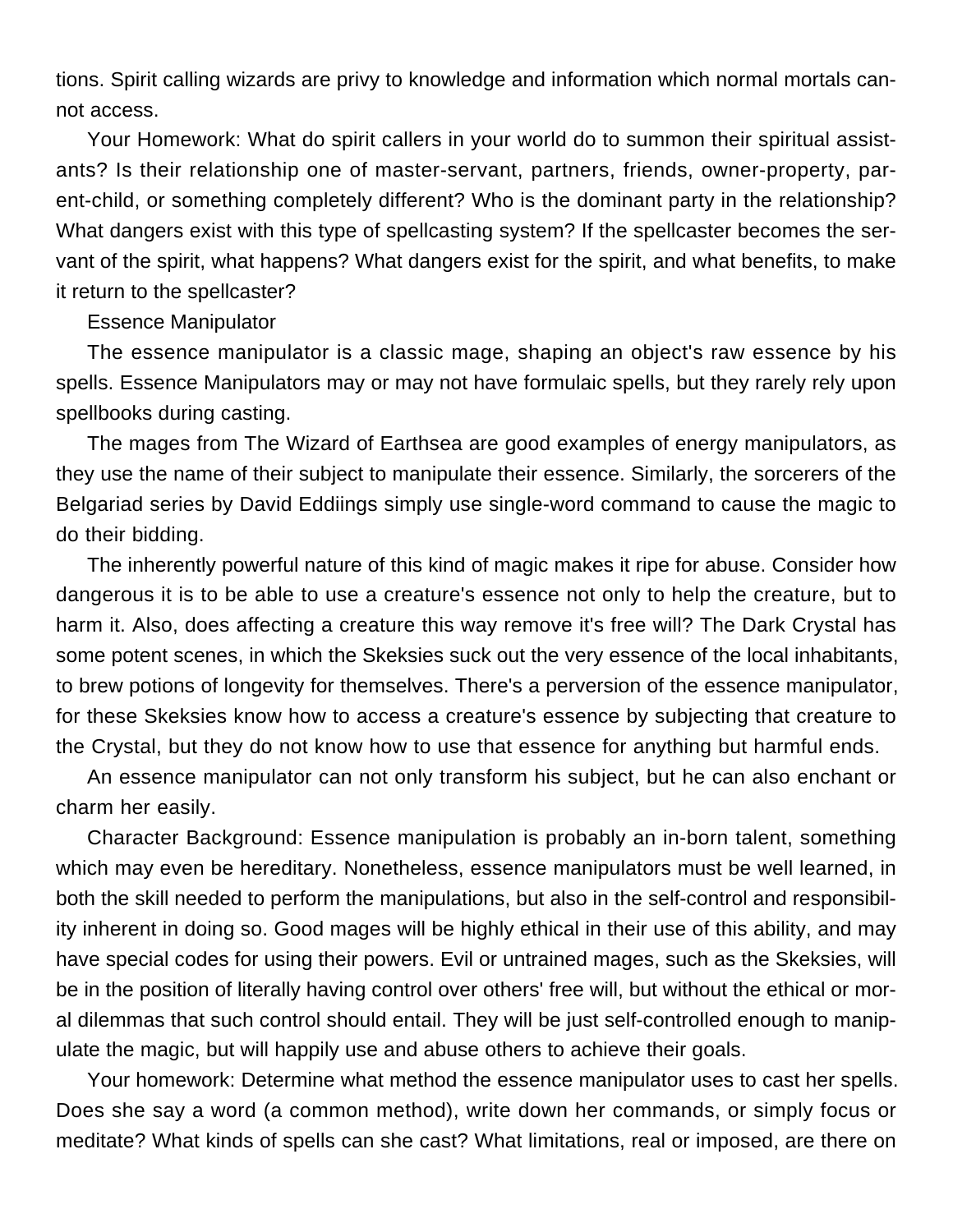her magic? What kinds of moral and ethical rules has she set for herself, and how are those rules enforced by the spellcasting community? Finally, what are her preferred methods of using her magic? Does she prefer to twist a monster into submission, make it sleep, or shrink threats down to a more manageable size (like 3 or 4 inches)?

#### Energy Wizards

Energy wizards use the world's available magical energy to perform magical tasks. By far one of the more common magic systems, these wizards might draw energy from unseen sources, stones, power items, forests, music, blood and sacrifice, or some similar source. This kind of mage works best in an ambient-magic world, in which magical energies are available, though not necessarily accessible to ordinary humans. The "Force" from Star Wars is a classic form of ambient magic, and Jedis are Energy Manipulators (although they are also much more).

Energy manipulators can use the raw magical energy to strike down foes, weave it around their subject in an illusion, draw up protective barriers, and even open gates from one magical area to another (teleporting). Perhaps they can use the energy to enchant someone, although you'd have to come up with some methodology or reason (music would be a good energy source for that, since it is already so enchanting). Energy manipulators may or may not be good communicators, telepathically or long-distance, depending on the nature of magical energy in your world. If a world has a wild, untamed magical force within it, then communication may be too difficult. But if magic is like the "Force," and is tied to all living things, than the slightest push or fluctuation of that Force can be felt by any talented mage, making it a viable and instantaneous communications method. It really depends on whether or not you want communication to be as easy (or easier) for your characters as it is for modern-day email and telephone users.

Character Background: Like the essence manipulator, the energy wizard is usually born with the ability to sense and use the magic available. Similarly, a little education is a dangerous thing for these wizards; an untrained energy mage could easily flatten a castle, lacking the self-control to handle the magical energies himself.

Energy mages are likely to form groups, just as essence manipulators are, based on their ethical views on the use of magic. Uncontrolled magic use is dangerous, not only to the wizard, but to the people around him. For energy mages, it is also dangerous to the source of magical energy, which they must all share. Thus, they might form organizations to regulate the use of this energy source, and to prevent others from misusing it.

Your homework: How much magical energy is in your world? How many people can access it? Is it common, or uncommon? Are there places where the energy is strong and weak, or is it uniform? Are there cataclysmic events in the past which have changed how the magic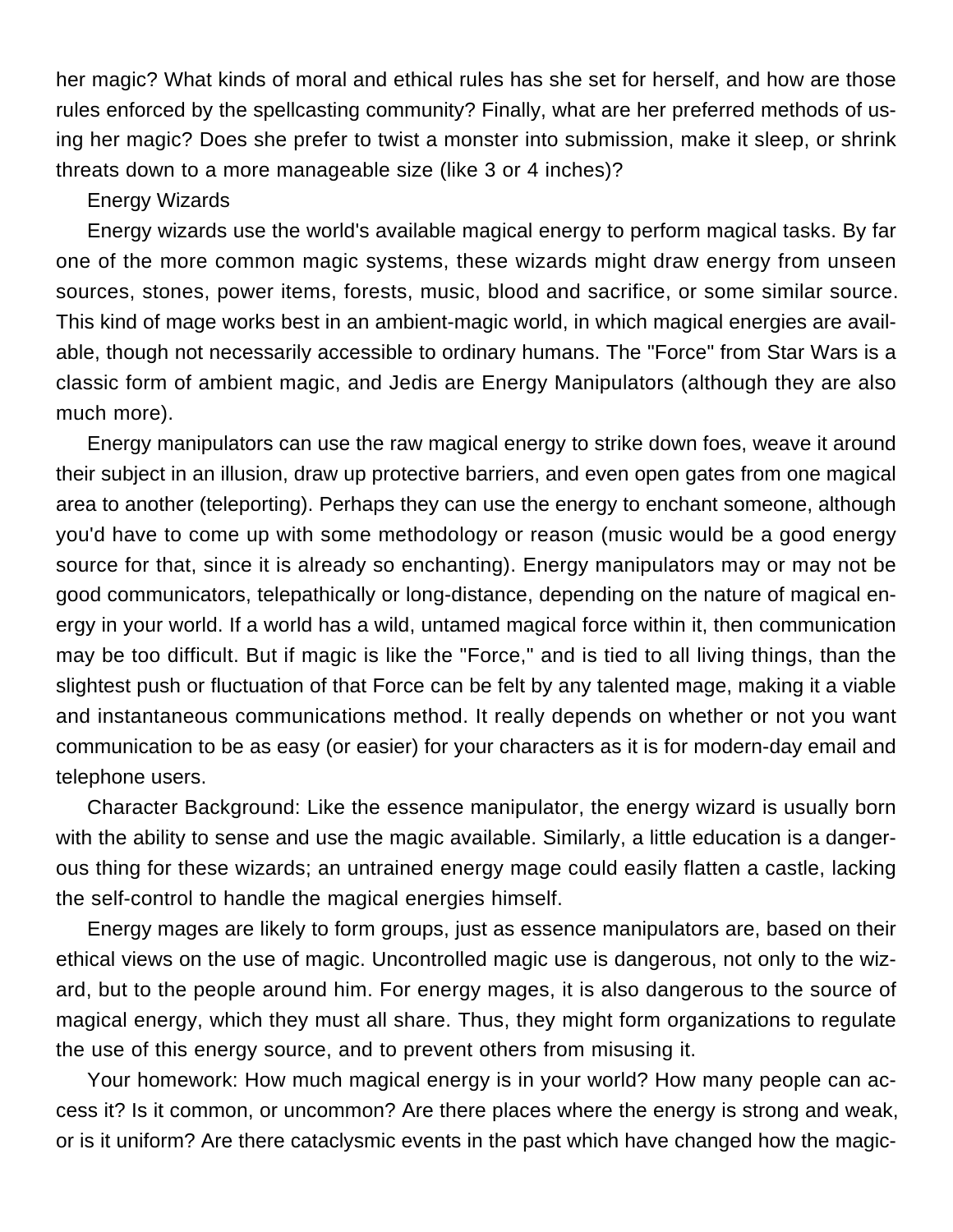al energy is distributed?

What kinds of things can an energy wizard do on your world? What misuses of the power are there? How are energy mages treated by other wizards (energy wizards or other sorcerers), and what kind of training do they undergo? Do the energy mages organize together to regulate the energy use, or do they jealously hoard magic from each other?

Culture-Building

Most of this world-builder's guide is dedicated to building the physical world, and to building magical systems that make sense. But a question was raised to me recently-- how do you come up with names that don't make your readers laugh at you?

Note the question isn't how to name things so that your reader doesn't laugh. One need only read a good Terry Pratchett book to earnestly want to create names that make your readers laugh. Nope-- the question is how to keep your reader from laughing at you, the writer. Because, let's face it, all too many names in fantasy literature are convoluted to the point of absurdity.

So I pondered this question recently and came up with the only answer I was comfortable with; don't invent a name, invent a culture. See, names are the most visible and vocal component of a society, a culture. Humans name everything-- the planet they're on, the things they eat, touch, do, love, hate, kill-- everything. They name each other, and they name the places where they live. And all of the names that humans use are born from our constant fascination with language-- we're always inventing language and have been pretty much since we became homo sapiens.

When you start populating your world with sentient people-- whether they're human or otherwise-- start addressing the question of language right away. It's an awful lot of work to create a whole new language for a culture of people who don't exist, never have, and never will. Tolkein did it-- more than once-- but he was a linguist by training, a genius, and for him, it was a ton of fun. If you love inventing whole languages, then have fun with it. If you're like me and just want to slide in a few new words because they sound "right," then do that. By all means, though, create a lexicon for your fantasy world's languages, though-- if the people of the S'nnari Desert tend to liquid sounds (lots of r's and l's), then any word with a "k" sound should be somewhat foreign to them, or have a particular impact when they say it (as in a curse word). People often say that German rarely sounds "nice," and it's somewhat true-- many hard sounds in the German language give it a much harsher "sound" to Romanized ears. The Star Trek producers were not stupid when they created the hard-sounding syllables of Klingon, either.

I can't suggest too many resources for this, except that Mary Oliver's A Poetry Handbook has a chapter on sound that is amazing. It's all about the sounds of words-- the differences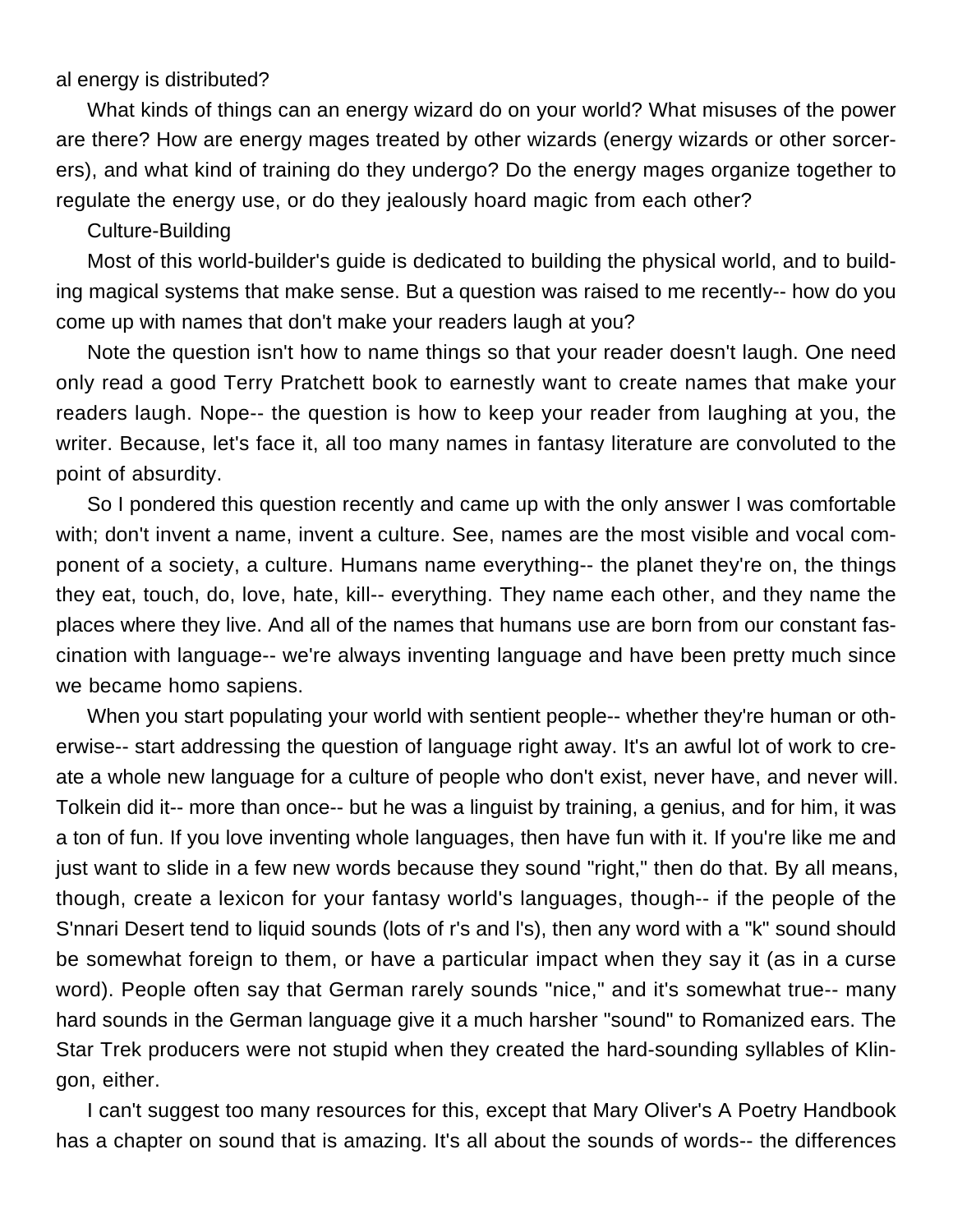between vowels and different kinds of consonents, and what effects they have in poetry. Use this, or something like it-- Oliver actually took most of her information from an old primer on language she had lying around her house. Learn about how language sounds.

You can also feel perfectly justified stealing liberally from Earth worlds and languages. In fact, that's what most writers do. In fact, that's what Tolkein did; most of the Lord of the Rings is a re-told version of the Rheingold, but without all the sex.

Most of the time, you'll be writing in your native tongue, and so you'll have automatically "translated" whatever your characters are doing into the language you're writing in. You need to know what your characters' language sounds like only for those words that you want to add in, to give an exotic flair to your world. In general, these will fall into three categories: people, places, and things. Verbs, being very abstract, should not be presented in the fantasylanguage unless it's absolutely necessary. Even then, try to make those verbs sound as close to your own language as possible.

One other resource that can be valuable in your search for good names: Baby name books. Both for parents and, now, more generic ones for writers. I have two naming books that I find helpful-- one lists the names by cultural association as well as first/last and male/female names. The other one is a book specifically geared towards naming fantasy characters. [watch this space for an update of the book titles and authors.]

Your Homework: Listen to how different syllables sound to you. Do they excite you? Do you associate a particular sound with an emotion or place or memory? Write down some generic preferences for your languages-- "I want the language spoken by the elves to sound like water, and the language spoken by the dwarves to sound like gravel rubbing together" and then go listen to what those things sound like. Write down the syllables you hear when you run a faucet or sit by a stream-- use those sounds when making up your Elven names for places and people and things.

Naming People

An interesting thing about fantasy novels is that there are almost always characters with unusual-sounding names doing amazing deeds in far-off unpronounceable worlds. Another interesting thing is that a bad name can ruin an otherwise-decent novel. Think about it-- do you really want to slog through 500 pages of epic storytelling about Ffrinnithelia the Ubiquitous? If you've ever read the Elric Melnibone novels, here's something you may have noticed: most people in the real world call him "El-ric." Why? Because they can pronounce it!

Give your characters names that you can pronounce. Easily. Quickly. And if that doesn't work, make them embarassed enough about their names to shorten them to a nickname. Ffrinnithelia suddenly becomes "Frin" or "Lia." Some families, no doubt, will tend to longer, more impressive-sounding names. Perhaps there are even some non-human races that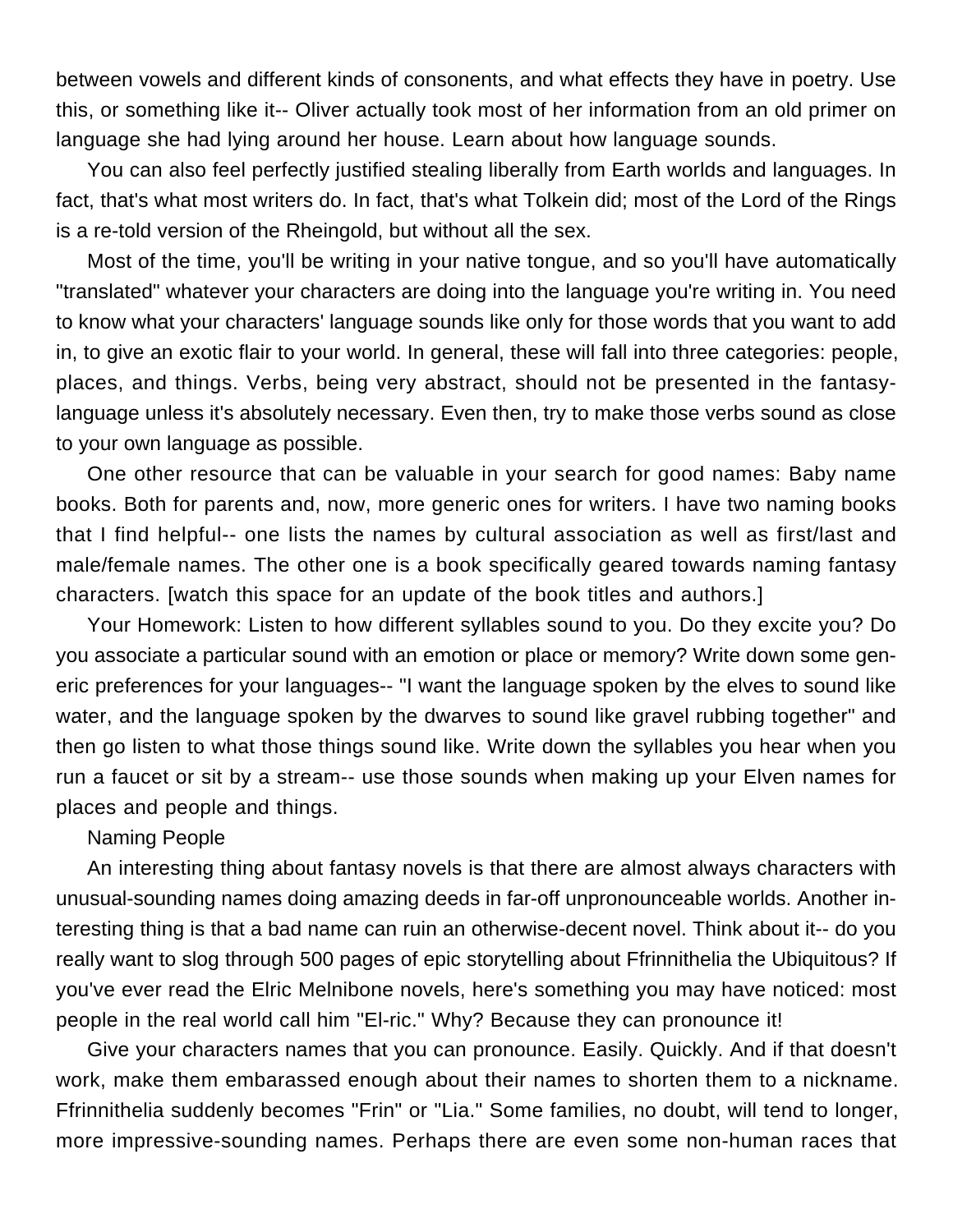prefer the more elegant touch of a barely-pronounceable name? But when these folk get into a tight situation, or they come to know someone well, they will drop some formality and use a shortened version of their name pretty darn quick.

In English, a long name is anything with 3 syllables-- very few names have 4 or more. That's a good cue for your own writing; 3 syllables is a long name to the English-reading public, so have a good nick-name handy.

In my own fantasy writing, I tend to prefer short names with a simple combination of vowels and consonants, and I always shorten the hero's name to one or two syllables if I can.

The caveat, of course, is that in many cases it's entirely appropriate for your character to have a longer name. The fantasy world would be nowhere without pompous officials who insist on adding useless syllables to their own names, in hopes that it makes them more impressive to those around them. Or wizards who seek a memorable name or epitaph to add to the mystique of their own powers. And, of course, in any good comic fantasy, you'll just need to have that grab-bag of rambling monikers to play with! Just remember to keep them appropriate: Harry Potter is a success in part because the supporting characters all have names that are appropriate to their two-dimensional portrayals (the Malfoys, for example? "mal" being a latinate for "bad" -- NEW! See the Resources section for a link to a page about Harry Potter names).

Don't forget, of course, that many many many names on Earth are taken from religious figures. The most popular male name in the world is Mohammed, and that's not a coincidence. If your world's culture has a particularly strong spiritual system, then the names found in those theologies should crop up frequently in your characters' world.

And what about those last names? In your comic fantasy, that last name is often the punchline, but what about in a more serious novel? Until the Renaissance, last names were usually taken from the place you were born or came from (Chretien de Troyes), your occupation (or your father's occupation, like "Smith" or "Scribner"), your father's name ("Ericson," and all the Mc and Mac Celtic clan names), or an epitaph you had adopted because of something extraordinary that you had done (William the Conqueror). Many surnames still around today are descendents of those earlier names.

Your character's surname can be something like that-- or you may decide that your character (or perhaps even most people in your world) needs no surname at all. That's fine-- but know before you start writing whether or not your hero is unique for lack of an identifying surname-- and if so, what stigma may come from that.

Your Homework: Who were your hero's parents? Who named him? Pretend you are your hero's father or mother and name him the way they would have named him. If your hero is without parents, or has chosen his own name, picture yourself in his shoes at the moment he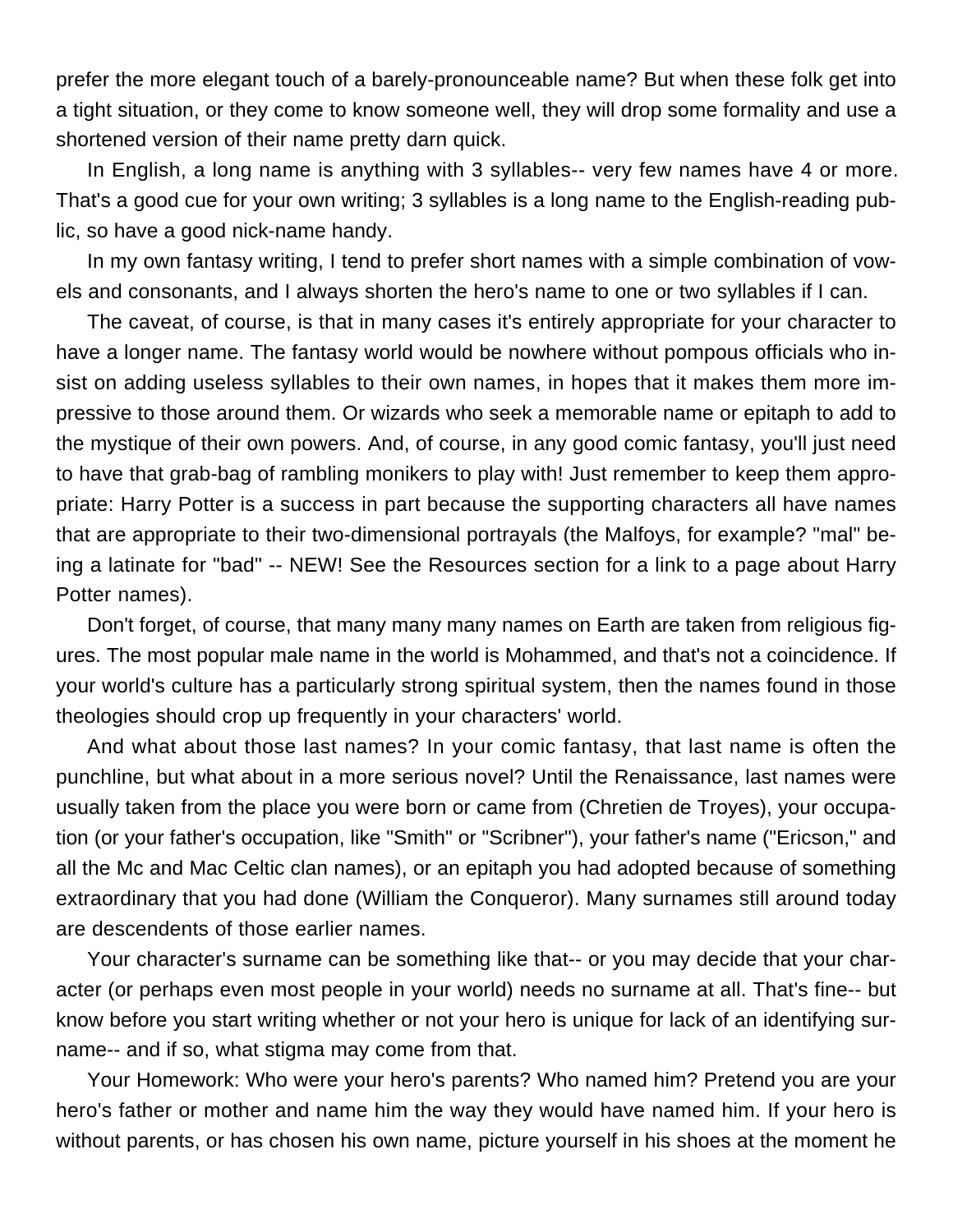named himself-- was he proud and taking on a name worthy of himself? Or was he casting off a shameful past, looking for a name that would be a fresh start?

Naming Places

Despite what Ursula LeGuin may have titled her novel, in most cultures, the word for world is dirt. Whatever your people call their world, somewhere in their far-away past, that world once meant "this dirty stuff underneath our feet."

But what about other names for places? Most smaller places, villages, hamlets, borroughs, and crossroads are named for geographic features that are nearby. So, it's perfectly acceptable to call your hero's hometown "Leftcrook," which once identified it as the crook in the stream that ran left. Did you know that Oxford is actually named for a ford? Fords are important to pre-industrial societies-- they are low points in a river or stream where people and animals can cross without a bridge. The same is true for woods-- "Greywood" might be an appropriate name for a particularly dark and deep (and, dare one hope, haunted?) forest. And don't forget the potential for humor in your namings: one of the great ironies in California is a lake called "Clear Lake," the largest freshwater lake entirely inside the state's borders, and, by all accounts, a murky affair that is not very clear at all.

Aside from geographical considerations, places may also be named after the people who founded them-- or the people who inspired those who founded them. Thus we have Washington, D.C., Rome (after Romulus), and Benden Weyr (in McCaffrey's Pern books). This is very popular for towns that were deliberately settled as towns, and were not settled first as agricultural collectives that grew later. If you have a particularly influential (or simply arrogant) king in your world's past, his name might be imprinted on many places and in many different ways. One village might be called Thorinswood, after King Thorin the Conqueror, while a nearby town is Thorinton instead. When King Thorin was finally ousted, the new regime tried to change the names back, but of course language resists change in interesting ways, so Thorinswood remained, but the town is now "Thorton" instead.

A similar naming scheme is to name things after religious figures. How many cities in your own province, state, or region can you identify as having been named after a Catholic saint? The largest city I live near is San Francisco-- named after Saint Francis, and part of a rich tradition of Spanish missionaries in old California. Again, ask yourself if there are saints or demigods who would be honored most by having a city named after them? The myth of how Athens, Greece got its name is a good example of a city mythology you can create for your own world.

Your Homework: Take out the map you made and sketch in a few names. Do you have a large mountain range? What do the inhabitants of your world think of when they see that massive line of menacing earth? Is there an important city in your adventures? Who owns the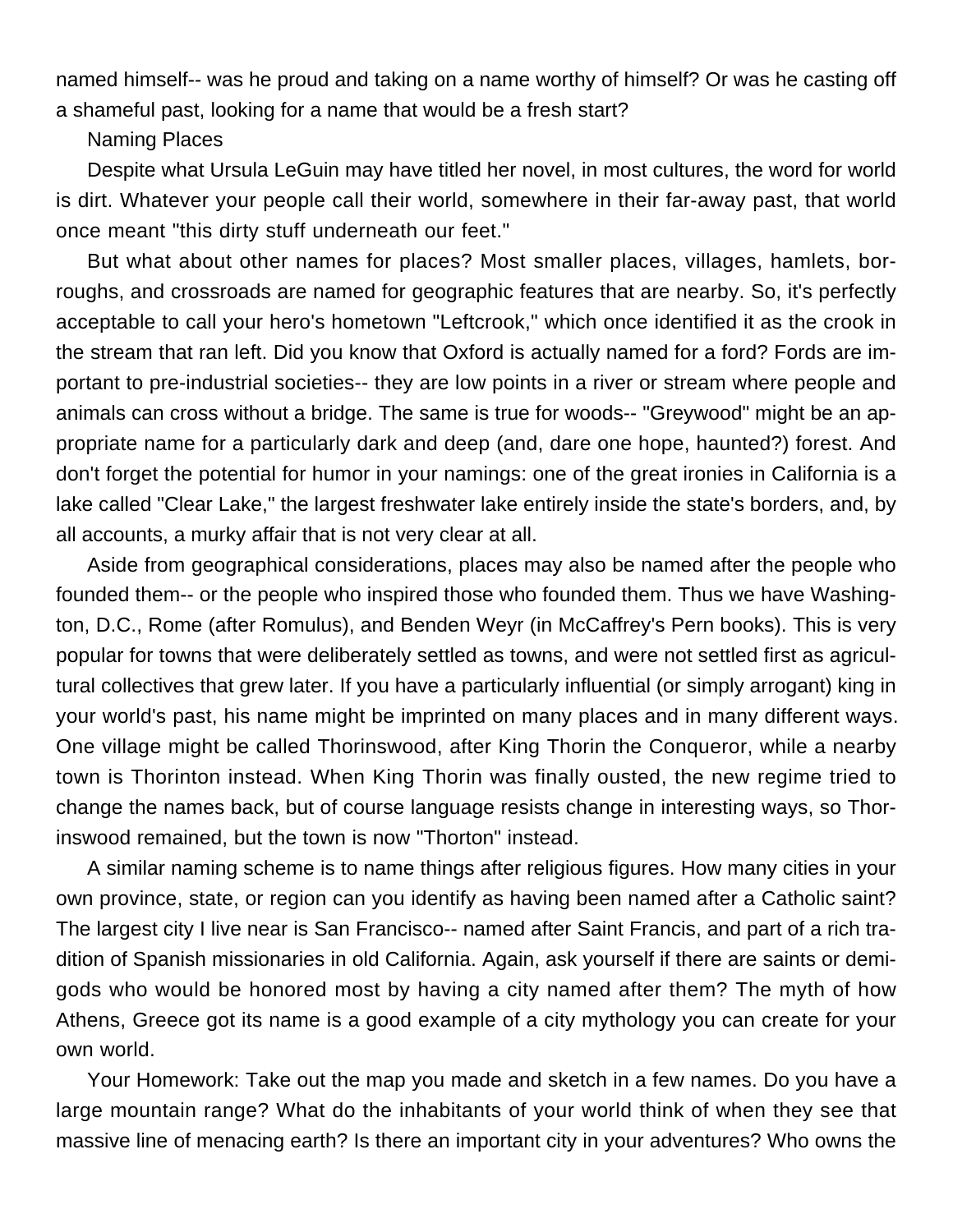city, and what kind of history has it had? Come up with at least 5 places that you might refer to in your story, and write down their names and how big or small they are, who lives there, etc.

#### Naming Things

Imagine that you're writing along, spinning your story out, tremendously pleased with yourself, and then you stop. Your hero has just sat down for a meal and a fermented beverage of his choice. What's he drinking? Ale? Beer? Wine? Champagne? Yes! Champagne-- he just killed a dragon and wants to celebrate! Wait-- champagne is a distinctly French word! It has no place in the S'nnari Desert! Ack! What now?

Well, you've got to come up with either a different beverage to celebrate with-- perhaps a more humble glass of wine or (for those desert-dwelling dragonslayers) fermented camels' milk (koumiss). Or, you can invent a new word for sparkling white wine. Well, where is your sparkling wine from? Obviously it's not a desert wine-- the carbonation would never hold up well in your arid climate here. Ah, so it's foreign, even to your desert-bred hero! Okay, then. Where's it from? Err..... the north? Check your map-- who lives there, and what kind of language do they use? Well, you find that you'd put a rugged, barbarian warrior-tribe there, but that's okay-- even a barbarian can make a sparkling wine, if the conditions are right. Your barbarians speak a kind of gutteral, Klingon-like language, do they? Well, what would they say after drinking a cup of your sparkling wine? Yep-- you've just invented what the barbarians call "burp-juice," but to your hero's desert ears sounds like "braak-nos:"

Dravin shook the dust off his travel-cloak and crouched in the tavern tent. "A cup of your finest, my host!" The host brought out a fragile bottle of braak-nos, the fabled sparkling wine of the Northern barbarians, and poured him a shining goblet full....

They say that the Eskimos have 500 words for "snow," and no one doubts it-- obviously, snow (and its subtle differences) is very important to Eskimo tribes. What might be important to your world's cultures? Can you imagine that a race of inherently magical creatures might have 50 different ways to describe a magical current? Do your elves know a hundred words for "song?" Do your dwarves have 80 words for "rock," but 200 for "gold?" Think about the many synonyms your cultures might have. Even if your hero never encounters the 200 different ways to say "blood" in orcish, some fifty or sixty might still exist in the place names used by the villages that were once dominated by the orc clans.

Your Homework: You've got a good idea of who your characters are, where they're going, even the kinds of magic they might encounter. As you write, think of two or three little objects that your characters would find alien enough to use their foreign names. Now decide-- what do the people who made those things call them? Go back to your map and your sounds again-- what sounds do you associate with the people, and what sounds would they associate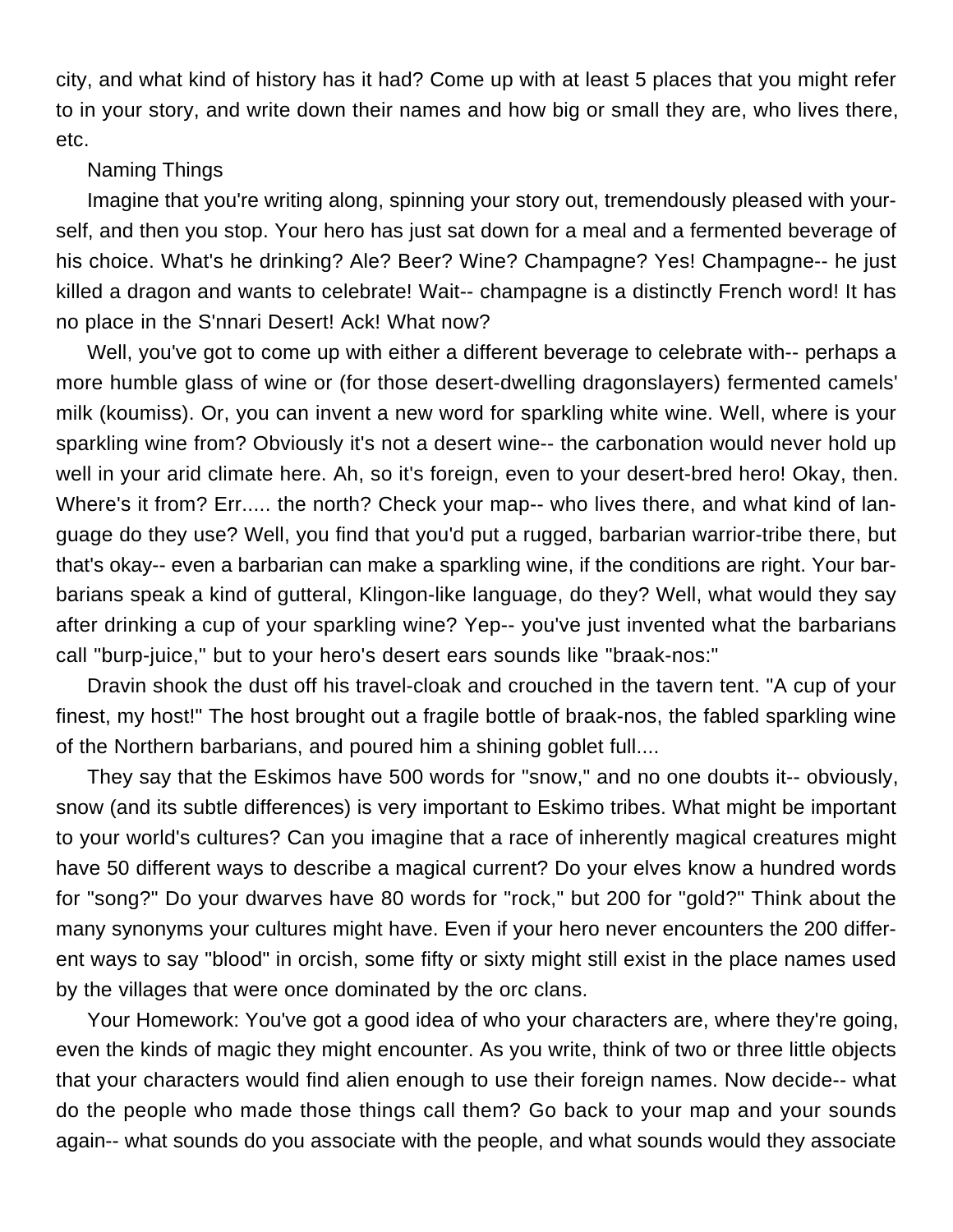with the object? Finally, is it a common or valued enough thing to have more than one name? And if it is common, might it be used to name places as well as things?

Reference Material

To look at my bookshelves, you would think I were a 13 year-old girl, just getting out of the "unicorns and fairies" phase. My fantasy shelves are filled, double-deep, with wonderful paperbacks filled with wonderful worlds. I revisit these worlds on occasion to remind myself of the great stories and realms contained therein.

Aside from your standard fantasy paperbacks, my shelves also contain a shelf or two of "oversize" hardbacks. These are something between art books and reference guides. They range from a hardbound copy of The Unicorn to D'Aulaire's Book of Greek Myths (a mustread for anyone interested in Greek mythology). I have books on knights, fairy tales, Mother Goose, and Shakespeare. Some of my books, like Fantastic People, The Ultimate Maze Book, and The Goblins of Labyrinth are guidebooks to seeing how other people and other cultures imagine the unimaginable. I refer to these books infrequently, but I am comforted by knowing that they are at my beck and call, whenever I need a good fantastical creature or villain. They are my bestiary, if you will. And there are all too few decent books in this collection on magical systems.

**Books** 

From Writer's Digest Books

The Writer's Complete Fantasy Reference (Introduction by Terry Brooks). Includes some chapters on magic and paganism, as well as commerce, trade, clothing, castles, and realworld cultures.

Writing Science Fiction and Fantasy Includes a chapter called "The World-Builder's Handbook and Pocket Companion."

World-Building, by Stephen L. Gillet. This is indispensable. It's a GREAT resource for how to make a physical world that makes sense.

Aliens and Alien Societies by Stanley Schmidt. Haven't read it yet, but it should be applicable to fantasy races as well as science fiction aliens.

Character Naming Sourcebook by Sherrilyn Kenyon. Actually, any decent baby name book will do-- make sure it lists the meaning of the name, alternate spellings, and origins. The Character Naming Sourcebook lists names by country/culture, so you can select names for characters that are from roughly similar cultures to make sense.

The Writer's Guide to Creating a Science Fiction Universe by George Ochoa and Jeffrey Osier. Another good one for physical world-building, defining where the mountains belong, etc.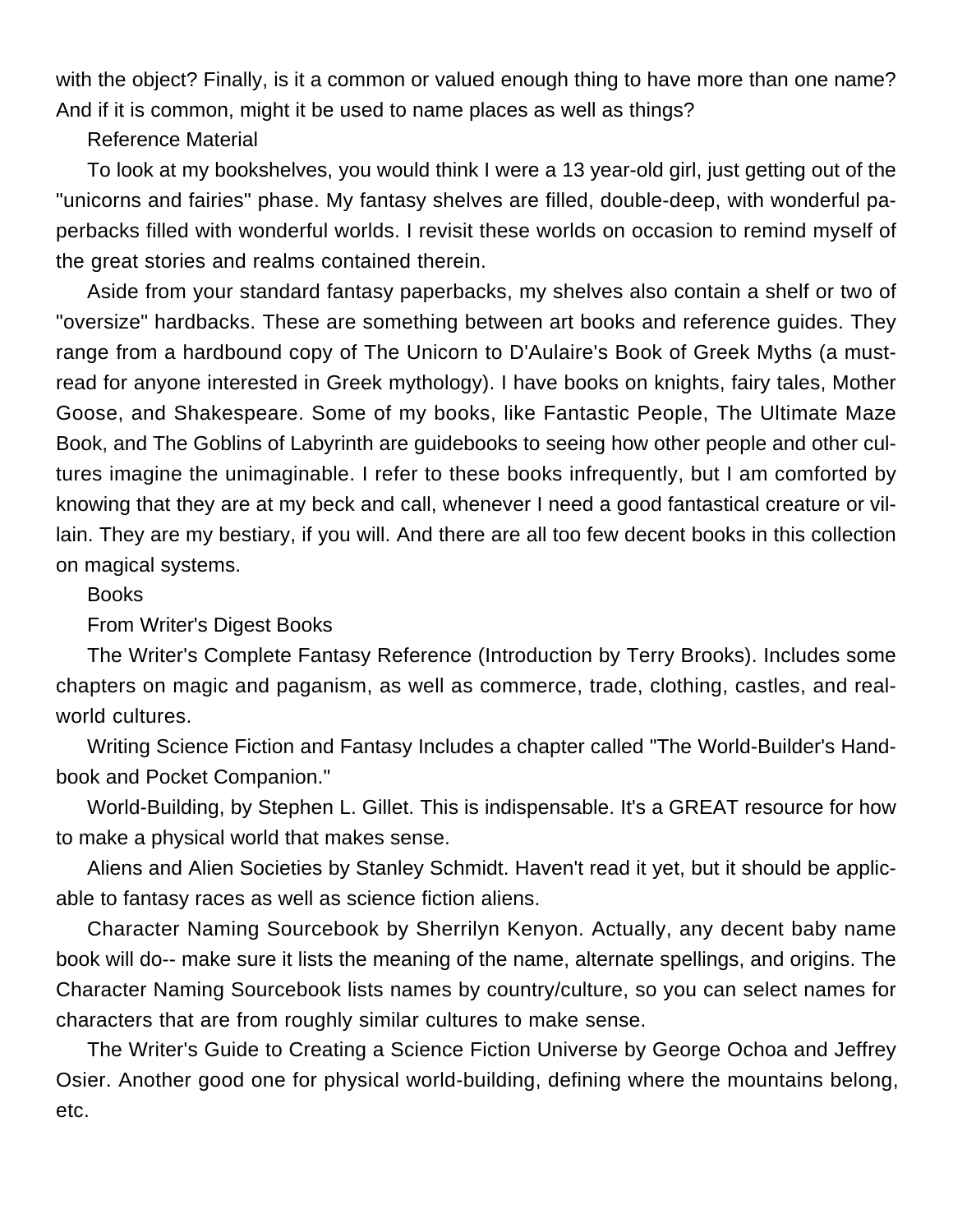Non-Writers Digest books

A Poetry Handbook by Mary Oliver -- Good, understandable resource for how words sound. Also useful if you're inventing languages and cultures, so you can write poetry for your gnomes.

Life in a Medieval Castle by Joseph and Frances Gies. They also have books on life in medieval cities, etc. All-around helpful resource.

All of the Brother Cadfael mystery novels by Ellison Peters are great-- Peters is a trained medievalist as well as a novelist-- her books are often required reading in college history courses.

**Websites** 

What's in a Name? The Guide to Harry Potter Name Etymology has some great information on where the names in Harry Potter come from. Go! See how a master storyteller does it!

30 Days of WorldBuilding

This world-builder guide is Creative Commons licensed to help spread this resource. If you're wonding if you can translate it (yes, with credit), distribute to your writing group (yes, with credit), sell (not without permission), reprint (yes, for non-commercial purposes), or mirror (yes, with credit back) this useful guide, please read the license agreement at the end of the book for help

In October, 2004, I posted 30 days of world-building exercises to the NaNoWriMo discussion forums. These are short, 15-minute exercises that can help you make crucial decisions about your world, and what you want your story to say about it. These exercises have been edited for general use and re-posted here.

 A lot of times, people want to write a novel and think "I want to write fantasy, but there's so much world-building I would have to do-- I haven't done any of it!" As everyone signing up for NaNoWriMo or any writing challenge quickly learns, this is really the self-editor speaking; it's another way of saying "I can't."

 So, give yourself 7 and a half hours this month-- 15 minutes a day-- to build a world. It's not going to be Perfect or Set. Why would it be? You haven't actually written the story yet, you haven't tested its limits. But it'll give you something to start with, something to feel comfortable about when you start.

 You'll need some way to track this stuff, by the way. A notebook is convenient, but you can track it on computer, a blog, whatever. For purposes of the exercises, I'll refer to a notebook, but understand that just means "that place where you keep your novel notes."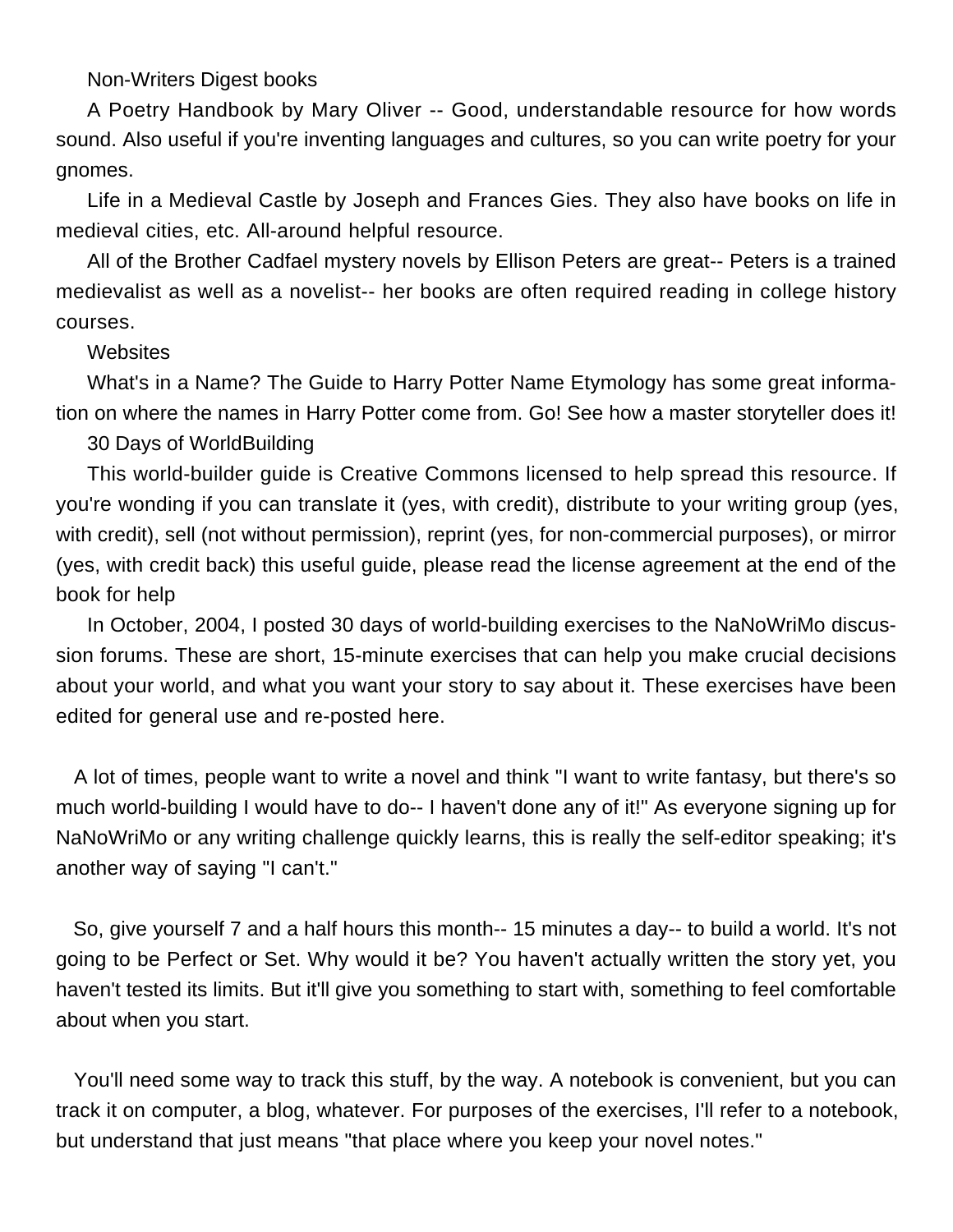# Day 1: Climate and Variety

How often have you read a book or story on "the ice planet" or "the desert planet"? These things simply do not exist. Humans are immensely adapatable-- if there's a section of the world they don't live on, they will do their best to figure out how to get there. There are now people living on platforms on top of the sea, as well as people living in habitats under it. The Middle East, the most hotly-contested region in the world, is in the middle of a desert.

The reason why books and stories try to limit the climate to one type or another is because the author wanted to hit upon a mood or a theme by presenting the story in a setting that is somehow related to that mood. Who doesn't have some emotional response to a frozen wilderness or a lush, verdant field?

The Exercise

Get out a map or go to an international website like National Geographic. Look everywhere. Antarctica. Saudi Arabia. The rainforests of Brazil. The rainforests of Central California. Look at how the different climates behave and appear.

The first fifteen minute exercise is to write down all the different climates you can think of- if you need to just say a city name, do it. Sometimes "Seattle" is more evocative than "northern damp temperate climate." Write these names down in a list.

Then, go through that list and write one or two words that describe how that climate, either the word itself or the way the place itself may have made you feel, if you've been there before. Try to stick to abstract adjectives; emotional words, if you can, but nouns are also okay.

Put this list in your notebook. Tomorrow, you'll really need it, so keep it handy.

Reader-contributed Links

Conservation Maps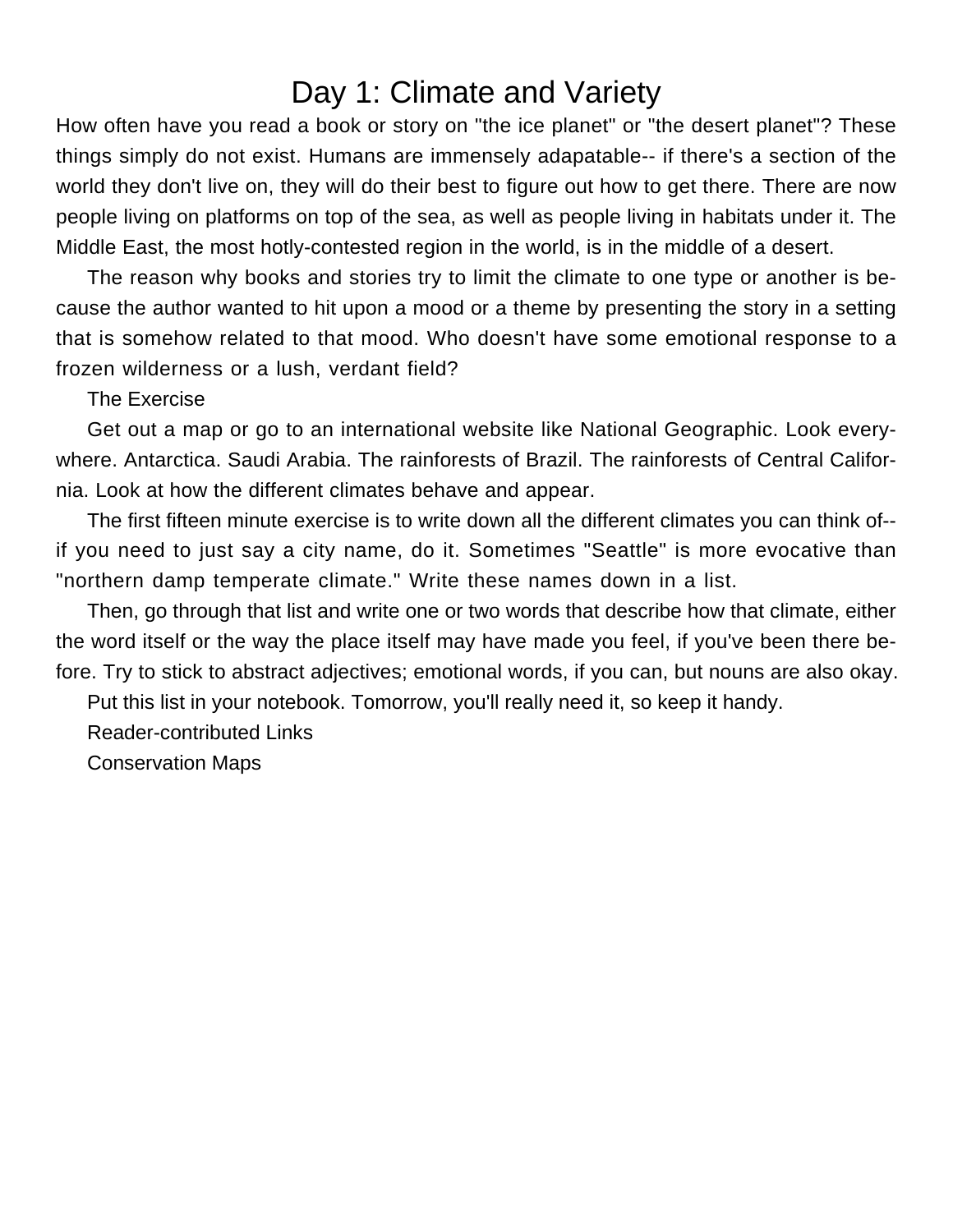### Day 2:The Physical Planet

One of the best courses I took in college was on Physical Geography (especially read Chapter 10), which generally taught me why the Earth is the way it is, and how things like mountains and lakes and deserts are made. The website I link here isn't from the course I took, but it's chock full of good information.

Most climates are formed by the interaction of land, water, air, and coriolis effect (the coriolis effect has a lot to do with why a particular coastline has cold water, while another part of the same sea has warm water). The coriolis effect is essentially what happens when the earth turns on its orbit, and the water and air on this rock turn at a slightly different rate than the rocks.

If the planet were covered only with water, you'd basically have interconnecting circular oceanic currents at the tropics, subtropics, and polar regions, and each current would be moving warmer water and air to cooler places, or cooler water (and air) to warmer places (certain places where these currents intersect have little interchange of movement, and are called the doldrums). But when you add land masses, those currents run into land (where most people live) and bring cold air or warm air with them, and their attendant humidity.

Seasons are caused by the earth's tilt. It's possible to create a world without a tilt, but the climate would vary less seasonally. This, by the way, is one way to create a world in which there's a chronic winter state, or it's always summer, etc. You can still have weather, but the weather isn't dictated by the season, so you're more likely to have year-round weather that tends to be stormy or cold, or calm, etc.

When you add land, you get orographic lifting, which cools air, often causing any moisture to condense into rain or snow or even fog.

#### The Exercise

What role do you anticipate weather playing in your story? Do you have a lot of travel that you want to complicate with bad storms? Are you going to snow in your mighty heroes? Will there be a mighty battle, determined by sudden flooding? You actually don't need to know right now. Your exerise for today is to jot down ten plot devices that relate to weather, and what you think they do to the story (for example: a snow-in can turn the mood very claustrophobic... or very intimate).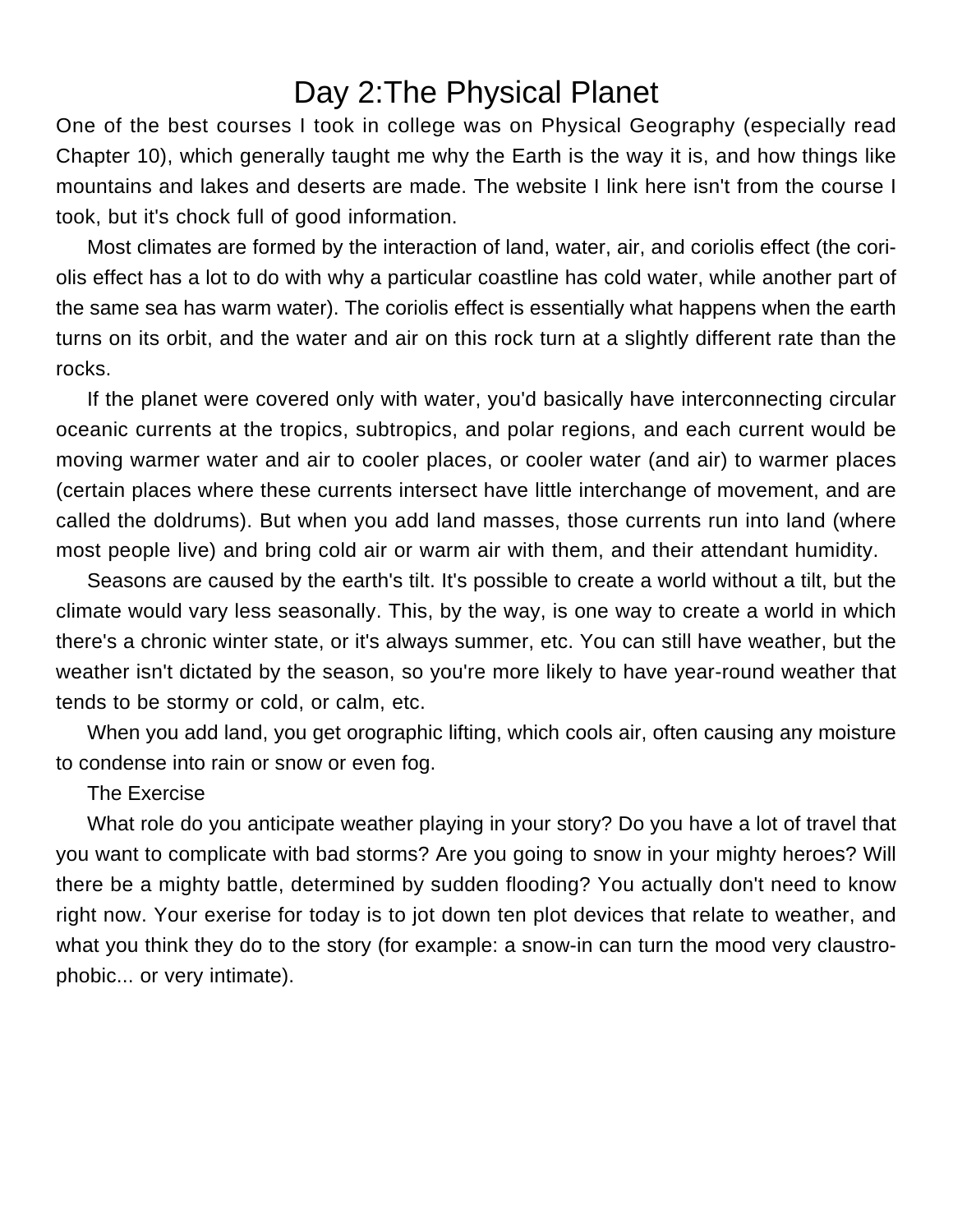### Day 3: Mood and Setting

As you've probably noticed already, a lot of my exercises aren't just about building a realistic world. They're about building a world that you can tell a story in. After all, world-building is fun, but if you're doing these exercises, you're probably not interested in spending 2000 hours worldbuilding without any practical application to your story, right?

So, pull out your list of climates from Saturday and look them over. You should have a bunch of climates, maybe even places, and a word or two describing how you feel when you're there.

Well, it's time to make your first real decision about your novel. What kind of mood do you want it to have? See, we're going to set your novel in the kind of climate that contributes to its overall mood and theme.

The mood of a novel is how it feels to read it. High fantasy is traditionally set in a climate similar to Europe or England, thanks to the father of heroic fantasy, J.R.R. Tolkein himself. However, it doesn't have to be that way, and you can capture a completely different feeling in a Middle Eastern desert setting or a Russia-like tundra.

For theme, you can adapt your setting to what's actually happening in the novel, what kind of message your novel has to tell. For example, if you want everyone in the novel to be in a constant state of uncertainty, maybe you should set them in a seismically active volcanic region (I type this just 77 miles away from Mt. St. Helen, which apparently is due to erupt any hour now). Or perhaps you want your story to feel very "escapist." Nothing says "escape" like a tropical island with balmy days, mid-afternoon storms, lush green plants, and a climate that doesn't vary seasonally but can bring up some exciting stormy weather.

If you already know "I want to write something dark and gothic" and you look at your climate list and there's "dark" or "gothic," you're there. You've got your predominant climate, and everything else after this is going to be figuring out how to build a world around that mood and climate.

If you are thinking right now "I have no idea what kind of mood I want-- this mortaine person is crazy to think I know that this far in advance," then the below exercise is YOURS; it'll take 10 minutes and you'll have made a strong first decision about your novel. And don't feel bad if you don't know what kind of novel you're going to write-- nobody really does until they write it.

#### The exercise:

Read over your list from Day 1 and then turn to a blank piece of paper. Close your eyes and think about what kind of feeling you like to have when you write or read. Write down four words that fit into that feeling: two adjectives, a verb, and a noun. Now return to the page with your list of climates and emotions. Do any of them match up? If they do, you have your cli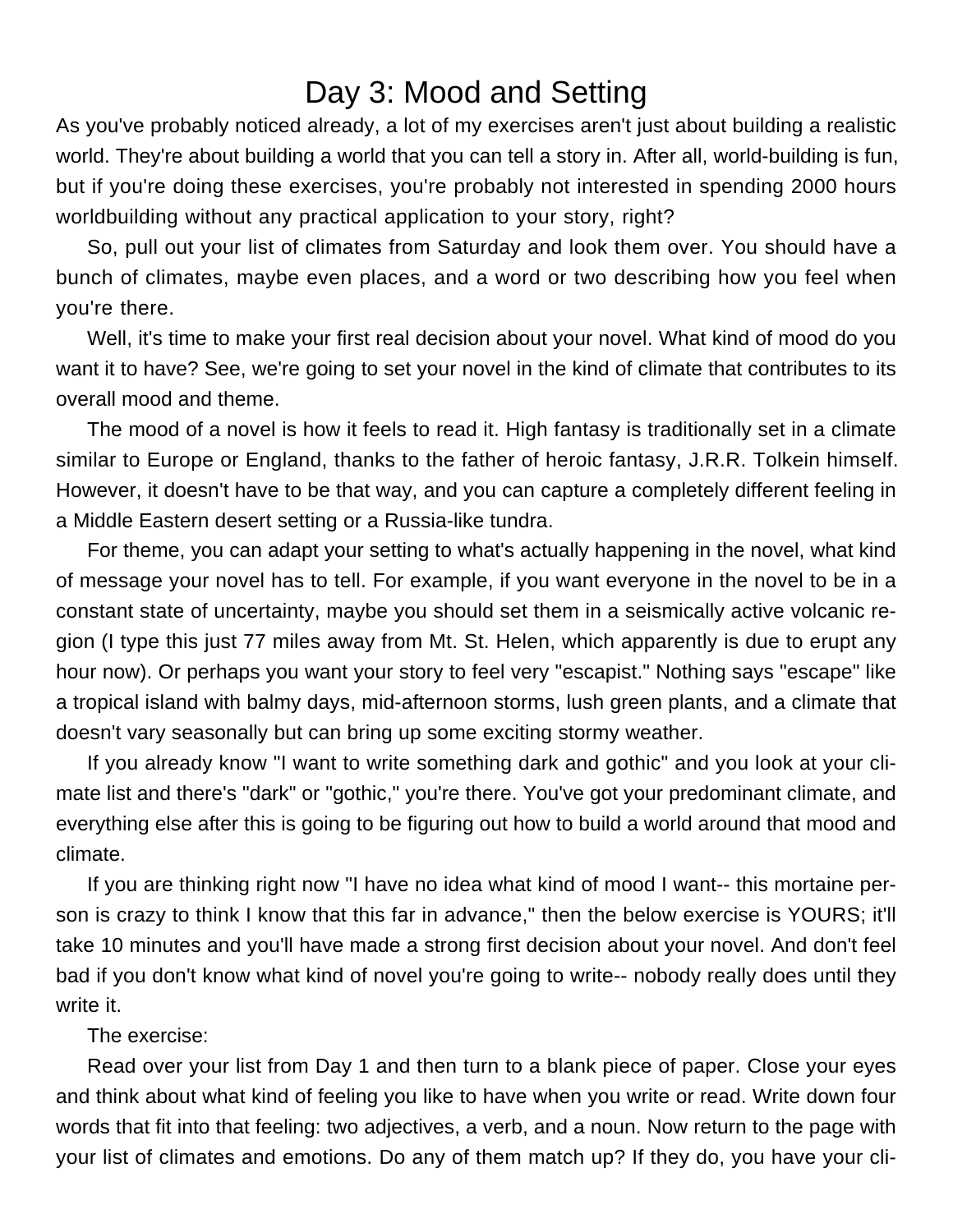mate. If not, try to find closest-match words.

If you spend 10 solid minutes thinking about this and still can't decide, pick two climates that express moods you like. You can make up your mind later, and you can even build your world with both climates containing equally probable sites for your story.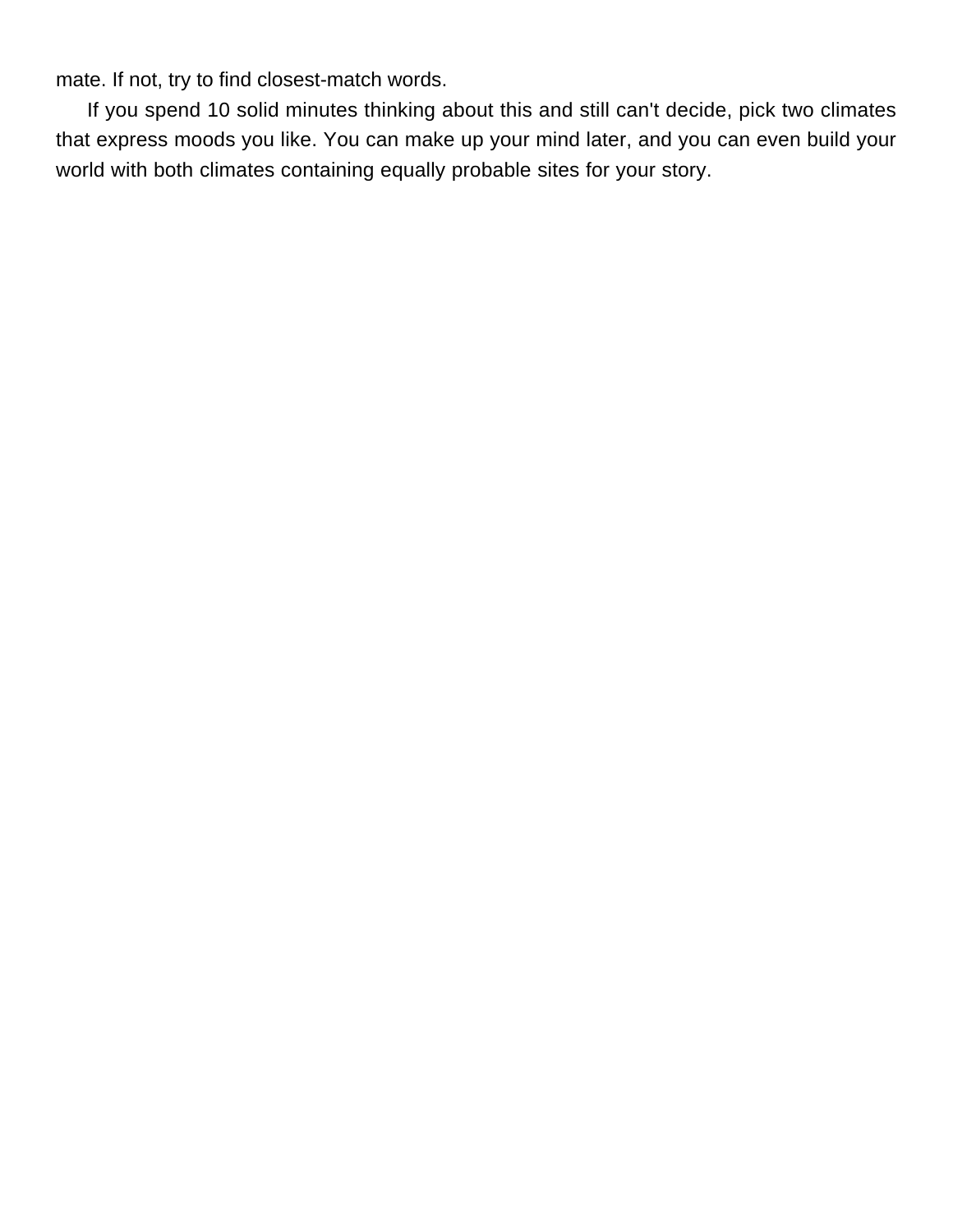### Day 4: Cataclysmic Events

You have your mood. You have, generally, a climate you want. If you read the linked site, you might even have some idea of how to get that climate.

Now, let's get into history.

No, not dates and names-- that's too recent. We're talking planetary history. How long has your world been around? How old was it when your sapient species reached it (either through evolution or discovery)? Did a previous species dominate, like the dinosaurs, leaving a fossil record? Or is human(oid) evolution the first major species to leave a lasting record? If a previous species was sapient, did they also leave artifacts of their society?

A fossil record can be misinterpreted in many creative ways. You might end up with legends of dragons based on dinosaur records-- unless, of course, you have \*real\* dragons on your world. Your current sapient beings might believe in an older race that "built" everything, when in fact that older race actually destroyed it.

Also look for the non-biological records of physical change. Most geography changes slowly. You'll find that mountain ranges take forever to grow, except when they don't. When they change suddenly and dramatically, people remember, and their attitudes about such places change as well. Worldwide legends about sudden changes may spring up-- nearly every Earth culture has a flood story. There may be a historical record there, or there may be a parable being told instead. But they all have one, and there's therefore some kind of scar on what humans perceive of as their planet's history.

For example, consider earthquakes and volcanoes. Any seismically active region will gain a reputation, perhaps as a place where geographical records may be upturned rapidly (in the case of a tectonic shift bringing a fossil to surface), may be destroyed or buried quickly (perhaps by volcanic mudslides), or may be altered rapidly (such as by a more dramatic volcanic eruption that not only buries but also relocates debris for several miles, or an earthquake that opens a rift in the center of town). In a scientifically advanced society, your seismic causes won't hold all that many surprises for your characters, unless you want to set forward a speculative question about geological cataclysm (such as a non-earthly cause or something unearthed that's unexpected). For your fantasy characters, of course, a volcanic eruption can be an enormous deal-- the wrath of the gods, a dragon awakening, or even a magically-induced catastrophe.

Other major, fast-moving cataclysms include hurricanes and flooding, fires (though recovery from fire is actually a fairly rapid process, taking a matter of years), earthquakes, volcanoes and rifts, and meteroites. Less rapid but still quick in the geological scale are glaciers, ice ages, and global warming. A good example of a very slow-moving but planet-changing event is the plate tectonic shift that essentially moved India into Asia, forming the Himalayas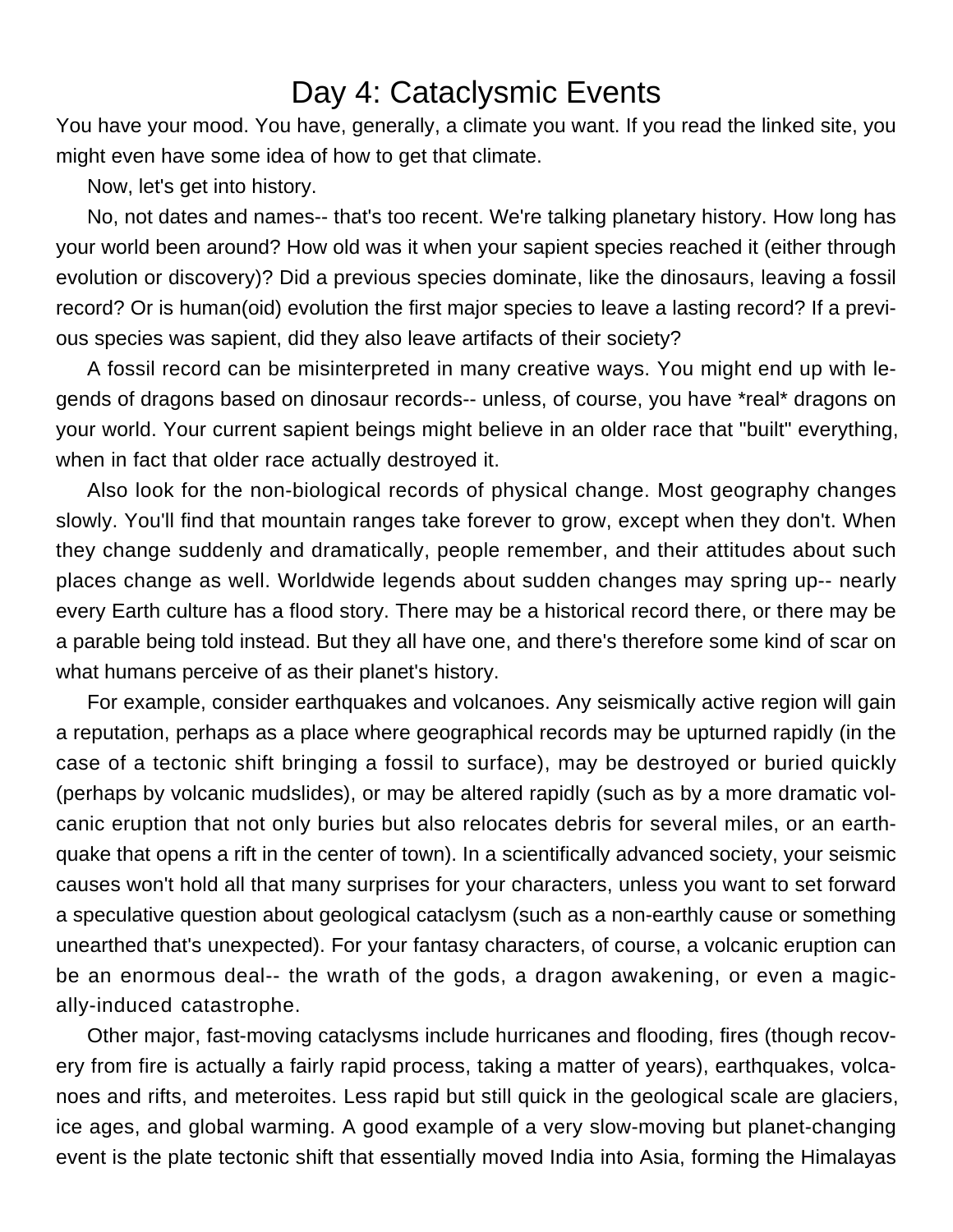and causing a massive climate shift in Africa, drying the continent out and forever altering (or perhaps just starting) the course of human evolution.

Even though we're not yet into culture-building, start thinking now about what kinds of scars your planet might have from major cataclysmic events. What major mountain ranges do you want or need to put into your story, what deep canyons, what crater-marked plains? Are all of your scars natural, or are some man-made through technological or magical forces?

The Exercise

For 15 minutes, jot down some of the Really Big Land Features you want in your story and just think "what if that were made by...." Write down a couple of causes for those features and scars, and stick it all into your notebook. Which scars are slow-force scars (like plate tectonics), and which are fast-forces (anything that takes less than 10,000 years is medium-to-fast in geological scales).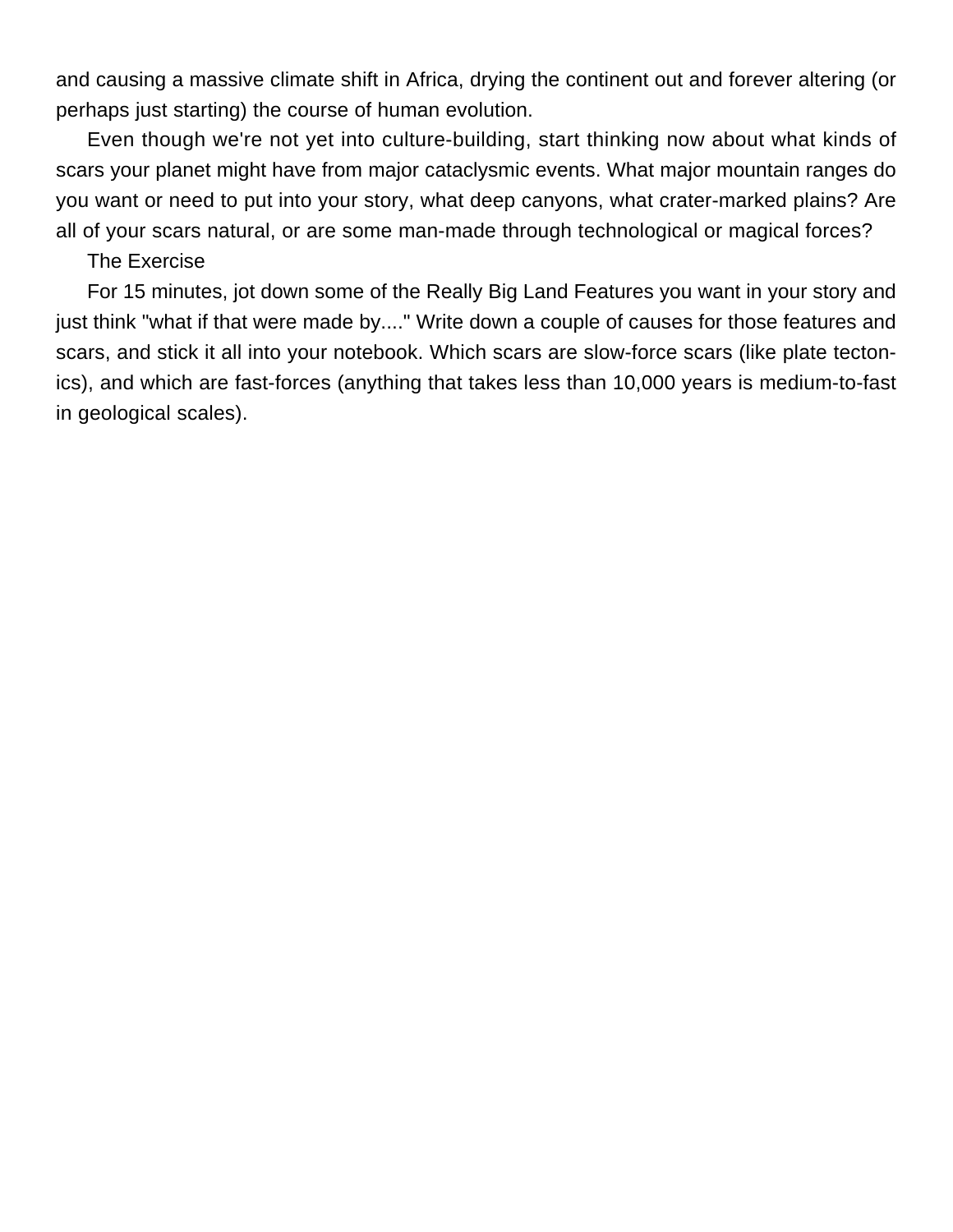# Day 5: The Map

I should warn you that today's exercise may take more than 15 minutes. I'm still working on coloring the large-scale map of a world I used 2 years ago, but the small-scale map only took about an hour.

Today is the day you get out your pencils and paper and start to draw The Map.

The non-graphically inclined, I'm sure, are about to run screaming into the streets, but please wait! You are not alone! Map-making is hard work. It takes patience, dedication, and a complete inability to draw a straight line.

What's that you say? You say you can't draw a straight line to save your life? Well, step right up, because you can draw a map of a non-existent world!

Nature has very few straight lines and even fewer right angles. Maybe that's why humans like to put them in our man-made artifacts so much! Nature is full of wiggly lines and curves and wobbles.

By now, you have a general idea of what you want in your planet or world. You have a list of climates and some big features you're going to put into the world.

You might even have a general map sketched out. I usually start with something like "I want the desert area over here, and an island chain close enough by to travel from desert to island and back again in the story." I might make a map that has basic quadrants, maybe even a loose collection of groups of people who I'm putting into the story. If you don't have this sketch, do one now. Make big ugly circles if you have to to indicate where something is.

Now, it's time to get a little more specific, a little more concrete.

I use a few methods for fleshing out my maps. The first and easiest method is what I call the "cheating from Earth" method. I took a geography class in college where a student had made a poster out of a map of a particular island nation and had put it up on the wall of the classroom. Every person who remarked on the island said "Wow, that's a good map of Cuba." If they got close enough to read the legend, they saw that it was a map of Japan, but rotated so that North was not at the top of the map.

Americans are so used to seeing north on top, you can rotate almost any land mass and change its scale and suddenly, you are the best map-creator in the world. I use Goode's World Atlas and tracing paper. Place the tracing paper over a likely-looking map and trace around the feature I want to copy. I've turned Earth lakes in South America into continents, just by copying the shape but altering the scale, orientation, and composition (reversing it from being a mass of water into a mass of land).

If you are short on time, you can really cheat by going to any topographical map website (USGS sells their data, but you can find topo maps elsewhere, too), and print out and paste together your maps.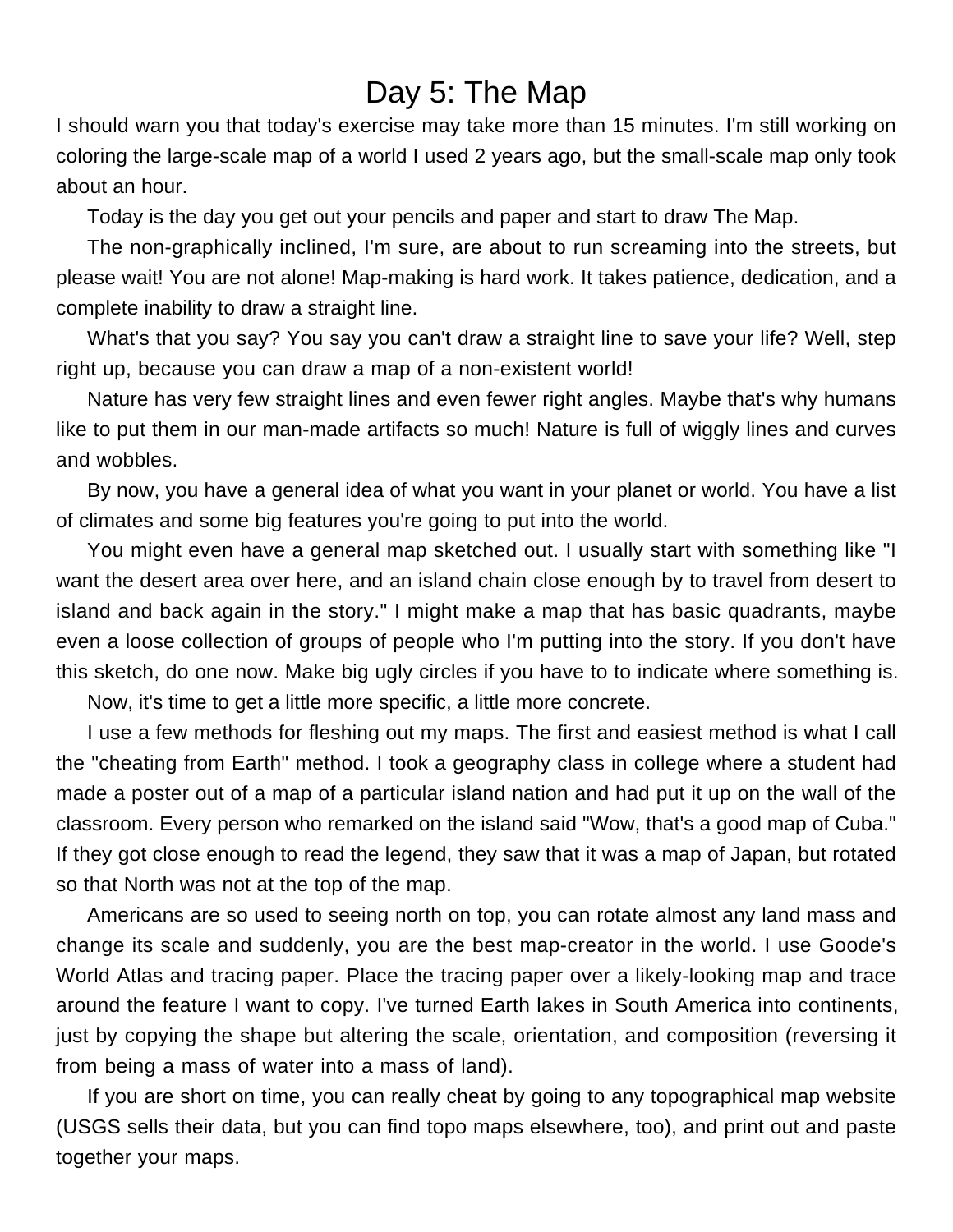When I run out of good subjects from existing maps, I turn to the rest of nature. I find that tracing the outline of a leaf onto my map and then sketching in the veins of the leaf gives me some truly phenomenal mountain ranges, complete with rivers and streams (the leaf veins). Arrow-head shaped leaves provide more hilly ranges, while maple leaves give you some beautiful "rocky" formations. Look at the palm of your non-drawing hand. The lines of your palm can become rivers, topographical lines, or even roads.

Roads? Yes, roads! As you draw your map, look for places where people would settle. Remember that nobody builds a settlement far away from fresh water-- water is life, so look for rivers as your earliest settlements. Water is also transportation, trade, and can serve as defense. Hills make good natural defensive structures as well-- a hill surrounded by water is one of the earliest natural fortress.

Rivers often flow through valleys, and the flooding of the river is a good source of nutrients for farmland, so watch for where your civilizations' food will be grown, and remember that those places are hugely important to the major political forces in your story. Remember: an army marches on its stomach!

I have a joke I like to tell that I got from my geography professor in college. An area starts out as a lake, turns into a wetland, then a swamp, then a bog, then a meadow, then a condominium. As sediment builds up in an area of immobilized water, the waterway gradually transforms into solid land, which humans then seize and build upon. Since the space was originally a waterway, though, what do you think happens if a meteorological event brings the water back in force?

#### The Exercise:

So, today's exercise is to draw out the physical contours of your map, and then identify at least three places that your people might live. You don't need names for them yet-- we'll worry about names next week, when we give our people language. Just draw a dot on the map or maybe sketch a little "house" symbol to indicate that people have settled that area.

Comment from Holly Ingraham:

My one quibble here is that you can't be arbitrary with deserts. Look at our one and only example, Earth. If we grossly simplify things, just for guidelines:

Pretty much, you find deserts on western coasts as the cold currents start to curve away from land at the equator. That includes those of SoCal/Mexico, Spain/North Africa, western Australia, Peru, and the Thar Desert of India. The opposite corner of a continent will be in the tropical storm zone: monsoons of India and SE Asia, the hurricanes of the Caribbeans.

The other time you get natural deserts is when the area is too far inland from the rainbearing air currents, especially in the rain-shadow of mountain ranges. You see this both in the western deserts of the US, in the shadow of the Rockies from the west and the Gobi of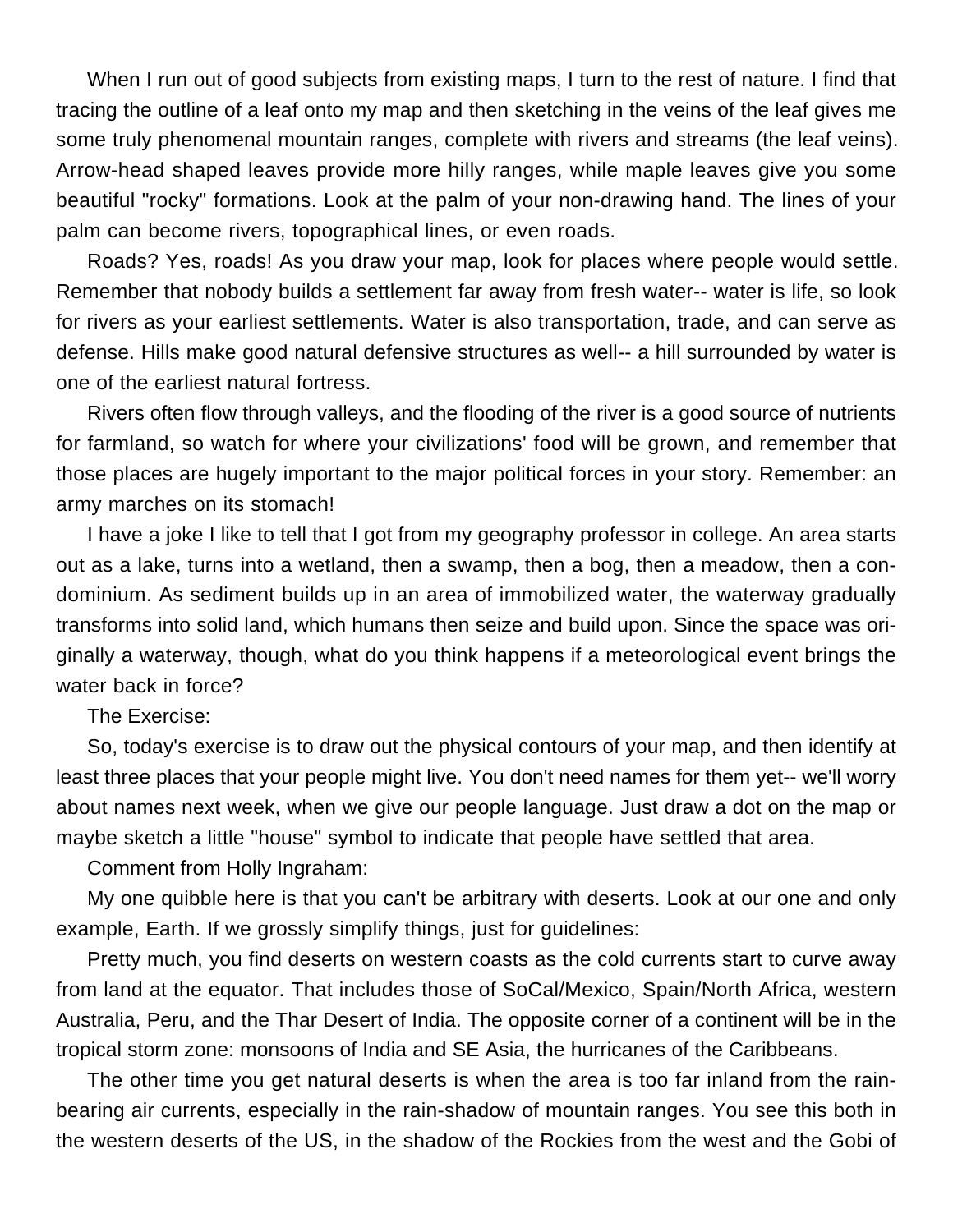Asia, also in eastern Africa and the Near East that are in the rain-shadow of the Indian ranges. Central Asia is dry because it's just too far from the sea, the rain source, and lacks many rivers (for the same reason).

So your islands close to the desert should be off a west-equatorial corner, and when you build a gigantic super-continent twice the size of Eurasia and Africa together you have to remember that most of it's going to be like Uzbekistan, not Ireland, for climate.

[My background is geology, historical geology, and paleoclimatology. Climate revealed in flora and fauna can tell you something about where a land-mass was at the time. So we look for these guidelines.]

Holly Ingraham is one of the moderators of Other Worlds Writing Workshop, and an excellent author and mentor for genre writers!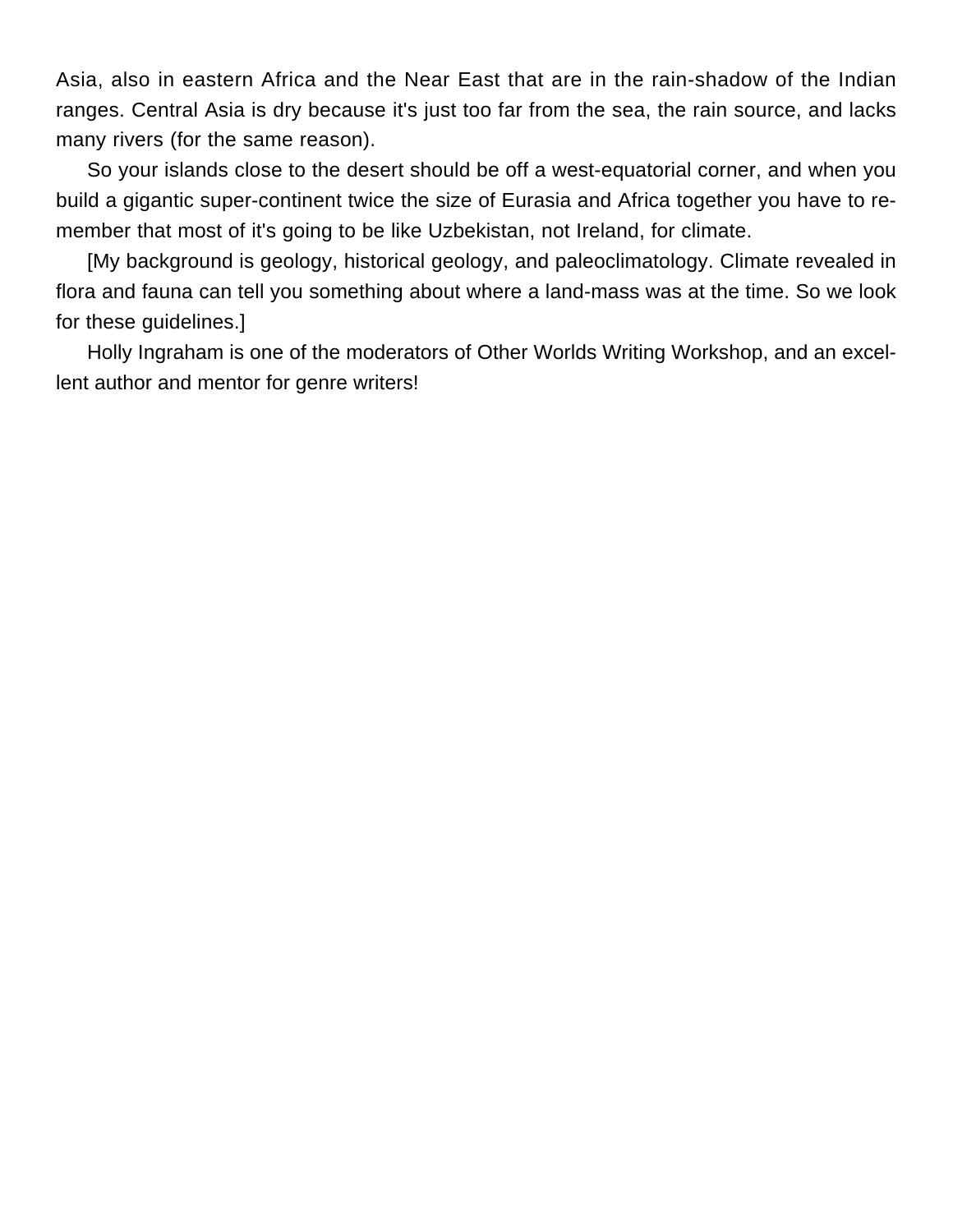### Day 6: Races

Pull out your map. You probably have a good sense now of where your climates are, and you already know that there are people living in a few key places. Now ask yourself, what do the people who evolved in this place look like? Don't worry about conqueror races yet-- just those who natively evolved there. If there's a lot of sun, you might have darker-skinned inhabitants. In higher-temperature areas, a wider, flatter nose is an evolutionary advantage. In colder climates, a tendency to gain fat is an advantage as well.

Based on the climates you've set out in your map, what do the people look like who live there? Write down some typical characteristics, and then perhaps a couple of features that are considered especially attractive or unattractive.

Part of the purpose of this exercise is to move away from the very typical white Anglo-Saxon fantasy and science fiction heroes, and to get a bit closer to representing the kind of genetic and racial diversity that's actually available to the speculative fiction writer. It's not that you can't write a white person into spec fiction, but it's important that you don't \*have\* to.

Wherever there's a boundary, such as an ocean or mountain, you'll have more racial diversity. Wherever two groups might meet over land, you'll have more blending. In your cataclysmic events, you might have a boundary that abruptly appeared or disappeared. A sudden appearance of a boundary means that one racial group may now diverge, and when they reconnect later, they will find themselves culturally and perhaps genetically differing from the original base group. If a boundary disappeared, suddenly you will have different racial groups encountering each other, often for the first time, with varying effects on your storyline and civilization.

Technology, too, can remove a barrier. Sea-worthy vessels brought Western Europeans to the New World, forever altering the genetic makeup of those from South America; it is now very difficult to find an example of a "pure" Maya bloodline; "blending" with white settlers has changed the racial makeup of that particular group of people.

Exercise:

Spend 10 minutes figuring out what people who evolved in each major area of your world would look like. Then spend another 5 minutes asking "what if this group encountered that group?" Would they fight? Trade? Both? Inter-marry and blend their genetic types? Would they remain largely separate, with pure strains of both racial groups co-existing (not necessarily peacefully)? How would that encounter be brought about in the first place?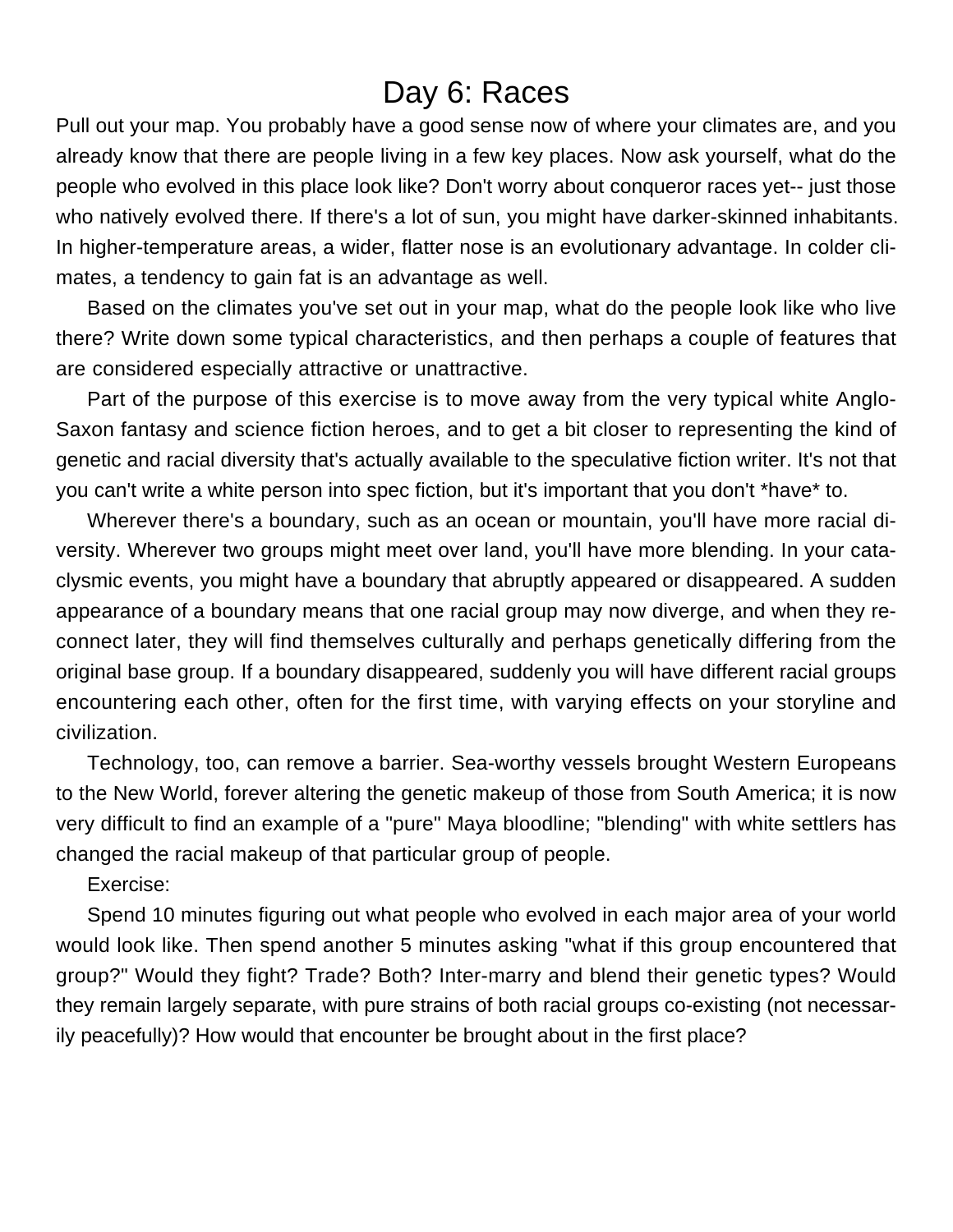## Day 7: Recent History

Today, we're going to talk about more recent history. It's still okay if you don't have names for your people and groups yet. Tomorrow starts the languages and naming section (yay!) so today, just call them "Group A" or "The Bad Guys" or whatever you need to to keep yourself sane.

By now, you have a geography, a map, and a general sense of groups of people living on the land. Yesterday, you approached some of the questions that might crop up in your novel, but there are also questions that pre-date your novel.

Who lives where, and what wars and conflicts have they had? Who keeps the peace? How do borders stay in place? What happens when power shifts? What major resources are considered necessary to staying in power?

As you answer these questions, you'll find that patterns emerge. A necessary resource is close to the boundary between two cultures. The peace-keeping forces don't always stay in power. Shifts in power result in conflict and war.

A note about war and its effects. In a ground war, crops are destroyed, either by being seized and eaten, or by being burned (to prevent the other side from getting them). A lack of crops means famine, which leads to disease. There is a reason that War, Death, Pestilence, and Famine are the Four Horsemen of the Apocalypse-- they go hand-in-hand whenever conflict gets violent. For those who are also telling a woman's story, war tends to be especially bad for women, as rape is often considered a valid form of warfare. Not only does this kill many women, but it may also leave them with unwanted pregnancies, disease, and of course the psychological effects of PTSD. By "women," let's also not kid ourselves about maturity, shall we-- when a soldier is engaging in rape, he's not really checking to see if she's of legal age. When you write a war into your timeline, remember that wars are never really good, even for the winners; recovering from a war takes about a generation without major conflict.

The Exercise:

Spend 15 minutes outlining the major historical events of the last 100 years before your novel begins.

Include in your timeline:

Dates when power shifted in your civilization(s) (through coup, death of a monarch, revolution, election, etc.), and whether the power shift was smooth (as it might be when a monarch dies and their offspring takes their place)

Dates when a natural event reduced or increased the amount of natural resources (food, usually, but also water, timber, and other resources).

Dates when an unnatural event (such as a magical or technological event) changed the resources as well.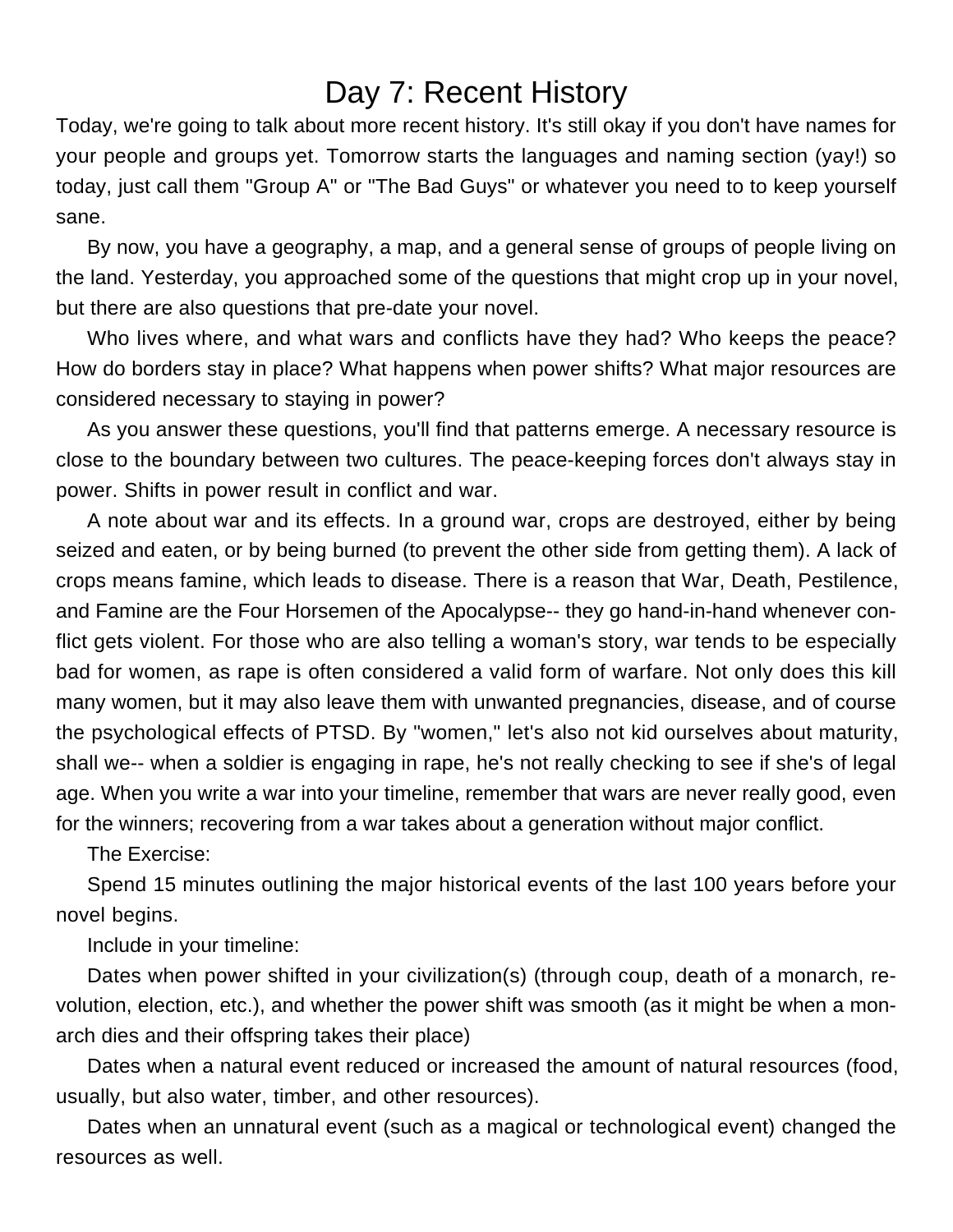Each of these factors (power shifts and resource shifts) puts pressure on the civilizations. At the high-pressure points, write "battle/conflict"-- those are points at which violence may have erupted between cultures (or, if you have non-violent people, perhaps conflict that's expressed in other dramatic ways). Events may also be interrelated-- a technological event might give the edge to one power group, which forces other groups to respond, often with confrontation.

The last dates to write on your timeline: Date your novel begins, and the date your character was born (so you know what part of history he or she directly remembers).

Tuck this timeline into your notebook; you'll need it later! In fact, if you have a politically-oriented storyline, you'll probably need more than 100 years of history and more than one timeline to represent everything that's happening, so spend as much time on this part as you like. There's no need to limit yourself to 15 minutes.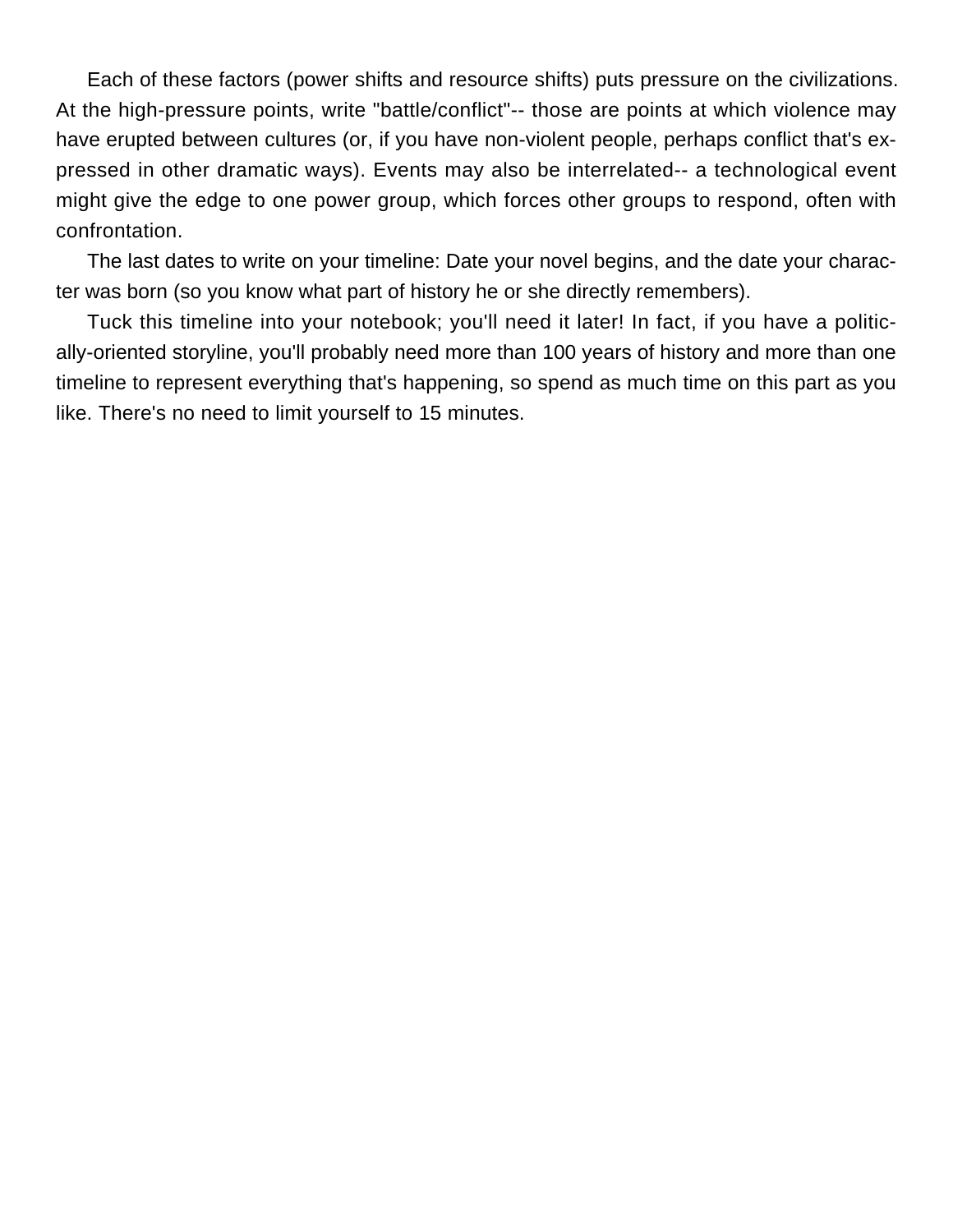### Day 8: Economics and Politics

Economic and political theories can be simplified (for purposes of storytelling) to some VERY simple statements: Economics are a rule of who has what, who needs what, and how do they get it there. If someone doesn't have something they need, they will go get it, however they can. Politics are a kind of advanced form of economics in which major players and groups work to get what they want or need.

If you are writing a novel about economic theory or a novel that is designed to promote or exemplify a particular political viewpoint, then this simplistic explanation is probably not going to be very satisfying. But that's all right-- chances are, if you're writing that kind of book, you don't need this writing exercise anyway, because the economic and political elements of your story are so important, it would be reckless to only spend 15 minutes on them.

For the rest of us, those of us who need our socio-economic/political themes to remain in the background, the above explanation forms a really solid ground for making some decisions. But don't just brush today's exercise aside; even the most hack-and-slash sword-andsorcery story can benefit from a little behind-the-scenes intrigue.

The most important decision, of course, is what kind of resources your people need, and where those resources are. Farmland is an obvious natural resource that most cultures need (though "farmland" can also be extrapolated to "food-raising land" in cases of heavy meateaters and hunter-heavy, often nomadic, societies). Water is another-- you cannot have a living civilization without water. If you look at the political scene in the Western United States, you can trace nearly every major political decision involving land back to water. Who has it, who doesn't, and how can those who don't have it get it.

But food and water aren't the only important resources. Timber and stone are important for shelters. Salt is vital for life.

Certain types of minerals are more valuable than others-- like diamonds versus granite. Granite is more useful for building things, but diamonds are more precious. Some minerals are not useful until technology advances to a point where they can be made useful-- as with boron, an element that isn't tremendously helpful until it's turned into borox, which was used heavily as a cleanser and an effective (though later found to be toxic to pets) pesticide.

If you have a magic-rich world, there may be resources not listed here that are important to your world. In Mercedes Lackey's Valdemar series, special "ley lines" of magic flow through the world, and where they meet up, magic is stronger and more powerful magics are possible; the redistribution of that ley line magic resource is the major struggle in the last series, the Winds of Change books. Personally, I like to see the struggle for a missing resource as a motivation for characters (villains especially). It's much more satisfying to encounter an ambitious land-grabbing villain who wants all the land so he can rule, than just someone who's evil and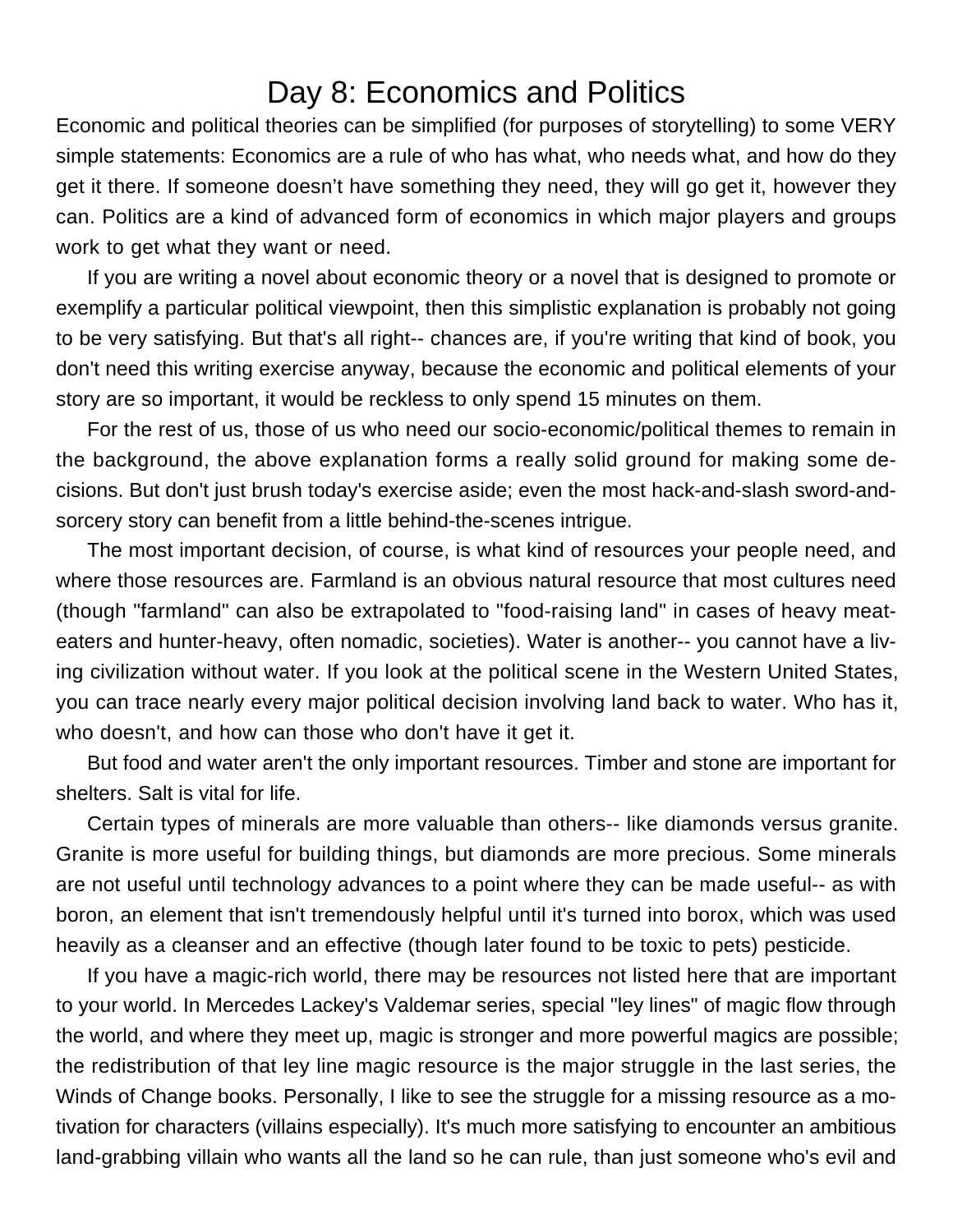nasty because he's evil. "Because he's evil' is a fine reason in some books, but it doesn't hold up well to scrutiny.

Don't underestimate the power of the human imagination in developing your list of resources, either. Jerusalem is a city which is well-placed in terms of its nearby resources, but far more natural-resource-rich areas exist. Still, civilizations have been fighting over this one city for millenia-- why? Because it is considered sacred. There cannot be very many such sites in your world, because eventually, people will decide they're not worth losing so many lives. But a few key sites can in fact become "hot spots" of an imagined resource-- something that may or may not have much intrinsic value, but its sentimental value is extreme.

The exercise:

Just as you examined your timeline for events and pressures,now examine your map for resources and deficits. For five minutes, make a few notes on the map to mark places that have more of a type of resource, and jot down anywhere that has a definite deficit of something needed. Also check your timeline; some of your pressure-point conflicts in the last 100 years may have resulted from an unexpected increase or decrease in the resources of one area or another.

When you're done with the resources, take another ten minutes and identify which major groups in your civilizations care about which resources. These factions may appear in your story-- they may be opposing the hero(es), or even helping the villain, or they might help the hero or at least get out of the way, depending on how each faction perceives and responds to the various characters in your story. If you are aiming for a political story, you'll want to flesh this out with descriptions of how the factions perceive each other as well as the hero and villain, key people in the factions, and their tactics in dealing with others. Again, feel free to label these with generic names for now; language is coming soon!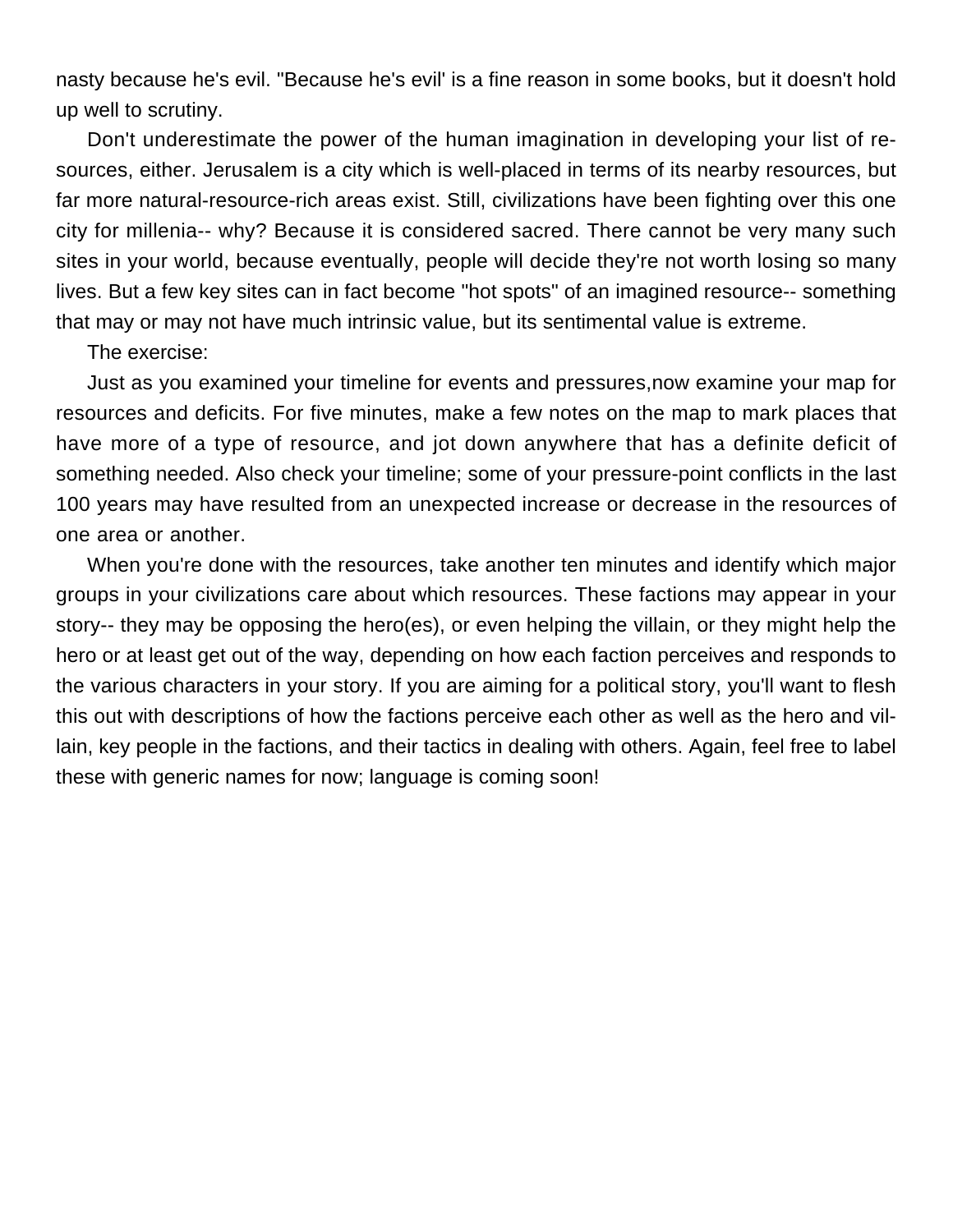### Day 9: Language

Today's exercise is cribbed from the main Fantasy Worldbuilder page, which I wrote some time ago. I'll be pasting some of the text in, wholesale, but you can also go check it out for yourself.

Many people find this to be the most fun part of world-building. So many enjoy it, in fact, that there's an entire discipline called "conlangs." If you get started on this aspect of worldbuilding and find it to be more fun than anything you've ever done before, you might want to look into conlangs, for creating constructed languages that didn't evolve organically, but instead were created artificially. Tolkein was a master of this, and created multiple languages for his Middle Earth setting. But then, Tolkein was a medievalist and a linguist, and creating languages was both a personal as well as professional interest.

If you're like me and just want to slide in a few new words because they sound "right," then do that. By all means, though, create a lexicon for your fantasy world's languages, though-- if the people of the S'nnari Desert tend to liquid sounds (lots of r's and l's), then any word with a "k" sound should be somewhat foreign to them, or have a particular impact when they say it (as in a curse word). People often say that German rarely sounds "nice," and it's somewhat true-- many hard sounds in the German language give it a much harsher "sound" to Romanized ears. The Star Trek producers were not stupid when they created the hardsounding syllables of Klingon, either.

I can't suggest too many resources for the effects of sound, except that Mary Oliver's A Poetry Handbook has a chapter on sound that is amazing. It's all about the sounds of words- the differences between vowels and different kinds of consonents, and what effects they have in poetry. Use this, or something like it-- Oliver actually took most of her information from an old primer on language she had lying around her house. Learn about how language sounds. I must also add: all the rules for sound are completely dependent on the native language of your listener. If you're writing in another language, your rules for what sounds "hard" or "soft" will be completely different.

You can also feel perfectly justified stealing liberally from Earth worlds and languages; many authors do this to great success.

Most of the time, you'll be writing in your native tongue, and so you'll have automatically "translated" whatever your characters are doing into the language you're writing in. You need to know what your characters' language sounds like only for those words that you want to add in, to give an exotic flair to your world. In general, these will fall into three categories: people, places, and things. Verbs, being more abstract, should not be presented in your made-up language unless absolutely necessary. Even then, try to make those verbs sound as close to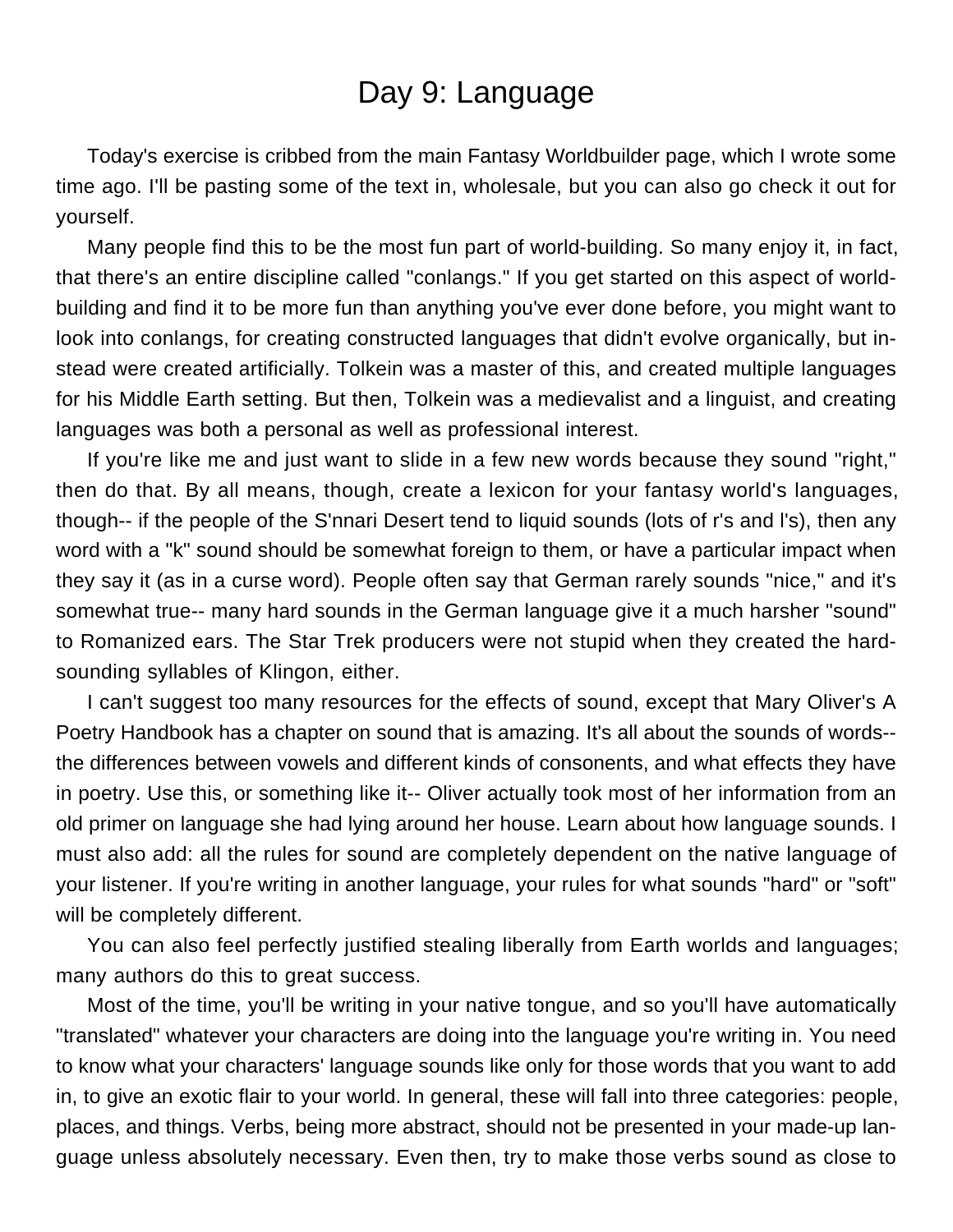your own language as possible.

One other resource that can be valuable in your search for good names: Baby name books. Both for parents and, now, more generic ones for writers. I have two naming books that I find helpful-- one lists the names by cultural association as well as first/last and male/female names. The other one is a book specifically geared towards naming fantasy characters, and is published by Writer's Digest Books.

Exercise:

Listen to how different syllables sound to you. Do they excite you? Do you associate a particular sound with an emotion or place or memory? Write down some generic preferences for your languages-- "I want the language spoken by the elves to sound like water, and the language spoken by the dwarves to sound like gravel rubbing together" and then go listen to what those things sound like. Write down the syllables you hear when you run a faucet or sit by a stream, for instance. Those sounds will be your "root" syllables when making up your names for places and people and things.

Bonus Exercise:

If you want language to play a strong role in setting the mood of your story, visit the naming exercises from the page mentioned above, and sort out some of your names for your people, places, and things. Note that, in doing this, you will likely get a firmer grip on your character's background, as well as need to pull out your map to now fill in the names of some of your key landmarks and settlements. This will probably take an addition 15-30 minutes more.

Reader Links Langmaker.com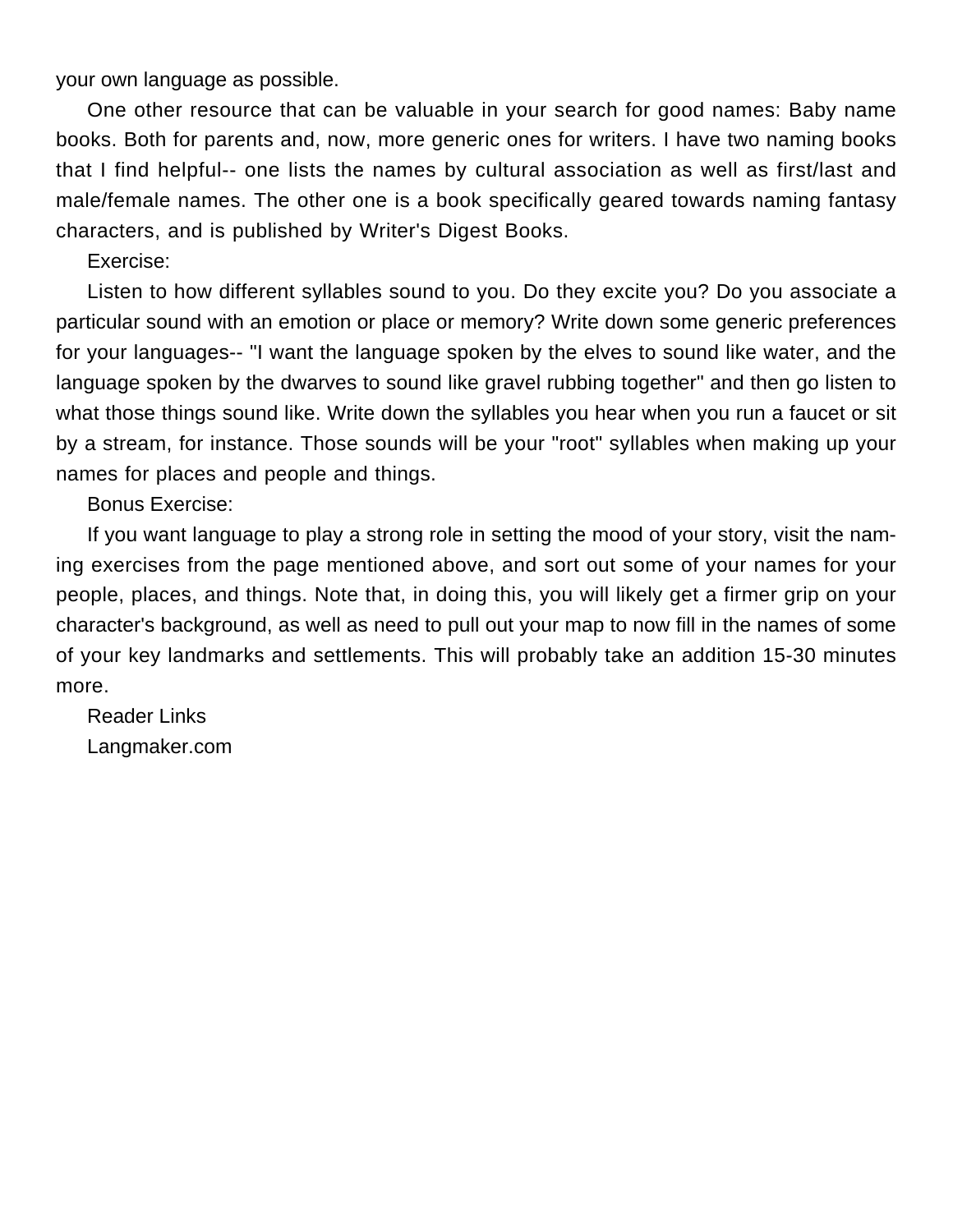### Day 10: Mood and Culture

So, we're back at mood again, this time taking a look at how our bare-bones society reflects the mood of our novel.

That's right-- the mood. Remember the Day 3 Exercise, where you wrote down some key moods that you like to read or write about, and the climate that fits them best?

Well, now we're going to do a similar exercise with your history, politics, and language. Get out your timeline (Day 7), your economic/political groups (Day 8), and your list of syllables (Day 9).

Do they "fit together" with your mood? When you read about the events in your timeline, do you get the same sense of seriousness or comedy, the same high/epic feeling or low pulp thrill? Or is there some dissonance? If you're aiming for a high epic, perhaps naming your planet "Bob" isn't the way to go, hmmm?

Read down your timeline and make a small "X" next to anything that doesn't fit. You're not deleting yet-- just marking it for revision later. It might not fit your mood, or it might just need some tweaking to go in.

Also mark your political groups and economics. If you want science fiction parody, you're going to have a hard time using "wheat by-products" as an economic force. "Broken laws of physics" as an export, on the other hand, may work really well indeed.

Do the same with your syllables for language, or your place and character names, if you got that far yesterday (Day 9). In some cases, you may have a couple of intermingling cultures that create the overall mood of your novel. Perhaps you have the high/epic elves and their scary counterparts, the giants; you can use different language sounds for each group, and let that dissonance play a role in your novel as well.

Note: Having trouble really identifying the mood again? Finding that your mood and your language don't match at all?

Take a deep breath and think "When I read this story, I want to feel....." what? Amused? Thrilled? Important? Angry? Frightened? Dark? Confident? Angsty?

That's your mood. Now think about that emotion and write some concrete words that make you feel that way. By "concrete" I mean nouns and adjectives-- words for things you can touch and see. Chances are, you'll end up with words that generally sound similar. For example, if I want my novel to be "gritty" I'll choose words like "grit" and "scratch" and "claw" and "mark," words which have predominant "t" and "k" and "ch" sounds in them-- to my ear, these are harder sounds than more rounded or liquid sounds. "K"s and "T"s and "Ch" sounds are all going to be in my names, then.

Similarly, if I want "gritty" I'll trim out of my timeline that War of the Ferrets I'd initially considered putting in. That one belongs to the comedy novel, not my gritty survival-of-the-fittest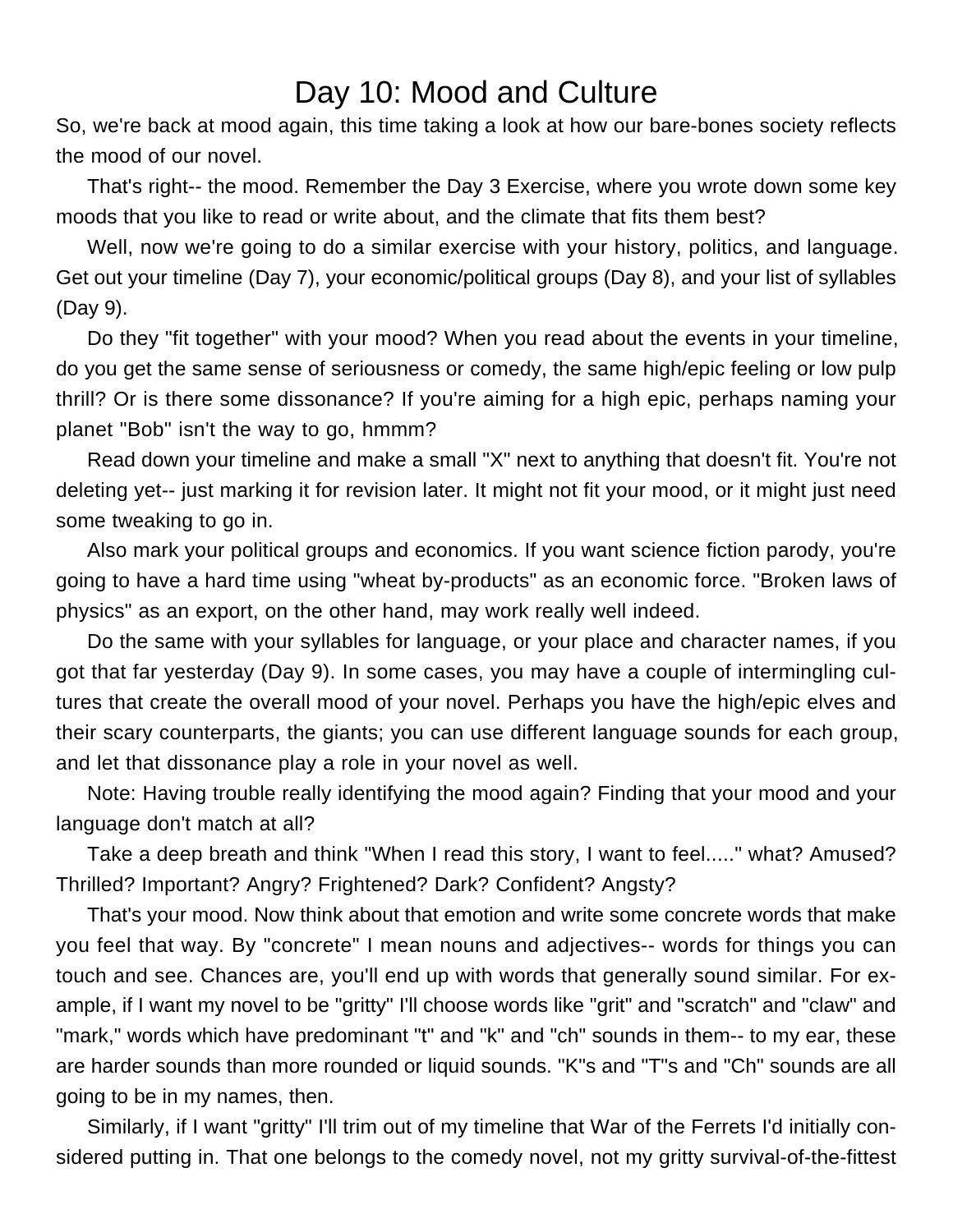story. Now is the time to trim out the things that don't quite fit your mood, add things that fit it better, and generally tweak together your novel notes into something that forms a strong basis for your story.

Exercise (recap):

As stated above. Settle on the overall mood for your story if you haven't already. Look through your timeline, political groups, and language notes and mark for revision anything that doesn't fit your mood. If you have time, revise those things. Otherwise, leave them for later.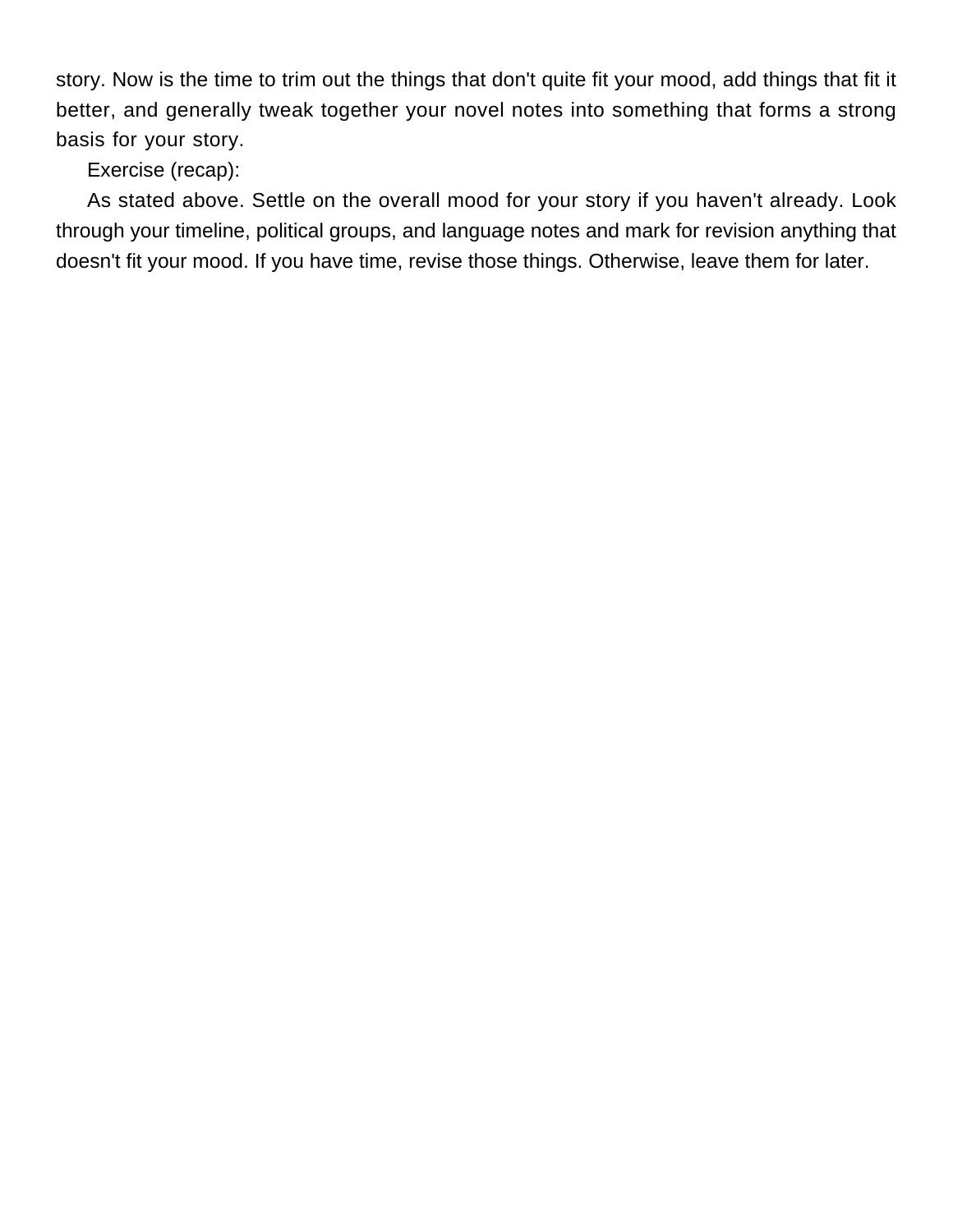# Day 11: Focus In

Today's exercise is to expand on one area of the culture you've created for your world. We have a bare-bones timeline, the bare-bones elements of a language, the bare-bones of an economic and political scene. Today, select one of these areas to flesh out. If you're writing a novel with a more political plotline, flesh out the politics and economics. If you're writing something really "alien" in feel, or if you're writing high fantasy, flesh out the languages. If you're writing a story whose plot hinges on the past, fill in your timeline (probably not needed if this novel is a sequel, though).

History:

Write a complete timeline for your setting (last 500 years or so should do, unless your characters are long-lived or major forces earlier than that are truly world-shaking) and for your protagonist's life up until the novel opens. Make notes on how these forces will later impact the story (ex: Expansionism one hundred years ago is going to lead now to revolt in the Islands; the hero lives there and is going to get caught up in the revolution).

Economics/Politics:

Write a 1-paragraph description of each major political body (churches, governments, kingdoms, factions, economic forces, guilds, etc.) and name them now so you can refer to them as needed later. If you want, take extra time and write one sentence about how 3 of your groups (the 3 most important groups) feel about all the other groups.

Names and Language:

Write a short glossary or lexicon for some common or important words (like rock, bird, horse, king, ford, river, stream, mountain, holding, village, magic, outsider, etc.) These can be combined and declined to make place names as well as surnames and even first names. Write down five place names and five character names that you can use when you need them. If you want, take extra time and fill out your map with appropriate place names now.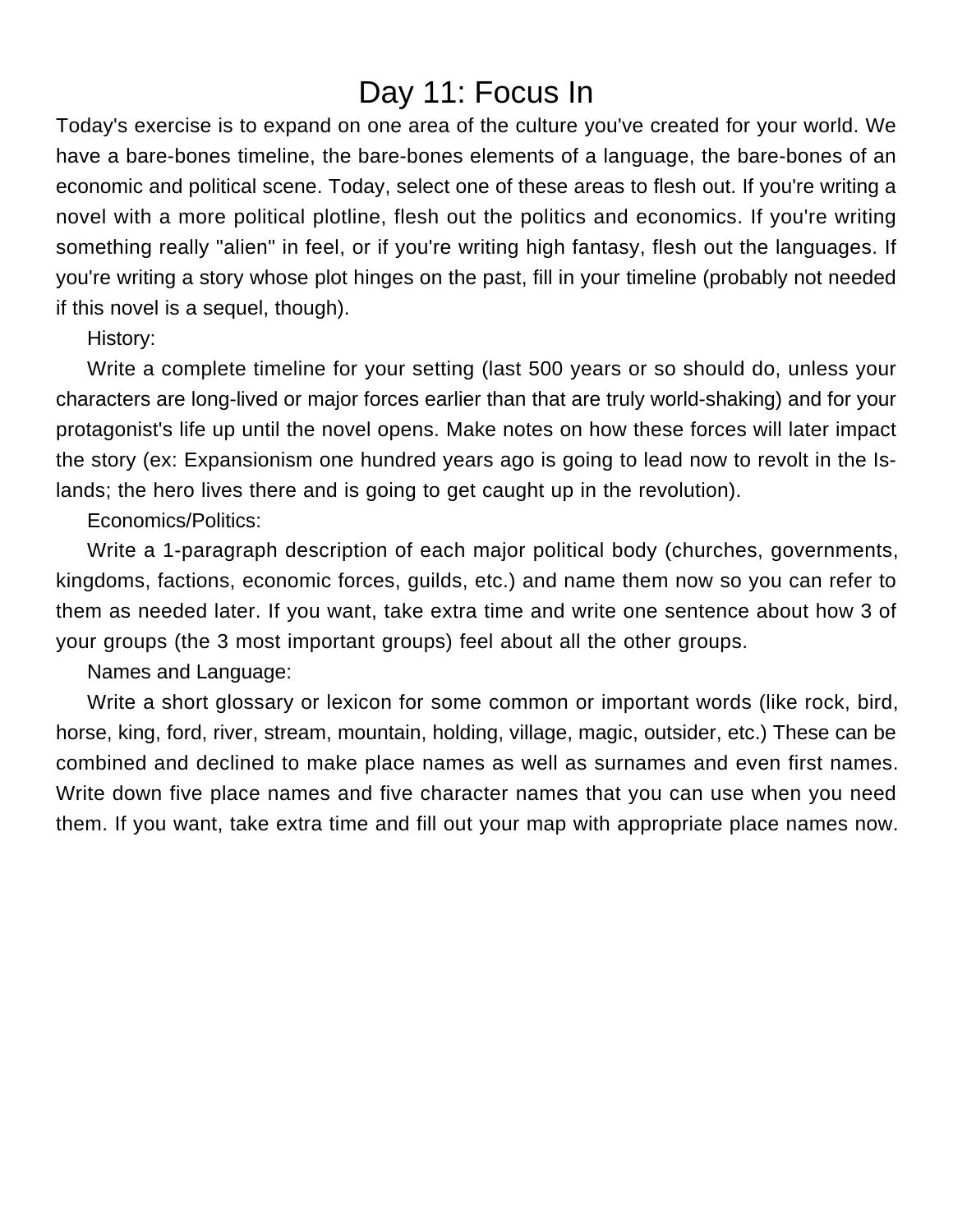# Day 12: The Speculative Element

I originally had planned to make today's exercise a "What If?" about your society, but I'm thinking at this point that there's only so much you can do with it before you write, and it occurs to me that there's no better way to start building your speculative element than by asking yourself "what if?"

What do I mean by "speculative element?" In a high fantasy novel, it's the magic, or the gods, or the One Ring. In science fiction, it's the hyperdrive, or the ansible, or the near-lightspeed, or the wetware implant. In horror, it's the ghosts, the nightmares-are-real, the Blair Witch. Essentially, the speculative element is the rule or assumption that is not true in present day Earth.

And "speculative" pretty much means what if, doesn't it?

The Exercise

So, settle in with your notebook. If you don't know yet if you're writing science fiction, fantasy, or horror, you should probably decide now (and yes, a blend is a-ok; just be sure to do all the speculative element exercises once for each genre). But the chances are, you have some idea already of which genre(s) you want to work in. You might even have some specific ideas to play with-- a talking octopus, for instance, or a magically-appearing cat.

Write down the snippets and images that you already know you want in your story. Some of these might be things you have already decided on as convenience items-- a faster-thanlight drive, maybe, or telepathy; things you want in there to help drive the plot forward and eliminate certain inconveniences as a storyteller. Just remember that these convenience items are always available; it's implausible to have the spacetime drive fail just when the hero needs it, and these things ought to be available to the villain, too, just so your heroes are playing on a level field.

Next, ask yourself the hard questions. "What if?" What if my society could talk to each other instantaneously? What would that do to them? Would that change my plot? What if you could make yourself invisible? Would that require magic, or technology, or both-- and how would you do it with either?

Last year, I knew I wanted aliens and a network implant (like having the Internet in your head); as I played with all my "what ifs," I realized that the network implant wouldn't just change the big things, like how dangerous a hacker could be-- it also changed the little things, like very few people carrying a briefcase or cell phone, and how you always would know where you were and could never get lost.

Drill down on the big things and the details, decide what would happen if they work one way vs. another. Chances are, you'll find there are speculative elements that you need in your story to support or limit the power of the ones you've already created.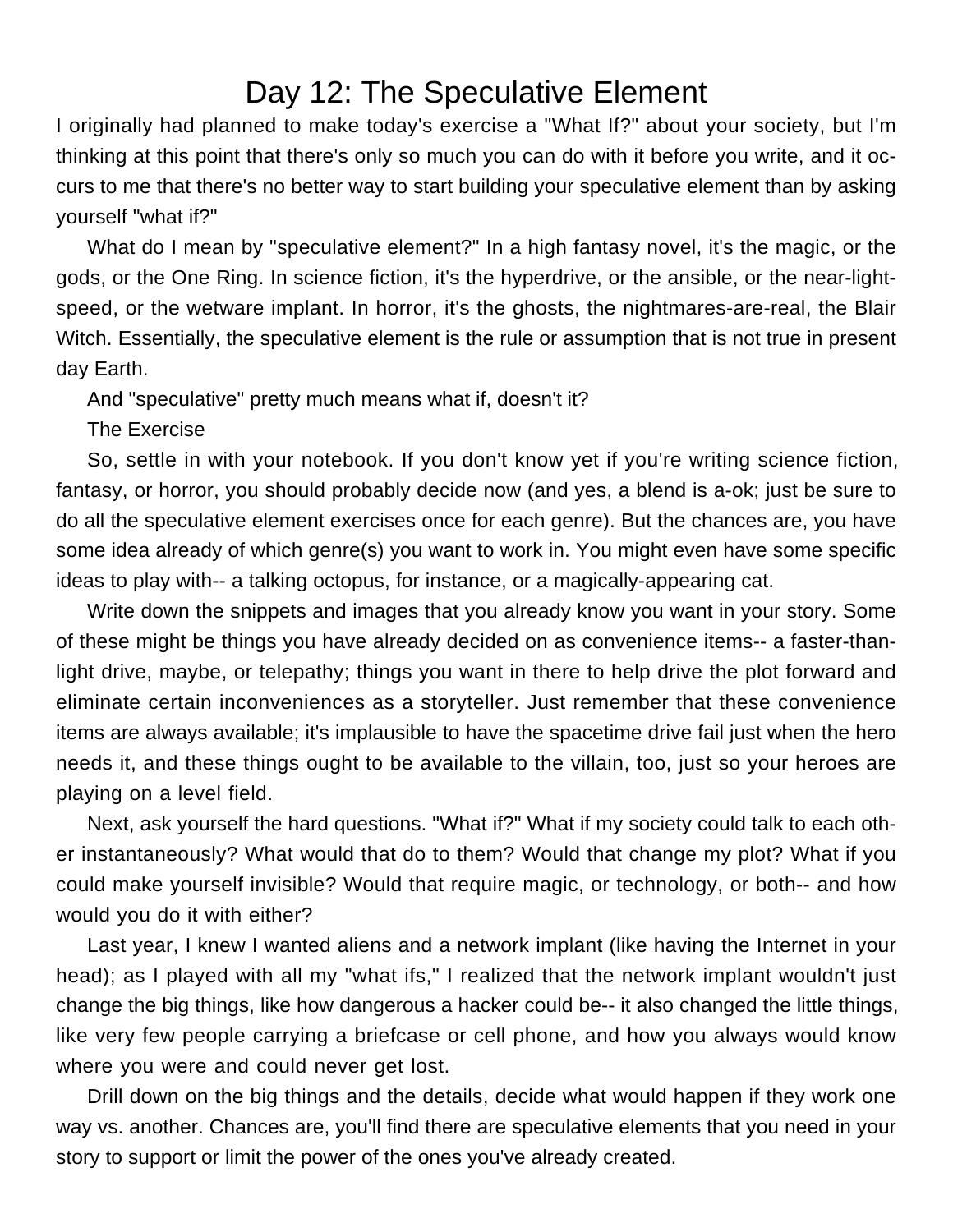By the way: I personally find that talking about my story with someone else helps me find the holes in my spec element. For the past week, my husband and I have been playing "what if" with my dinosaurs, figuring out what needs to change in their physiology to make them able to cooperate with each other as a society, and discovering that having twelve sentient species of dinosaurs means a very complicated society indeed.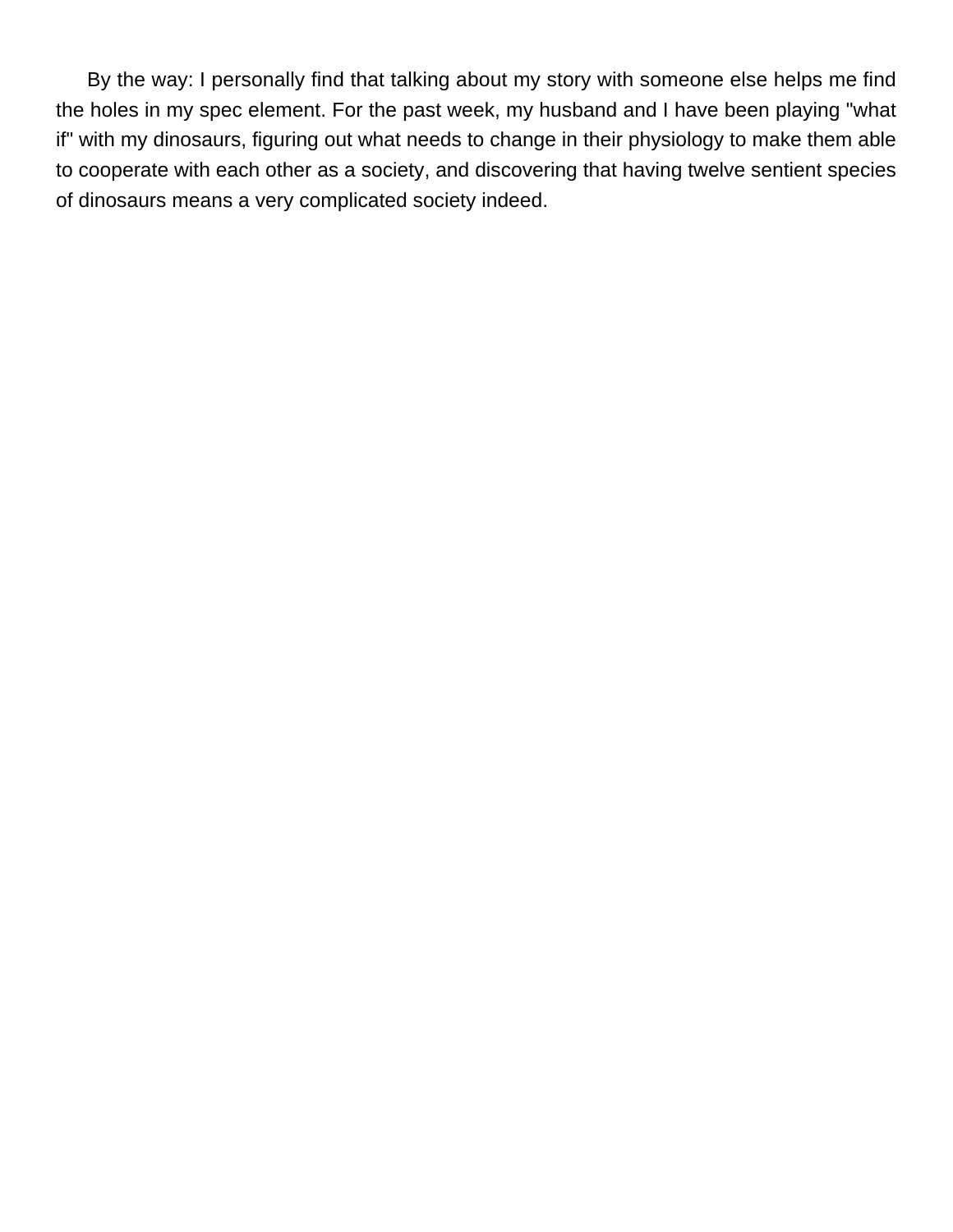### Day 13: Plot Hooks and the Speculative Element

Get your notes out from yesterday. These notes are about your speculative element-- the magic or science fiction or supernatural rule that isn't true in today's Earth. It's that thing that your readers must believe in order to buy into your story.

The Exercise:

If you have some idea of your plot by now, get out whatever plot notes you have and write down ten things (minimum) that your speculative element can do to your plot.

Example: In a magic world, travelling across a continent doesn't \*have\* to take weeks. In an advanced biotech world, maybe people don't have to die. What does that do to a quest fantasy in which the travel portion leads the heroes into more adventures? What does it do to the villain if he cannot die? Or the hero?

If you don't have any ideas about your plot, but you do know what kind of speculative elements you want in your novel, that's fine. Just look at your notes for that element and start asking yourself "what could I do with this element? Can I have my hero or villain use it? Refrain from using it? Is it a threat? A convenience? Both? What happens when it fails?Does it change some ubiquitous thing, like a technology that makes communication instantaneous, or a supernatural force that eats people in the dark (therefore making candles and lanterns necessary and commonplace).

What events can be framed around this speculation, and do you want those events to show up in your novel? {The litmus test for whether or not they appear in your novel is whether or not they fit into the novel's mood or theme, or otherwise grab you by the collar and yell "AHA!" at you}. Write down ten (minimum) things that happen which involve or rely on your magic, technology, or boogymen.

You don't have to end up using the plot hooks you've generated here, of course, but they help your speculative element become a more central part of your story, rather than serving as "background noise" to your novel (a la space opera). And you'll probably find that, when your plot begins to falter (usually around the middle-- plots always falter around the middle), you can grab your list of plot hooks out of your notebook and find something that helps push the story along, or at least gives your characters an interesting diversion for a few thousand words.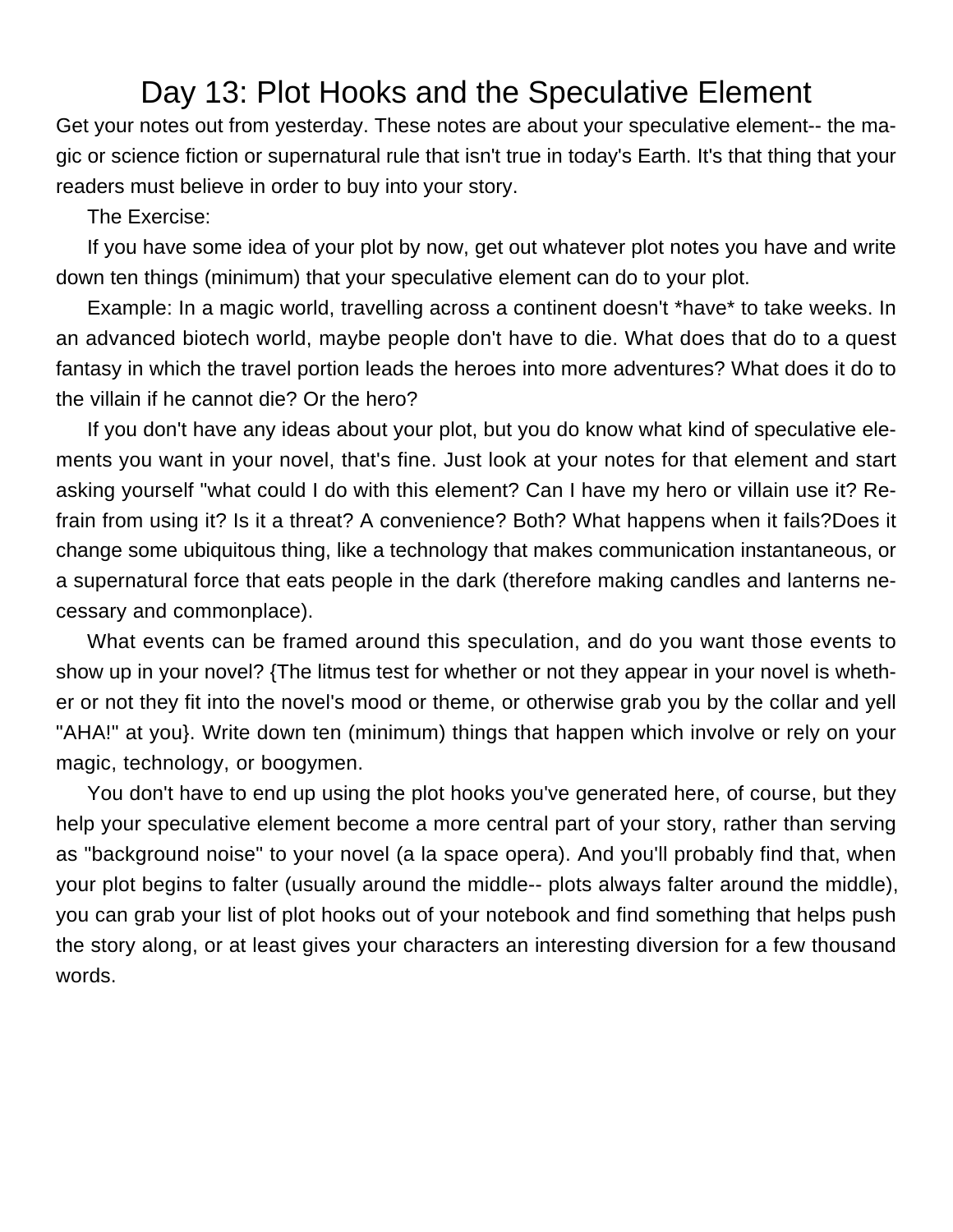### Day 14: Education

I probably should have put this into the "society and culture" section, but I wanted education to come after you've developed a sense of your speculative element. After all, if you have a character who is intimately connected to that speculation (a wizard, perhaps, or a scientist), then you need to know what kind of knowledge they have before you decide how they would have gained it.

This, fortunately, also ties into character development. If you don't know anything about your characters yet, at least you'll know, when you come to that, what a typical educational experience would be for them.

So, what kind of educational system does your society use? Do apprentices train in a particular trade before graduating to journeyman or master level? Does a child learn the profession of its parents? Do churches or religious institutions educate the children, and if so, do they educate all children, or just the religious or wealthy ones? Are there colleges and universities for advanced studies? Do students learn in a virtual reality world, and if so, do they have the same kinds of conflicts they might encounter anywhere else?

One of my favorite books this month is Sabriel by Garth Nix, because the main character grew up in a turn-of-the-century-technology boarding school where girls learn their letters, etiquette, math, science, but also fighting and, in some cases, magic. I love this book because the author didn't just stick his heroine into an apprenticeship, nor a convent, and didn't have her grow up in the modern day world with all its conveniences, only to be teleported to his story's real setting. Instead, the heroine grows up in a place where she can have a relationship with the story's setting while also being somewhat separate from it. Thus, when she goes home, she is prepared but still unfamiliar. An alien native, so to speak. Her education has made her an outsider in her own homeland. It is a crucial part of her character, and she could not be Sabriel without it.

Ender's Game is another excellent book for making an educational system be an integral part of the story. I'm not a fan of genius child protagonists, but I liked this novel because Ender encounters a new educational system, along with all the pressures of being in a new school and being the new kid and the small kid in his class.

Whether your novel is fantasy, science fiction, or even horror, your characters will probably have had some sort of education. It's a human universal to train our children to do something later in life. Decide now what kind of schooling is available in your world. Decide how your characters have been educated, and in what kinds of subjects. And don't focus so much on their specialty that you forget that they're people.

You may discover that you want your character to have pursued one particular field of study that isn't relevant to his or her life now, but which was an interest to them. That's great--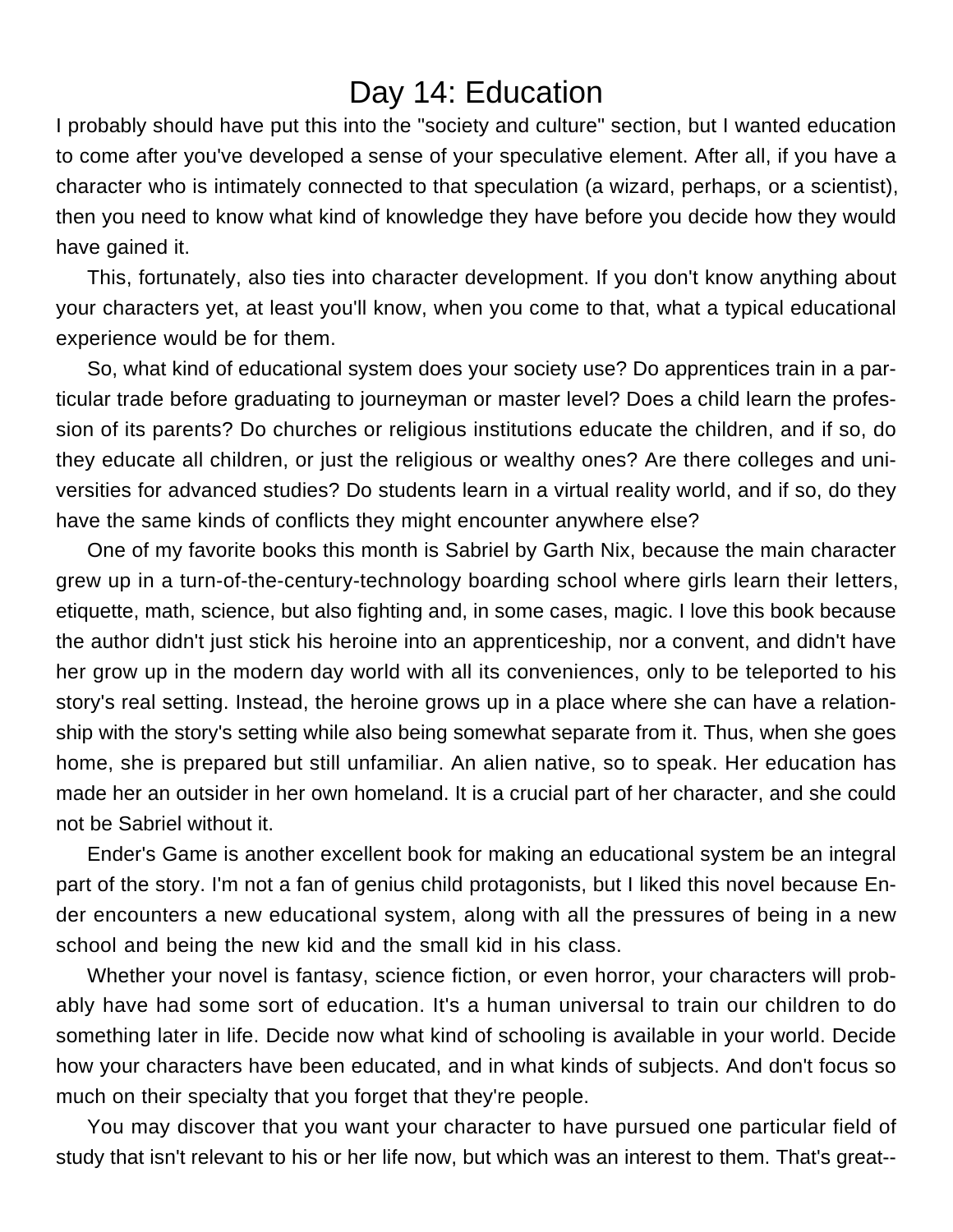most people do not focus on one field of study to the exclusion of all others. If they did, you wouldn't have this world-building exercise, and a lot of great advances that rely on two or more fields intersecting would simply never have happened. You can even insert that kind of synergy into your novel (imagine the physicist who has a passing knowledge of art history- enough to know that his time machine has taken him to a certain date, based on the architecture around him!)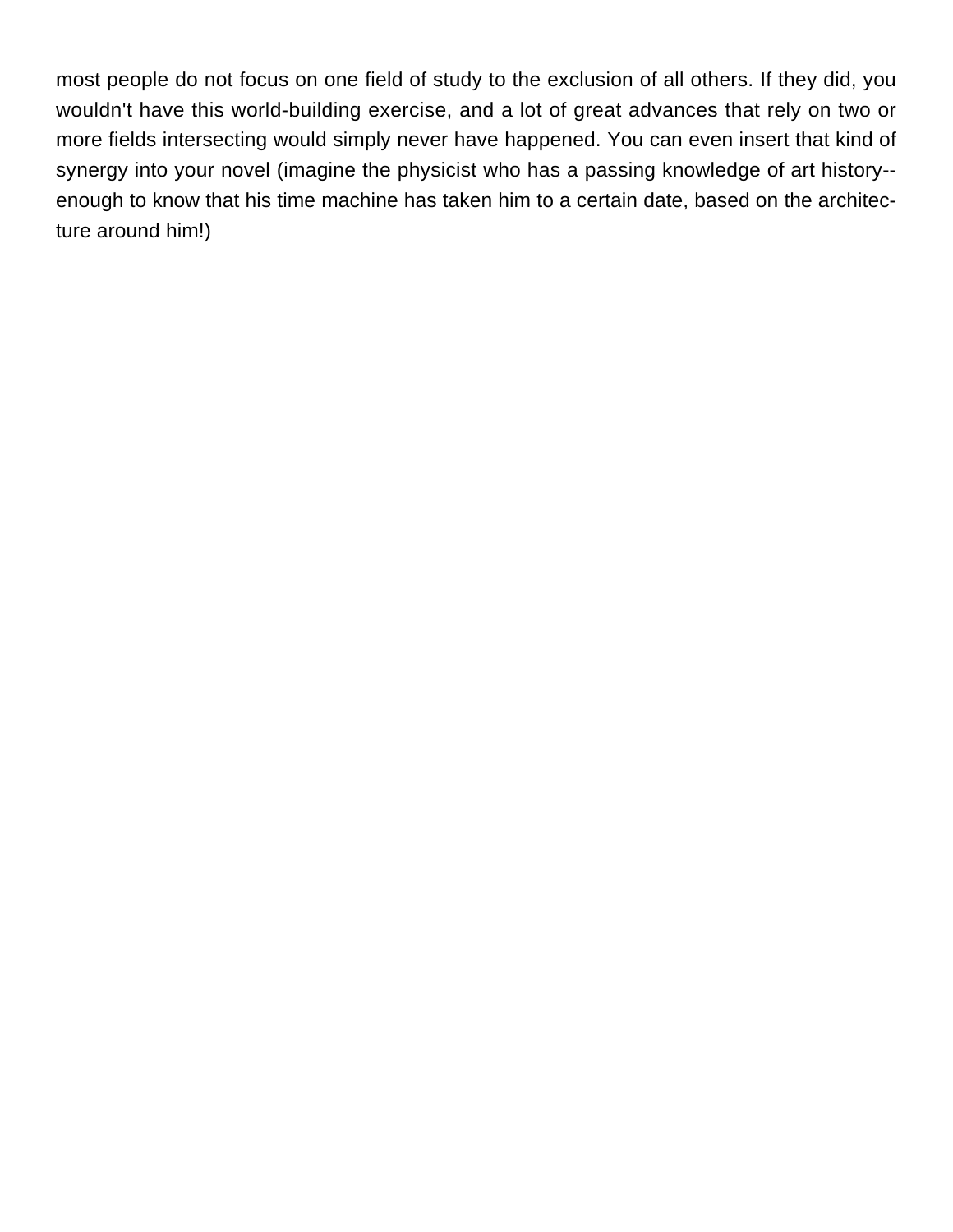# Day 15: Resources

Mid-way through our world-building, you might be interested in some other resources for world-building. This list was compiled by Holly Ingraham, one of the admins for the Other World Writing Workshop, which has a forum (the Starship Barbarian Lounge) over in the Writing Groups forum at NaNoWriMo.

From Holly: Read everything at http://www.sfwa.net and http://www.sff.net/people/alicia/ and http://hollylisle.com/community/.

Patricia C. Wrede has a whole questionnaire on world-building topics for fantasy authors

Dr. Suzette Haden Elgin, working in her double profession of scifi writer and linguist, gives us the basics of creating a new language

Suzy McKee Charnas on vampires

Joan Slonczewski on the science in science fiction

Dr. Elizabeth Viau teaches a course in world-building from the planetary dust up

S. Andrew Swann on world-building

"Construction and Influences" by Stephen Baxter takes speculation to the edge, but stays hard scifi

David Eddings' advice on getting real[/quote]

From my own World Builder's Guide:

From Writer's Digest Books:

The Writer's Complete Fantasy Reference (Introduction by Terry Brooks). Includes some chapters on magic and paganism, as well as commerce, trade, clothing, castles, and realworld cultures.

Writing Science Fiction and Fantasy Includes a chapter called "The World-Builder's Handbook and Pocket Companion."

World-Building, by Stephen L. Gillet. This is indispensable. It's a GREAT resource for how to make a physical world that makes sense.

Aliens and Alien Societies by Stanley Schmidt. Haven't read it yet, but it should be applicable to fantasy races as well as science fiction aliens.

Character Naming Sourcebook by Sherrilyn Kenyon. Actually, any decent baby name book will do-- make sure it lists the meaning of the name, alternate spellings, and origins. The Character Naming Sourcebook lists names by country/culture, so you can select names for characters that are from roughly similar cultures to make sense.

The Writer's Guide to Creating a Science Fiction Universe by George Ochoa and Jeffrey Osier. Another good one for physical world-building, defining where the mountains belong, etc.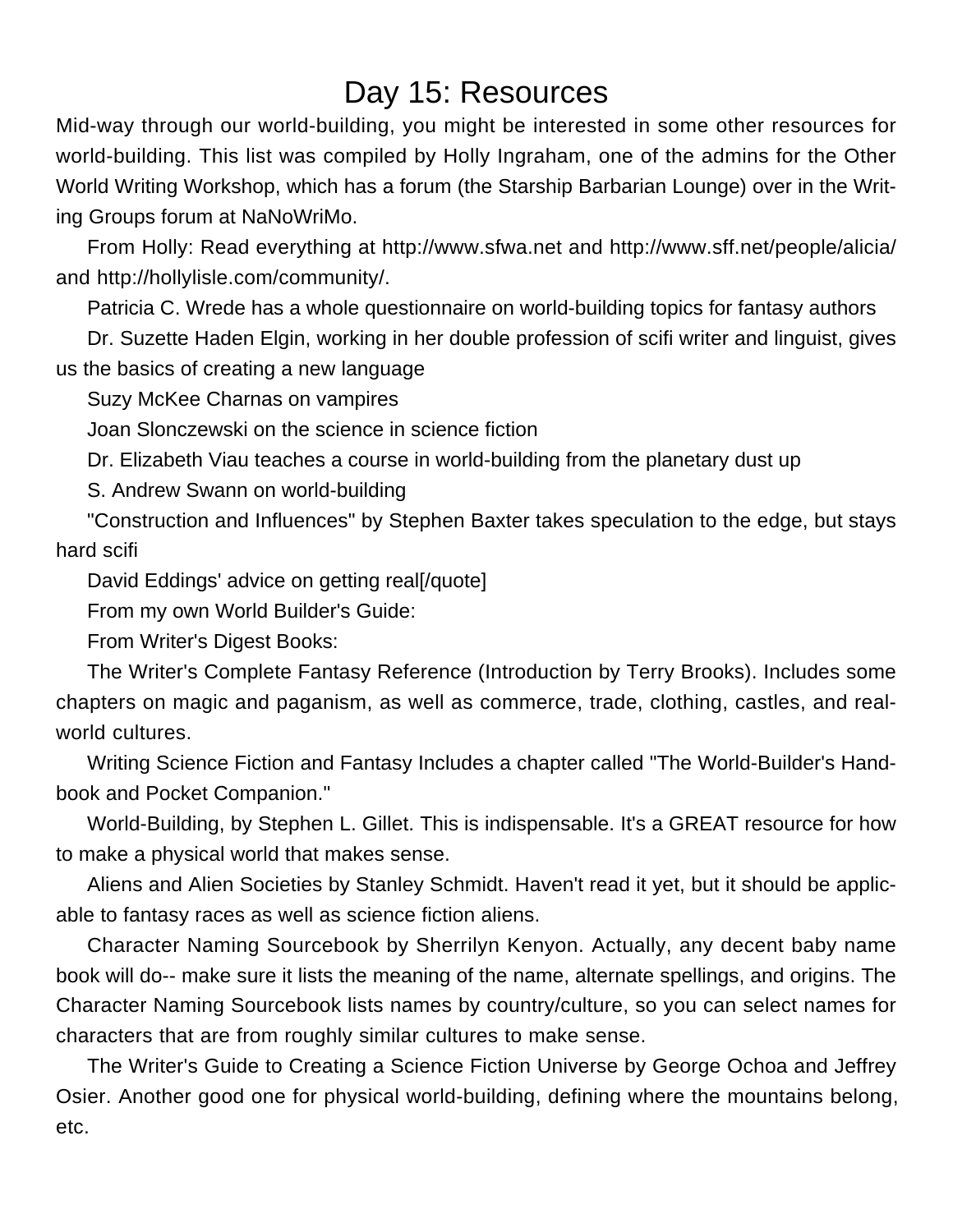Non-Writers Digest books:

A Poetry Handbook by Mary Oliver -- Good, understandable resource for how words sound. Also useful if you're inventing languages and cultures, so you can write poetry for your gnomes.

Life in a Medieval Castle by Joseph and Frances Gies. They also have books on life in medieval cities, etc. All-around helpful resource.

The Borderlands of Science by Charles Sheffield. Gives a really good overview of science and where scientific knowledge has reached its limit.

A similarly-titled book The Borderlands of Science: Where Sense Meets Nonsense by Michael Shermer explores the boundary between science and pseudo-science.

Don't Know Much About Geography by Kenneth C. Davis is an excellent book for some hard-core basics on physical geography on Earth.

All of the Brother Cadfael mystery novels by Ellison Peters are great-- Peters is a trained medievalist as well as a novelist-- her books are often required reading in college history courses.

The Exercise:

Check out some of the websites that relate to your novel, and pick out a book or two that you plan to read, either between now and when you start writing, or to flesh out your world after you've written your first draft.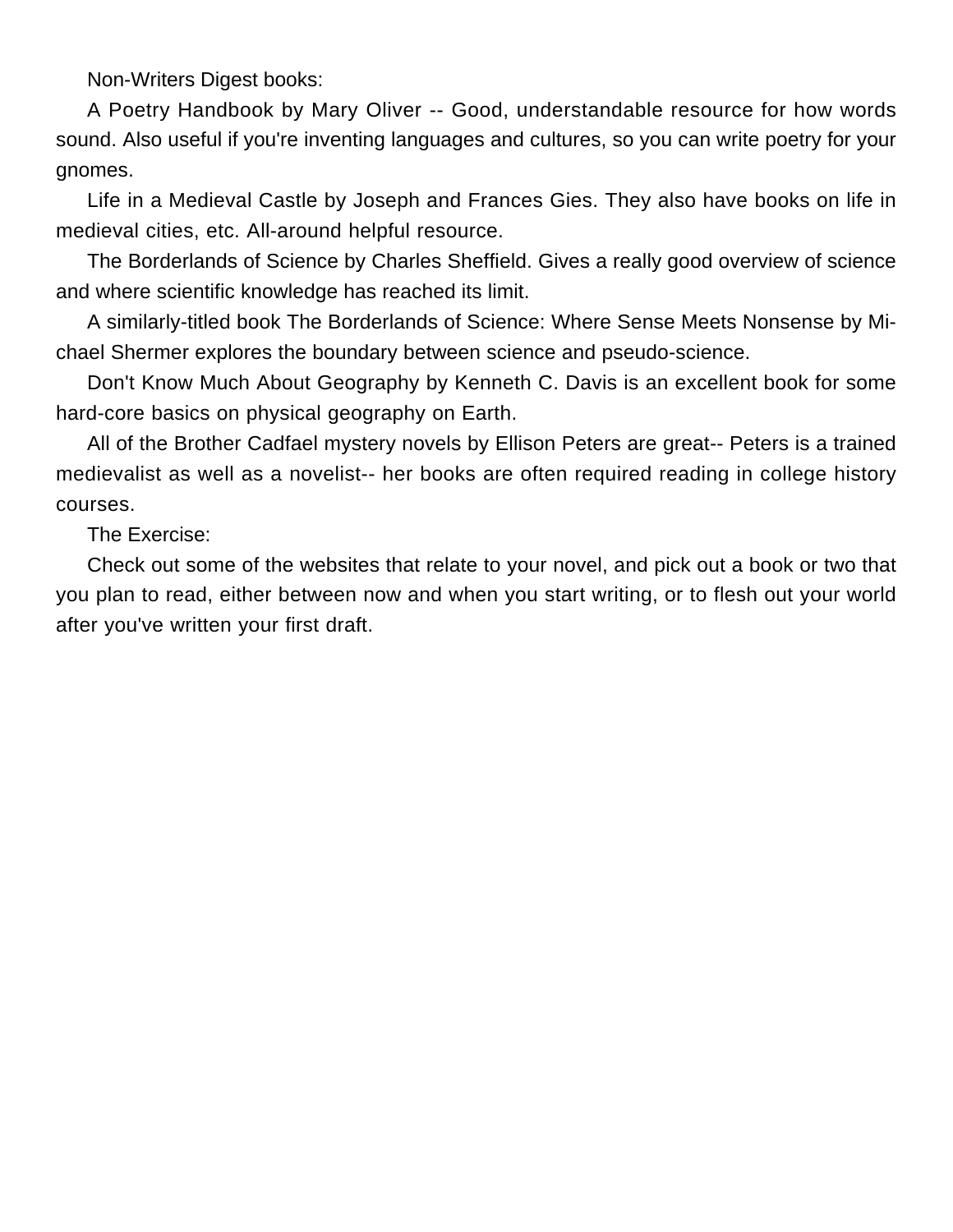### Day 16: More Speculation

Have you had enough of your speculative element yet? Well, today is another day to nail down the rules for how your magic, technology, or supernaturalism work in your story.

You might wonder why I'm asking you to spend so much time on this. Well, if you look at the most common weaknesses in fantasy and science fiction, you'll find that people dislike unbelievability. Now, a spec fiction audience will believe a lot. They're willing to believe in dragons, elves, magic, faster-than-light travel, ansibles, warp drive, trasporters, holodecks, teleportation, ghosts, werewolves, vampires, and even God, for the purposes of enjoying the story.

But as soon as the rules are broken-- as soon as people stop acting like people, or the warp drive only works when the hero needs to shorten the time spent travelling to the Bad Guy's hideout, but fails once he needs to make a getaway-- as soon as something inconsistent happens in your story, you lose your reader. They'll stop reading, or at the very least they'll stop believing, and that is death to your story.

#### Exercise

What are the limits of your speculative element? What's the trade-off for using it? Magic usually comes at a cost-- what is that cost? If there's no cost, then what's the trade-off? What keeps it from being used all the time, for everything, or is it used that much after all? What keeps people from spending every hour in the holodeck? Why would anyone bother to learn to pilot a ship when there are transporters? Can your vampires go outside in daylight, or are they strictly limited to the dark?

Write down your rules, specifically focusing on what's impossible, and what should be established as unstable early, so when it fails conveniently in your novel, it won't be out of place or throw your reader out of the story. Establish the limits and boundaries of your spec element today.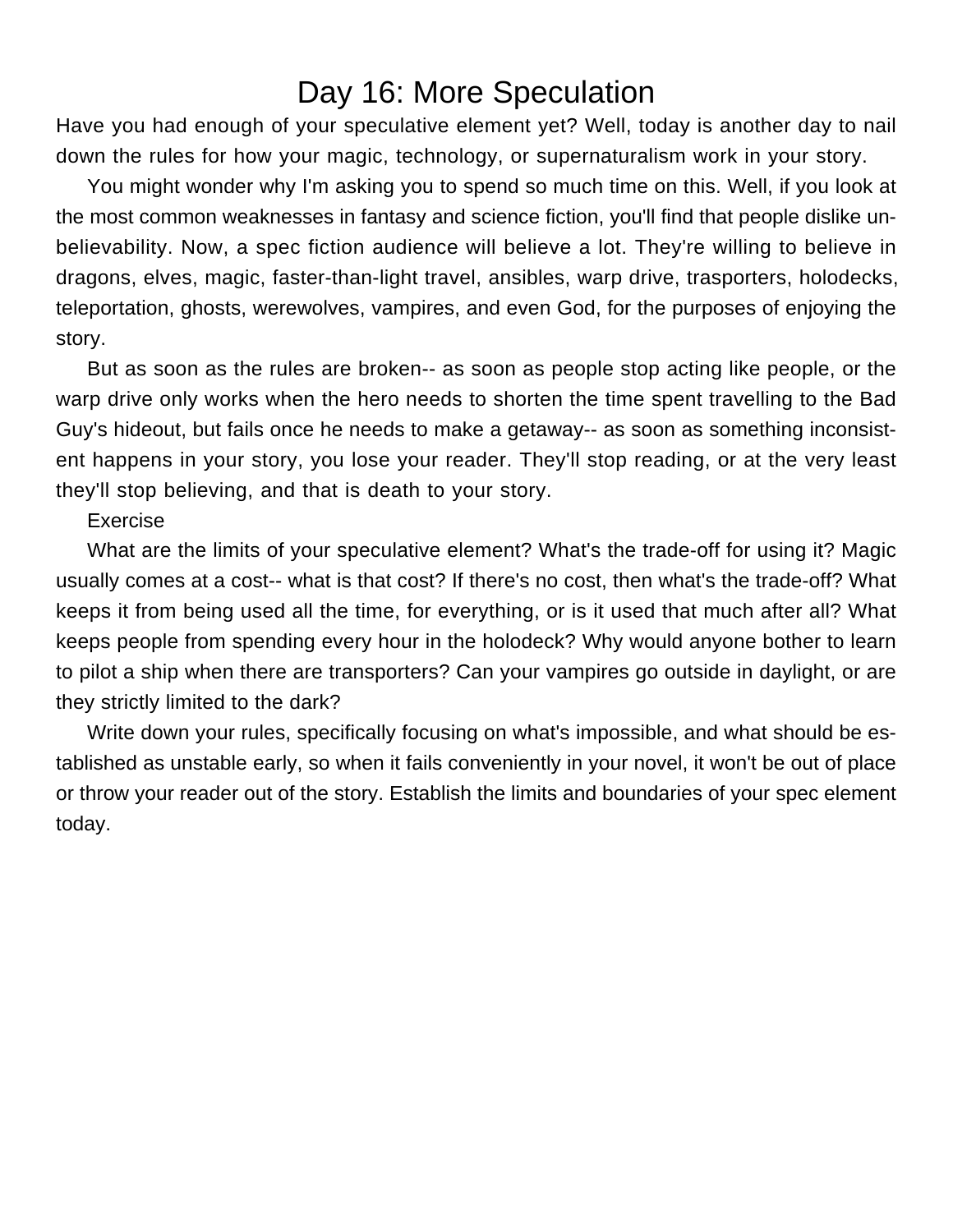### Day 17: Moody Review

Sometimes, you'll start out with a good mood for your story-- perhaps it's a post-apocalyptic world with decaying technology everywhere and vampires rule the world.

And then, maybe on a dare or because you wanted a particular plot convenience... you decide that the elevated levels of UV in your world mean the vampires have to wear light colors to prevent themselves from being destroyed.

So now you have your dark, post-apocalyptic, future-tech nightmare world with vampires roaming everywhere.... in pastels.

Yeah. There's a great example of a carefully-planned mood being ruined by an authorial choice that just doesn't fit.

Mood mis-matches happen all the time in fiction, particularly speculative fiction. They happen in movies as well-- how many times have you walked out of a theatre wondering if the director was trying to make a comedy or serious sci fi flick? That's a problem of not fitting into a genre, but it's also a problem of not identifying the mood of the work and sticking to it.

Sometimes, mood mis-fits work really well, and a mood misfit in a secondary storyline can often accentuate the primary storyline (as comedy secondary characters can lighten even a tragic story). And good writing can save anything, even pastel-clad vampires. However, we're focusing on the major elements of your novel, and you want them to mesh as much as possible.

#### Exercise

Pull out the list of adjectives you wrote down that set the mood for your novel. You used this list for figuring out your setting climate, and a bit for refining your names.

Read them out loud. Then, take out your notes on your speculative elemetnt. Read your rules out loud. Try describing how your spec element works in your novel. How do you feel when you describe it? Do you want to giggle? Unless you're writing comedy, this is probably a mis-fit. Do you want to brood? If you're aiming for dark and gothic, then good job!

Also look at what you decided to name your speculative element. Whether you call it "the Force," "mana," "warp drive," "lightships," "cybernet," or "lychan," how you name your speculative element has an impact on how your reader will feel about it. Say the name out loud and decide if you feel the way you want to feel when you read your novel.

Some names and speculative concepts will be fairly neutral and may have no impact on your novel's mood. "Magic" is generic enough to require more description if your characters will encounter or use it in your novel. "Magick," on the other hand, leads you to a little sense of mystery, an enigma.

Rename and rework your speculative elements and their rules if you need to.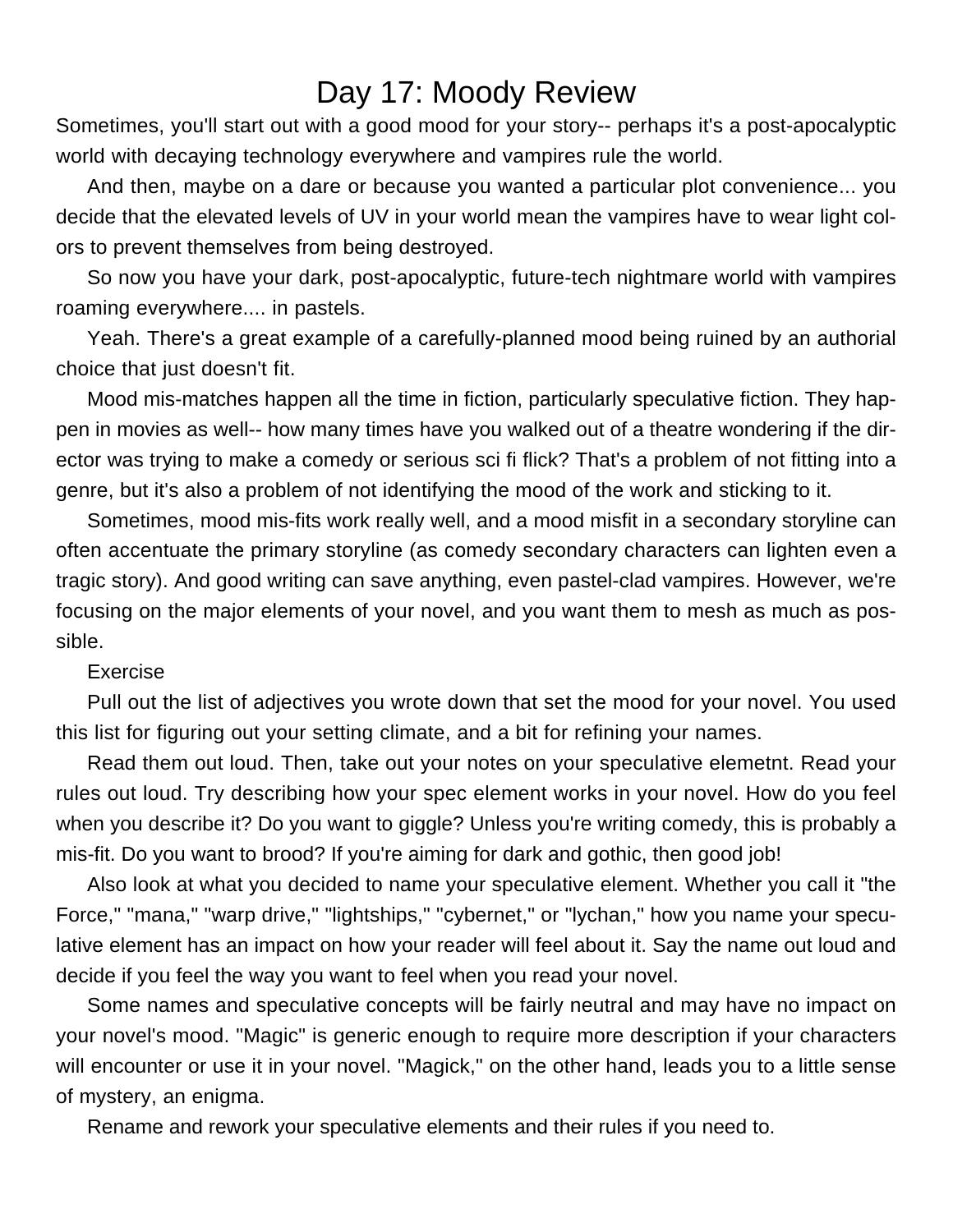#### **Examples**

Here are three examples, one from each broad speculative fiction genre, of the speculative element lending itself to the mood of the piece.

Example One: Science Fiction

I watched Alien: Resurrection this weekend and decided it was a good science fiction movie. Not so much a horror movie, which is what Alien and Aliens were, but a good science fiction movie. There were numerous points where something was explained-- some element of the alien's biology or Ripley's biology were explained scientifically (or pseudo-scientifically if you're unwilling to buy-in to the original premise that Ripley and the alien queen could be cloned). The speculative element was that Ripley and the alien queen could be cloned, but that such cloning would result in their mixed DNA-- a little bit of Ripley would be inside the queen, and vice versa. That element of blending the human and the monster repeated itself over and over, so that this movie's mood was dark and angsty, all about internal conflict, and reconciling the self and the other, and the moments of reconciliation are almost erotic in their presentation. Frequently, scenes highlighted this conflict, especially the most memorable scene, Room 1-7, where Ripley confronts the failed clones, twisted combinations of herself and the queen that are hideous and disturbing, but also worthy of compassion.

Example Two: Fantasy

The Harry Potter books and movies are a great example of a spec element lending itself to the mood. The magic in these books is almost entirely known, out in the open. You learn a spell that other wizards know already. The magical beasts have special powers-- but those powers are known and knowable. There are few real mysteries about how magic works in this world, at least to the experienced practicioners of it. Dumbledore never says "I don't know how to do that, Harry." Similarly, the problems Harry faces are known and knowable-- Voldemort is a known enemy, whom Harry must confront in every book. The bullies at school are known-- Ron never turns out to have betrayed Harry. Navigating the complicated rules of Hogwart's is a secondary conflict in the books, and one which further highlights the main theme of learning how to operate within the rules (and sometimes outside of them) in order to succeed against someone who violates them. Incidentally, Harry Potter is also a good example of a mis-match counterpoint-- many of the magic items and spells have comedic names and functions, and the sub-plots involving them serve to lighten the overall storyline for children.

#### Example Three: Horror

Good horror movies should scare the audience out of their shoes. One of my favorites is The Blaire Witch Project. Not just because it was groundbreaking filming, but because it set the mood perfectly. At no time does the audience know what is really happening-- and neither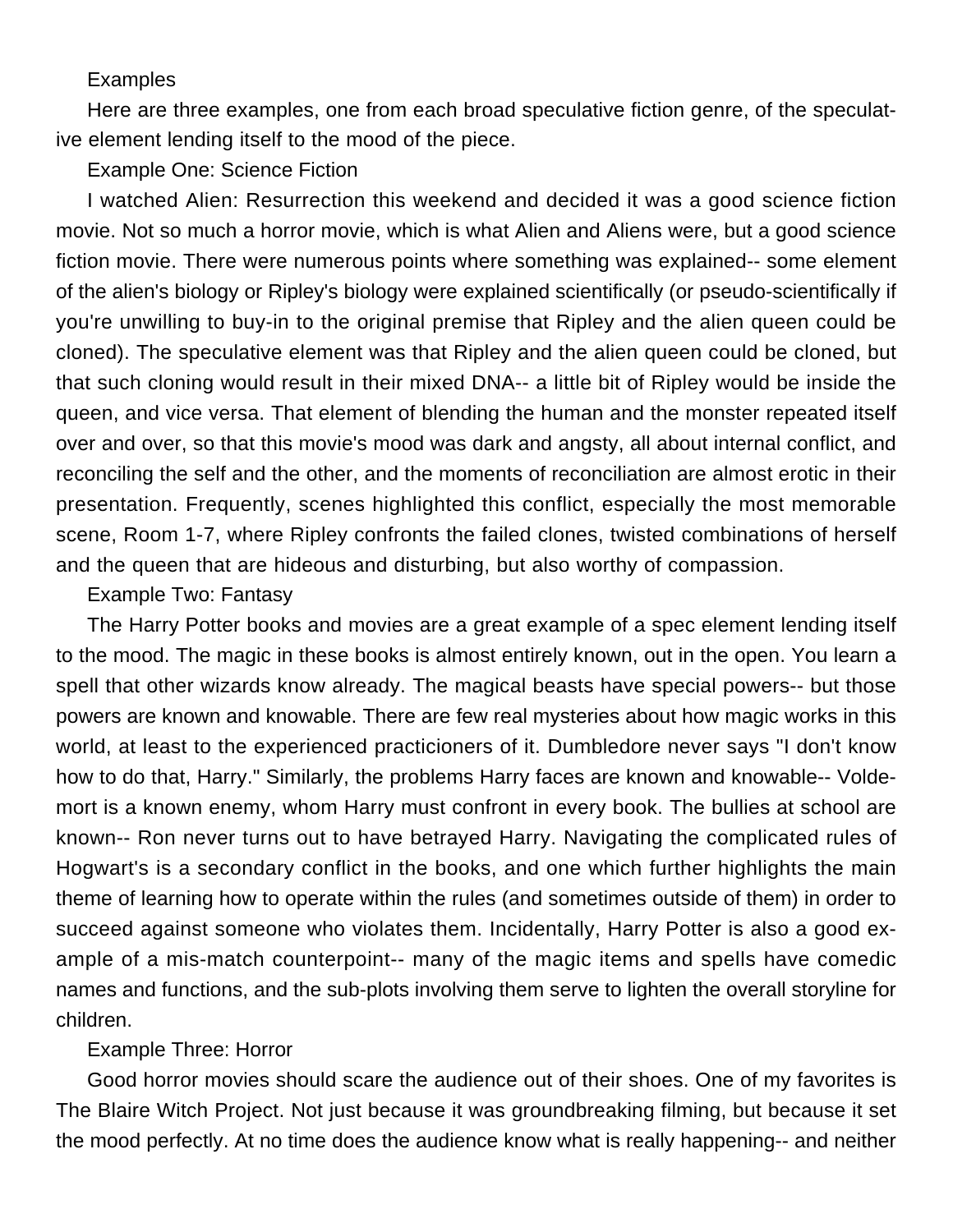do the characters. The force that they are in conflict against is powerful, unknowable, enigmatic-- the mood is one of unknown terrors. You never SEE the witch-- in fact, the most powerful visual impression comes at the very end of the movie, and serves as the only explanation for what is happening. A lot of people leave this movie saying "I don't get it," because the clues and cues are very small, and missing even one means you miss the (entirely non-verbal) explanation. In horror movies where the protagonist wins, the explanation has to come before the climax, but the mood actually shifts at that point and stops being truly horror. A horror story that never completely explains the horror element maintains its mood simply by virtue of never letting the reader know what's going on.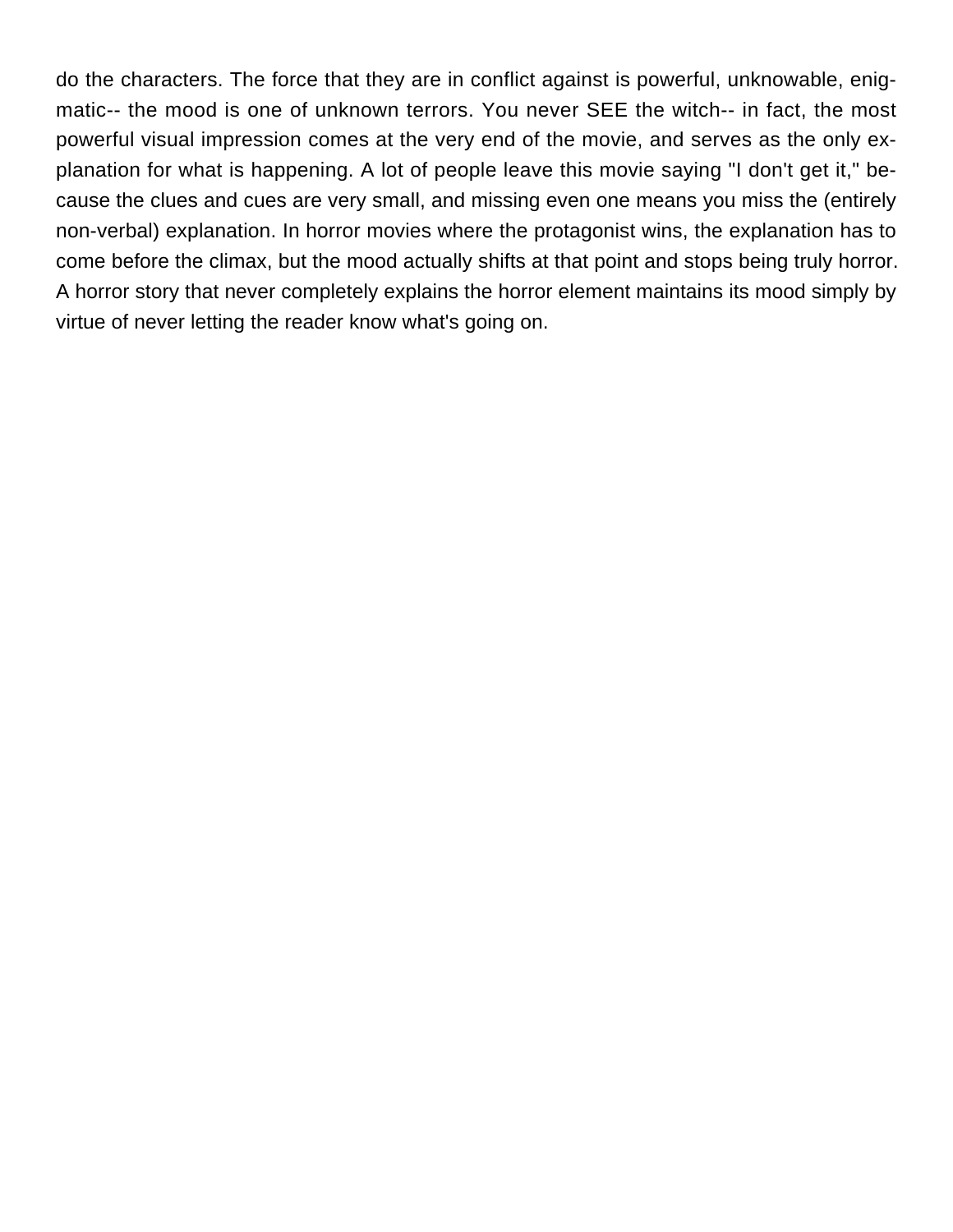### Day 18: Speculation and Society

Today's the last day we're going to really focus on your speculative element; after today, you'll be spending time fleshing out whatever aspects of your world-building you feel most interested in, pulling everything together into a cohesive plan, and getting ready to write!

Look at your exercise from Day 10, where you focused in on an area of your culture. Now ask yourself how the addition of your speculative element, with all of its powers and limitations, affects your culture and society. How are people different in your culture, now that you have this new element? If you have a magical force in your world, does that change how people react to unexpected situations? If the gods meddle often in the affairs of humans, do people still bother to pray? If science has made it possible to immediately punish criminal activity, how do crimes happen, or do they not happen at all? If werewolves openly roam the streets at night, how does a teen go on a date?

How is society the same? Fundamentally, people are people, and even cultural differences don't change certain basic behaviors. What do you think those behaviors are? What do you think people will continue to do, with or without your speculative element?

Finally, how do "ordinary" people react to those with or without the speculative element? In any culture, there will be outsiders, people who do not have what others have, or who have something that no one else has. Your speculative element is one example of something that can separate people. There are many books about the lone wizard or wizardess, born with immense power in a world where magic is gone. But how about the opposite? In a magic-rich world, what happens to those born without it? [The DarkSword trilogy by Margaret Weis and Tracy Hickman is an example of this, as is the very first Xanth book by Piers Anthony.] Similarly, technology can be a divider as well as an equalizer-- Archangel Protocol by Lyda Morehouse is a cyberpunk novel in which everyone is linked into the non-secular 'net, except Deidre McMannus, the protagonist, who has been excommunicated from the net. Horror seems fraught with separating one of the characters from the others-- usually so they can either fight the big horrific monster, or so they can be picked off, one by one.

#### Exercise

Revise your cultural write-up (Day 10) to include your speculative element, and to answer the above question. As a bonus, you can get back to your character sketch and figure out where your protagonist and supporting cast fit into your speculative elements and society.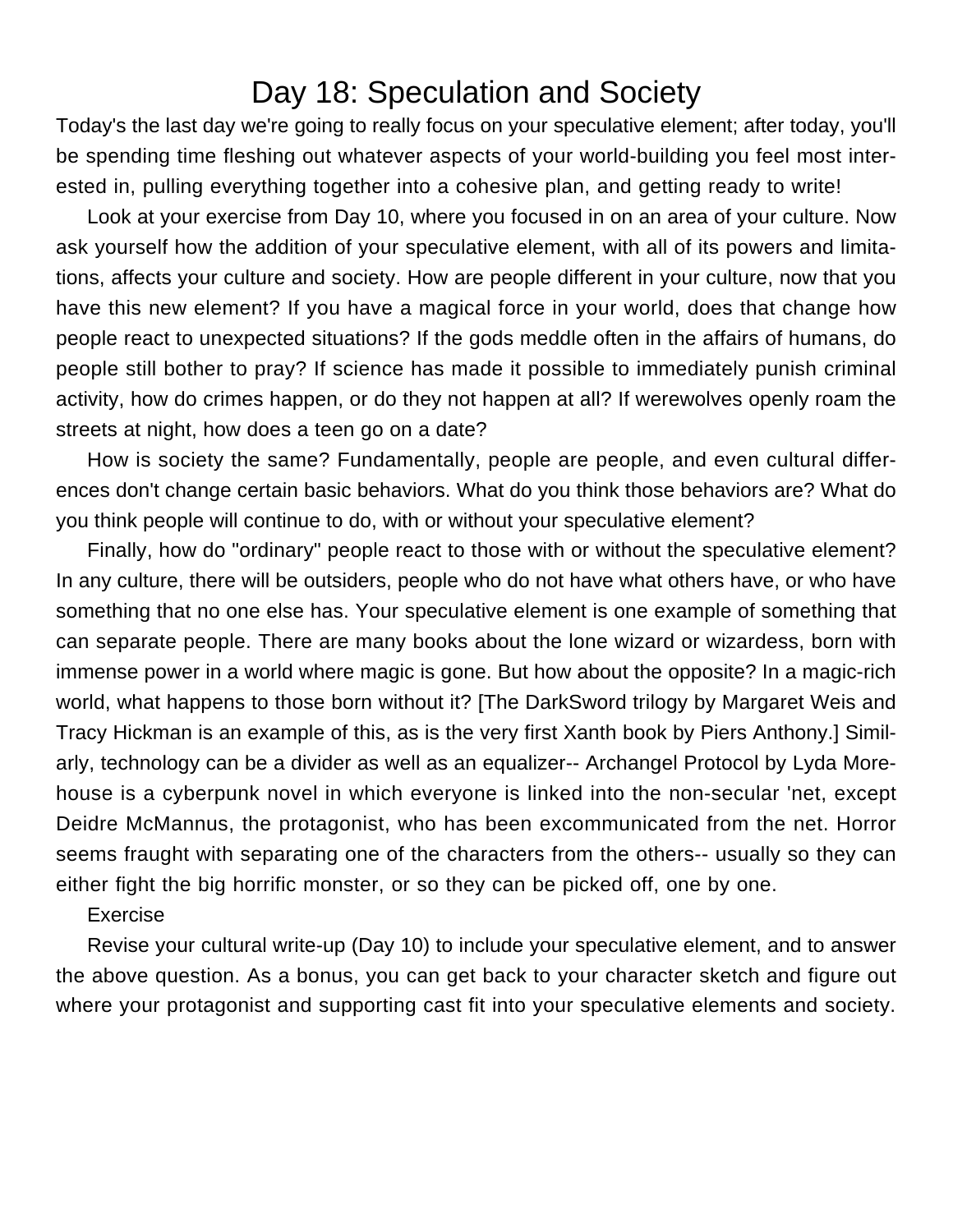### Day 19: What If?: Character

The three Big Elements of a novel are Character, Plot, and Setting. In a lot of novels, especially mainstream Earth novels, Setting plays less of a role. In fact, a really common problem in some of the more modern novels is "blank room syndrome," where the reader understands what happened and to whom, but has no idea what the room looked like.

For novels set in any sort of speculative fiction world, however, the setting is more important. Even if you place your story in modern-day Earth, your speculative element changes the Earth of your novel significantly from the Earth the rest of us have to live in.

When you write in a completely different world, the future, or another universe, the setting is even more crucial. World-building is all about establishing your setting.

However, setting, plot, and character are three elements to a successful story, and none of them can stand on its own. You have no story if you have only a setting. No story if you have cool characters who do nothing. No story if you have a plot but nobody to act it out. The "character-driven story" is a myth-- all stories are character-driven. All stories are plot-driven. Character and plot are integral pressures that make your story work. In speculative fiction, Setting adds the third plane in the triangle, the third pressure-point that brings it all together.

So why am I rambling about character and plot? Every Thursday, we focus a little bit on plot, exploring how your setting can aid your plot, how you can weave in one element of your world to give your characters something more to do.

But we haven't really talked much about character. There was a little here and there, but unless you've been character-building outside of these exercises, you probably don't have much (I know I don't).

#### Exercise

Today, we're going to apply our "What if?" wondering to the characters. You can use any character-building exercises you like, but the questions below should help you fit your characters into your novel. A person is always a product of where they came from; don't neglect your hero's background when you determine who he is and what he does. Additionally, do the same exercises for your protagonist(s), additional primary characters, antagonist(s), and any love interests in the story.

For the purpose of these exercises, I'm going to refer to the character as "Joe." Obviously, use your own character's name and gender as appropriate.

Every time you answer a question, write down at least one follow-up what if? For example, "What if Joe met his nemesis in a neutral public place?" Suppose my answer is "they would fight." my follow-ups are: "What if Joe wins? What if he loses? What if the bar-owner throws him out? What if he has to pay for the damages? What if he goes to jail for it?" Play with your what ifs? When you're writing, keep questioning the possibilities, pushing the envelope for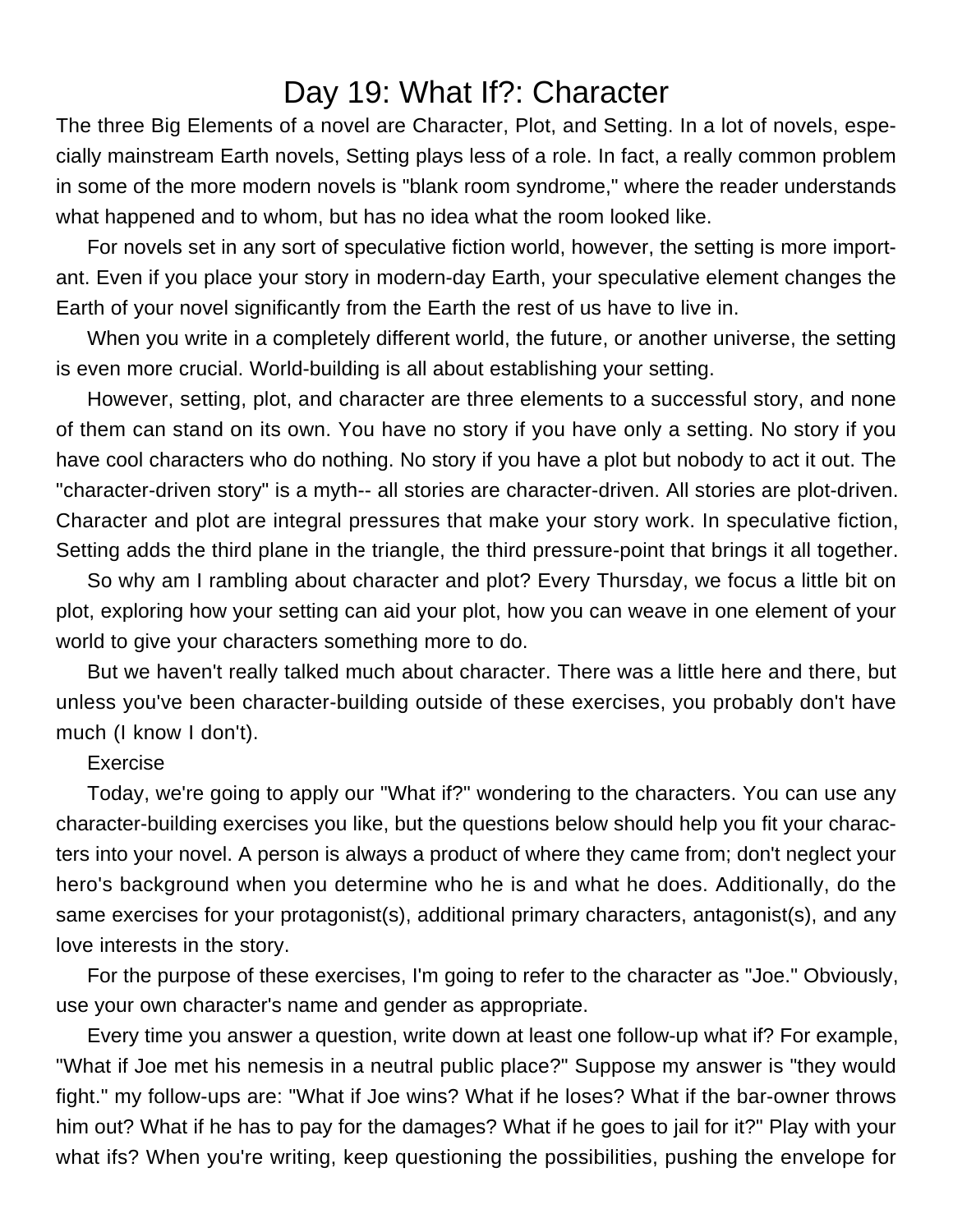what could happen, and finding the most fun-to-write answer to your questions.

 Describe Joe's physical appearance, age, educational background, and speech patterns:What would a stranger notice 5 minutes after meeting Joe?What would a companion notice after 5 days of travelling with, working with, or being around Joe?Who are Joe's parents? Are they still alive?What if Joe met his parents? How would he behave?Where did Joe grow up? What if Joe had grown up somewhere else? What if he didn't like his home?What if Joe wasn't born there?Who is Joe's biggest hero? What if Joe met his hero?What if Joe met his nemesis in a neutral public place?What if Joe had a family, kids, etc.? What if Joe's kids were part of Joe's problem?How does Joe fit into your speculative element? Does he not believe in it? Is he an expert in it? Is he an outsider?What if Joe encountered something he didn't believe could happen? How would he react? What would that something be?What secrets does Joe have? What if his nemesis knew his secret? What if a love interest knew? What will Joe do to protect his secrets?What does Joe not know about himself? What if Joe wasn't who he thinks he is? What if he learned about himself? How would he take the information?What if Joe left home? What if he returned? What if Joe became an outsider or outlaw?

Keep going with questions about Joe's life until you get really tired of Joe, have such a great idea of what he would do or not do in any situation, or are ready to move onto another character.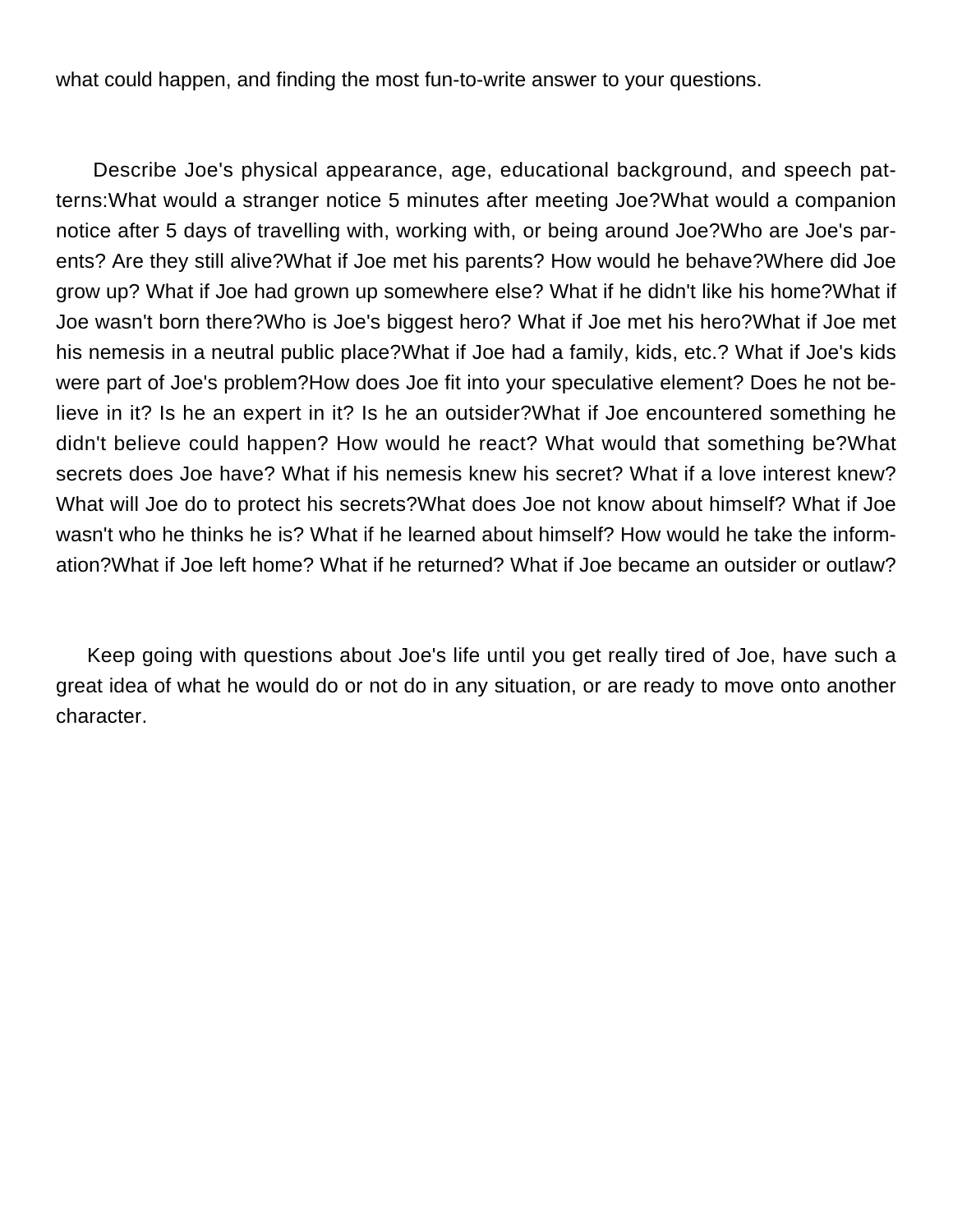### Day 20: Plot Hook Day

We're at another Plot Hook day, and since we're fleshing out the rest of the storytelling at this point, today's a good day to sit down and finish (or start) your plot outline. This should be a basic listing of chapters or scenes and what you generally want to have happen in them.

If you don't have a plot, that's fine. At the very least, though, perhaps you have a question? A conflict that keeps resurfacing in your novel preparation? No? Go back to your previous plot hook lists from last week and the week before. What do you see? Do certain conflicts keep coming up? At the most basic level, what do you see as the primary conflict, the #1 question you have to answer in your novel?

For example, in my novel this year, there are several plot hooks that keep coming up. Volcanic and seismic activity are going to play a large role in my novel, as will the family structures of cultures which are hatched, not born, and which may or may not consider fellow clutch-mates to be important members of ther family. Most importantly, though, I keep coming back to the basic dynamic between predatory dinosaurs and everyone else.

The question of "who will eat whom" is so central to my other-wise complex plot, that I know that answering it is the purpose of my novel. If I cannot, at the end of the book, tell you what happens to the hunter/non-hunter relationships, then I've failed as an author, and my book has failed, too. Ultimately, that's the question I keep asking.

#### Exercise

So, what question are you asking in your novel? Are you setting up a conflict between a Big Bad Guy and your Hero? Perhaps your question is as simple as "who will win?" Have you established a man-against-society conflict, in which your Hero struggles against the restrictions of his oppressive futuristic dystopia (a la 1984)?

If you really have no plot, and all you have is a string of plot hooks that I asked you to write, go ahead and write down the ones you want to use, and put them in their most logical order. When it comes time to actually write the novel, you can skip from plot hook to plot hook, and your story will be less like a single narrative and more like a collection of moments from your characters' lives. This is okay, too-- many novels work best as a series of interrelated adventures (and it's within the NaNo guidelines, too!)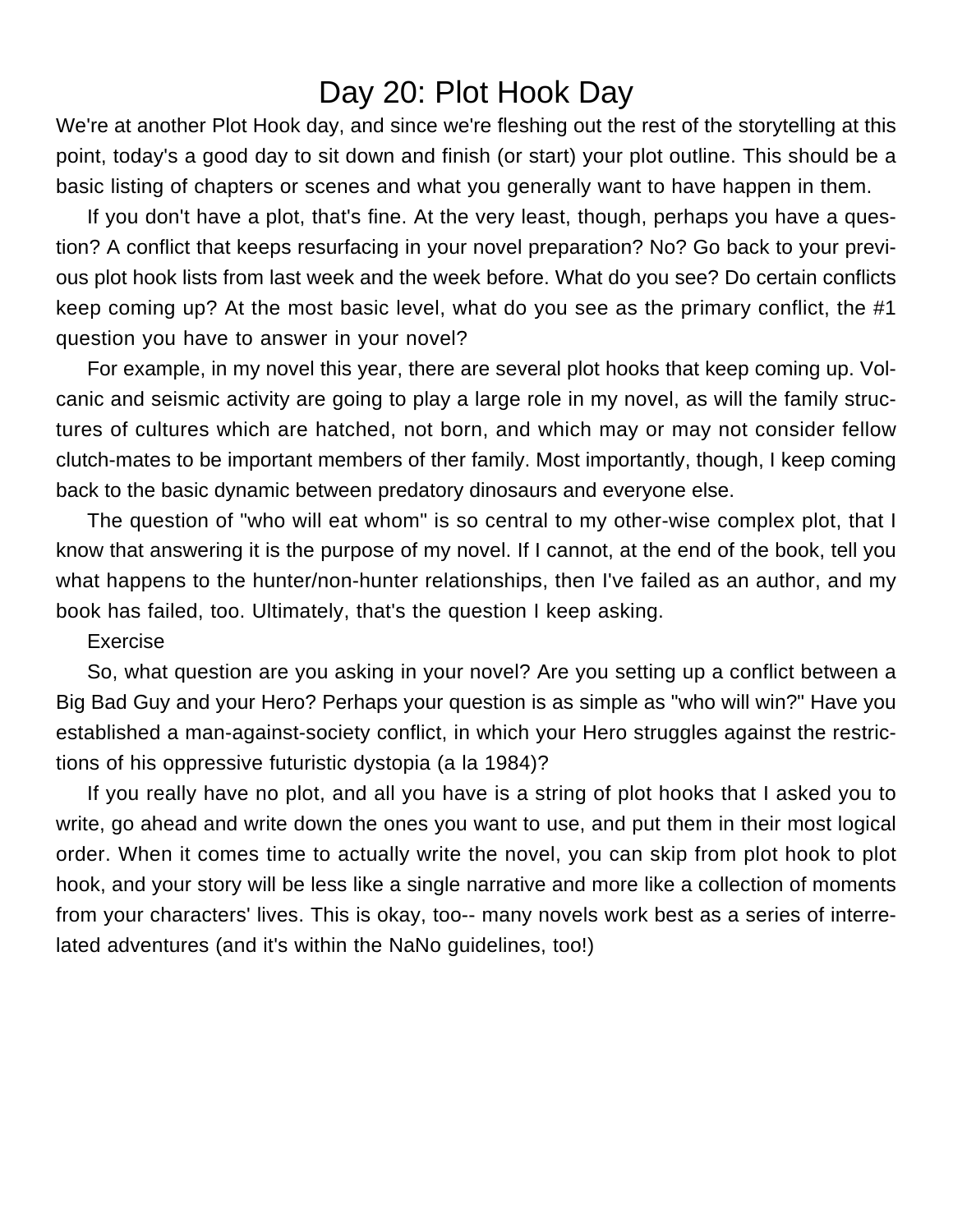### Day 21: Flora and Fauna

On Day 6, we talked about races in your world. For many, these races will be variants of the same species (human). However, you might also have multiple sapient species co-existing on the same planet, much like Tolkein envisioned the elves, hobbits, dwarves and humans sharing an environment.

Today, we'll focus on the other living creatures on your planet-- the non-sapient animals (fauna) and plants (flora). [Obviously, if you have sapient plants, you need to develop them the same way you developed your other races in Day 6.]

Take a look at your world again. Now, obviously cataloging every species on your planet is just going to be an exercise in tedium and frustration. So, focus on the big stuff, and add things as you go along.

Exercise

Fill in the following lists.

For flora:

What plants are especially helpful to your society? Hemp and flax, for instance, are plants that provide important sources of non-animal fibers for making clothes, rope, and other materials. Are there similar crucial plants in your own world?

What are your peoples' main crops? This will vary by region, but will likely be some type of grain or starch vegetable. Not only do humans need a certain amount of carbs to survive, but many work animals (horses, mules, oxen) thrive on grain rather than raw vegetable matter.

What are considered delicacies? Just as strawberries are a real treat to some regions, and oranges were once a traditional and very coveted Christmas gift, sweet fruits and hard-togrow crops can be very valuable to your people.

What fruits and vegetables can be turned into liquor or other drugs and medicines? Did you know that grapes contain enough yeast on the surface of their skins to ferment naturally? It doesn't make very good wine, but it will make wine, if left alone long enough. Asprin is derived from willow trees, and sassafrass tea has a calming effect. Humans have been turning plants into booze and drugs since the Neolithic Revolution. What do your people use to kill pain, put patients to sleep, become intoxicated, or get high?

What plants are dangerous? Hand-in-hand with the drugs and medicines question comes the poisonous and predatory plant question. Poisonous plants are plants with a passive defense-- they do not necessarily kill creatures because they need to, but rather because they are protecting their own biological imperative. Also, many plants are poisonous to one species, but fine for another; onions (a blood thinner) are fine for humans but can kill a small dog. In addition to passive defenses, there are some plants that are "predatory." They lure animals (usually insects) to them and kill them, with the eventual goal of composting the dead bodies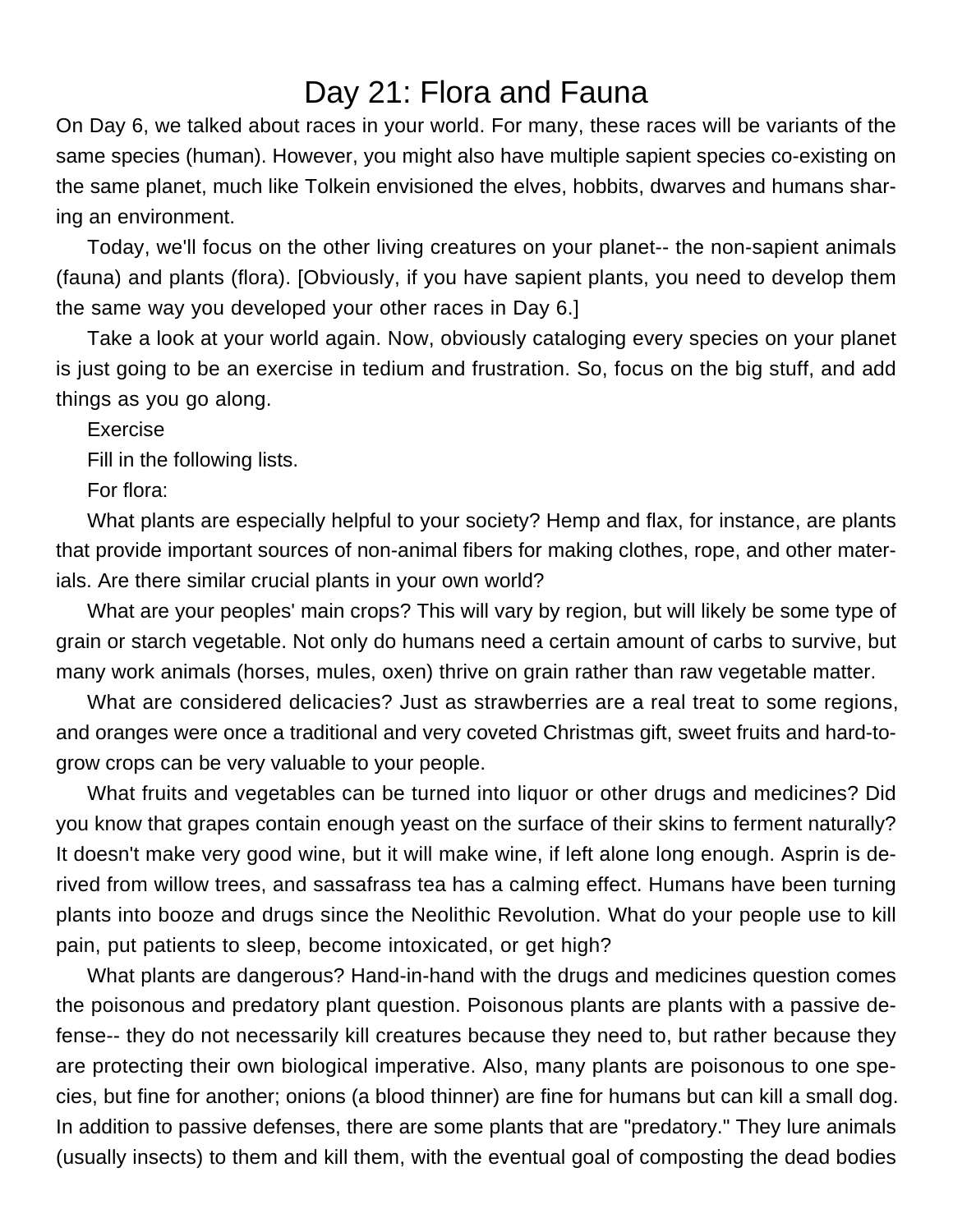into plant nutrients. On Earth, most predatory plants are in swamps, where soil nutrients are poor and airborne insects are plentiful. Do you have predatory plants on your world? Where are they, and do they only prey upon small insects, or do they pose a possible hazard to people as well?

#### For fauna

What animals are especially helpful to your world? In addition to domestication species, you may find that one species of animal is actually very helpful to your people, perhaps by preying on some other creature that is a nuisance or hazard to people. Even if domesticated, felines could be used in a pre-technological society to control a rat population that might otherwise spread disease.

On a similar vein, what animals have your people domesticated? Humans on Earth have domesticated a large variety of herd animals (horses, cows, sheep, goats, donkeys, llamas), several species of birds, and a few predatory animals (dogs and cats in particular). For the most part, we use the herd animals for work (horses and llamas) or food (cows and sheep), and the predatory animals for work or defense (dogs can be both working animals, in sled dogs and hunting dogs, or defensive animals, in herd dogs and guard dogs, while cats are largely defensive as hunters against pest animals).

Which of your fauna are used for food? Domesticated animals might be used for food, but wild animals may also be food sources in the form of game. In addition, if you have meateating domesticated animals, what do they eat, and do your people raise food animals for their domesticated meat-eaters?

Food animals also lead into the question of delicacies and exotics. One man's food is another man's abomination. Few Americans would ever consider eating any meat from another primate, yet in African countries it is not uncommon. The recent fiasco in New York City over cuy, a type of guinea pig meat eaten in Central America, highlighted the conflicts in different cultures' food choices.

What kinds of animals are used in medical or drug development? Although rare on Earth, some animals do have medicinal or mind-altering effects. Certain frogs excrete hallucinogenic toxins, and most antidotes are developed using the same venom or poison they counteract. Most recently, an advance in medical science uses products from shellfish to cause instantaneous clotting in humans, resulting in the development of a bandage that instantly clots a wound, halting blood loss, a major cause of death in traumatic injuries. These simple-to-use bandages are being used in the military today, cost \$100 apiece, and will likely make it into hospitals and possibly home first aid kits in the next few years. On a more common level, musk from animals is used frequently in the development of colognes and perfumes, slightly mood-altering when worn in moderation.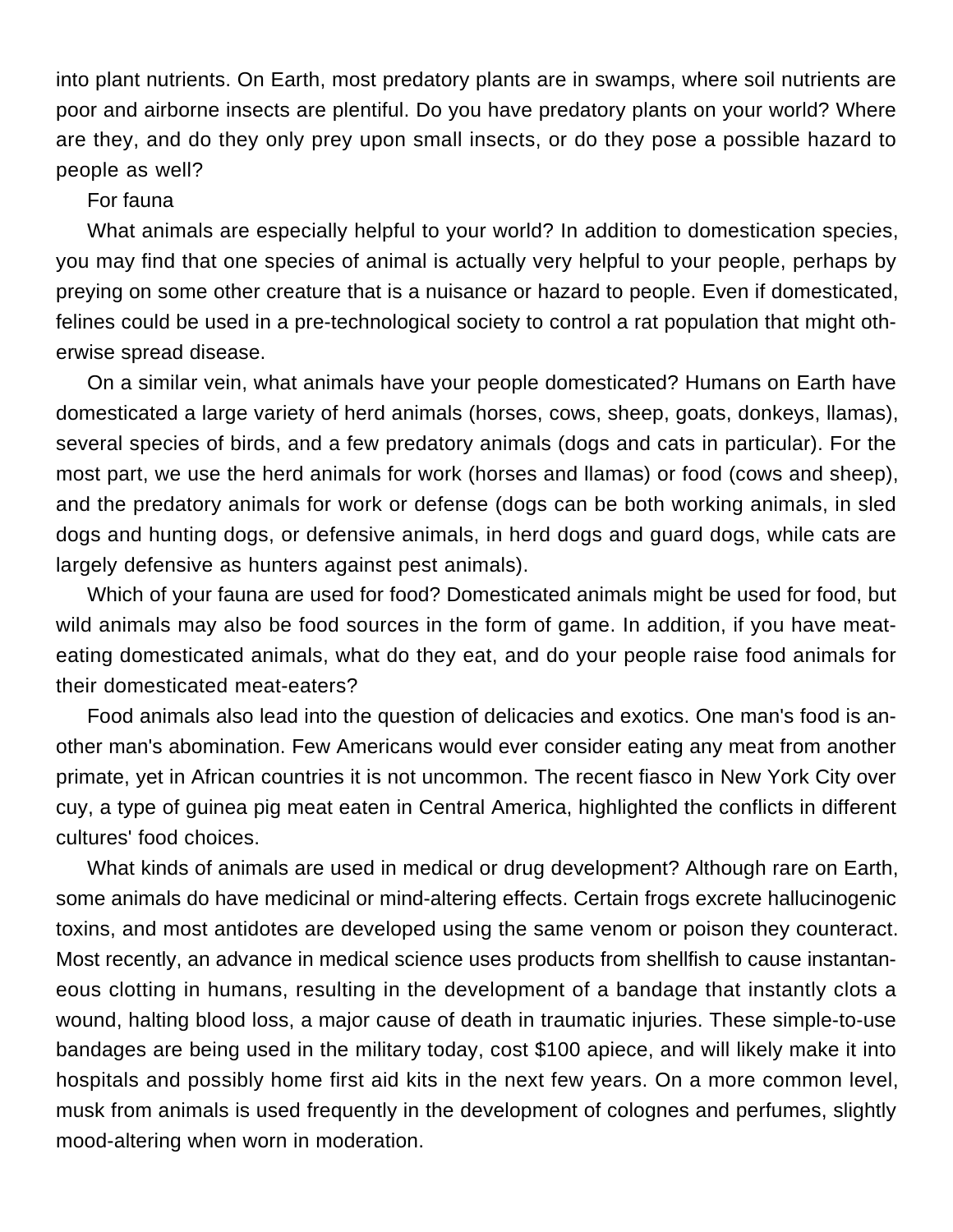Finally, which animals are dangerous in your world? Which ones are actively predatory, and would consider your people as "meat" if given the opportunity or enough desperation? Dingos will not usually attack humans, but will perceive small humans as a possible food source if they are desparate (because of famine or habitation encroachment). Which animals are not active predators, but have passive defenses that pose a threat to your world's inhabitants? Snakes on Earth are not considered predators for humans-- they are too small to swallow humans whole, and therefore will not generally bother. However, they pose a threat with their defenses because, if they feel they are threatened, they will bite, sometimes injecting painful or even lethal venom into their victims. Steve Irwin has made a living handling these kinds of animals because he knows how to approach them without inciting their passive defenses.

In short, spend fifteen minutes or so sketching out some of the animals and plants your characters might encounter in your world. If you want to add a little fun, toss around some plot hook ideas while you're at it-- an unfortunate bite from a poisonous beetle can really throw a wrench in the Hero's Quest, and an unruly beast of burden might give some comic relief to your storyline.

Reader Comments:

Angrysunbird Posted on: 2004/10/22 10:43

If I may just offer some extra advice, take a look at some of the world's less well known species for domsticated animals. Instead of a cat, why not have a ringtail (a racoon like relative from the Southwest) or a gennet, an African cat-like rodent hunter that was domseticated by the Romans for hunting rodents. Do your people live in tundra? Maybe they domesticated musk ox instead of caribou. Or they farm hippos in Africa (this has been proposed as they are the most efficient converters of greenery into flesh of any African animal). Why not have your riders mounted on red deer or elk? Or powerful antelope?

Feel free to raid the world of extinct animals too, there are some real beauts out there, including beavers as big as hippos, giant ground sloths, giant birds etc etc.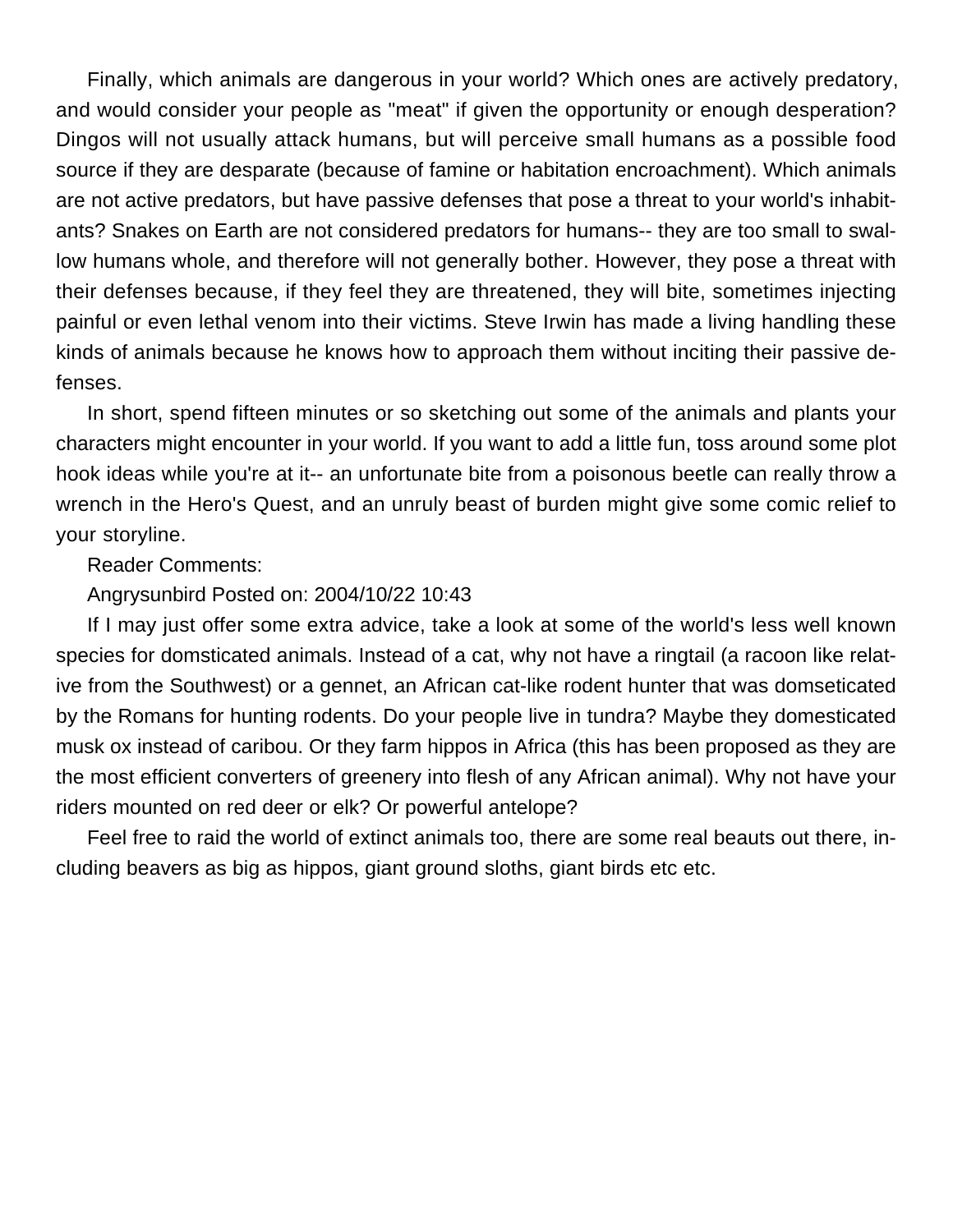### Day 22: Revisiting Geography

By now, you might have decided to change a lot of the way the world is shaped. Perhaps you've decided to change certain factions and need to put them closer together. Or maybe you just have to have a volcano explode in the middle of your novel... who knows?

Today, revisit your geography. If you haven't checked out some of the geography-related sites, do so. If there is one aspect you think will be important (for example, if you have a race of seafarers, and ocean currents are crucial to their survival), check up on it and make sure you're on the right track. If you decided to add in a non-real event, like a magical cataclysm, decide where that happened and how or if it changed the landscape of your world.

Exercise:

Redraw the map if you need to. It doesn't need to be exact—when they put the map at the front of your beautiful book, the publisher will hire an artist to re-do it anyway. If you have no idea how to re-draw your map, get out a black marker and go over any pencil marks from your original that you will be keeping (like contours of the coast)-- leave out any lettering, as they won't show through well anyway. Put a second piece of paper over the first and trace over the black lines in pencil. Write in place names and any additional map key icons (little trees for forests, upside-down V's for mountains, etc.). Draw in your roads and rivers (remember: blue is always water on a map), and your cities, towns, and settlements.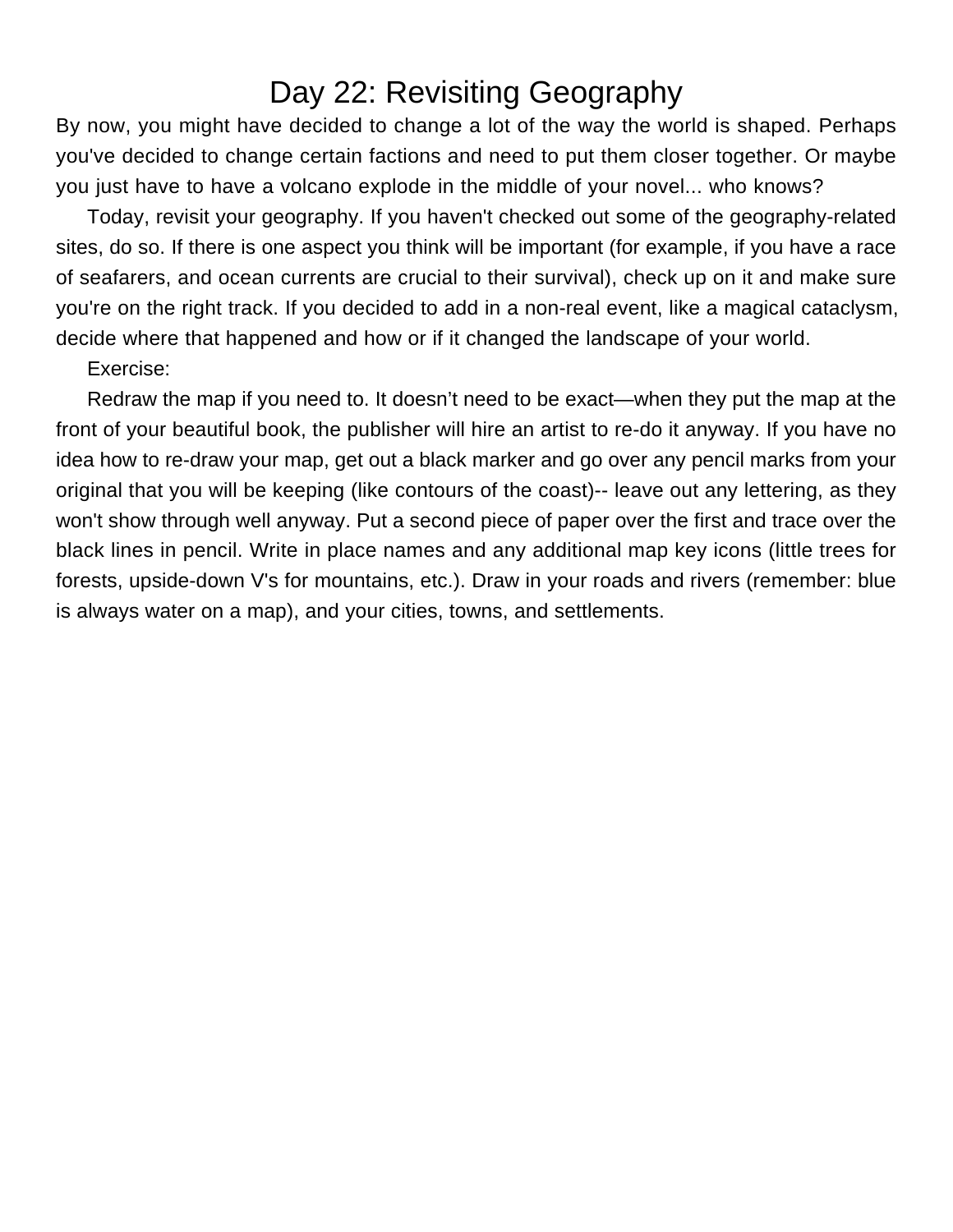# Day 23: Revisiting Culture

As with yesterday's exercise of revisiting the physical world, today is the day to revisit the cultures and societies of your world.

Start big: Do you know the major political and social groups in your world? Where do they live? How are they similar? In what ways do they vary? What values do they hold most dear? Are they also racial groups, and if so, how do they differ physically from each other?

Then narrow it down to a smaller region: Who are the people in your main characters' homeland(s)? What's important to them? What language do they speak? What kind of industry do they have, and what kind of food production do they have? What factions exist, and where does your protagonist fit into the factions? What is the primary unit of money called, and what can it buy?

Even smaller: What is a typical town, city, or settlement like? What was your protagonist's home town like? Does it change over the course of the novel? Who does your protagonist know from home, and what kinds of relationships does he or she have? How was the protagonist educated? Has he or she ever left home before?

Even smaller: What is a typical family structure like for your setting, and is it different in different parts of the world or for different factions? What is your protagonist's family like? Is that typical for where he or she is from, and if different, how? What other role models within the family or in close friendships does your protagonist have?

Exercise:

After 15 minutes of revisiting your notes with these kinds of questions in mind, you will have a good idea of any gaps in your background knowledge, and where you might need to change a few details (some major, hopefully most will be minor) to make everything more consistent. Remember: it's all right to have gaps, even at the end of this month. The process of writing the story will help you fill in the gaps and make a more coherent novel.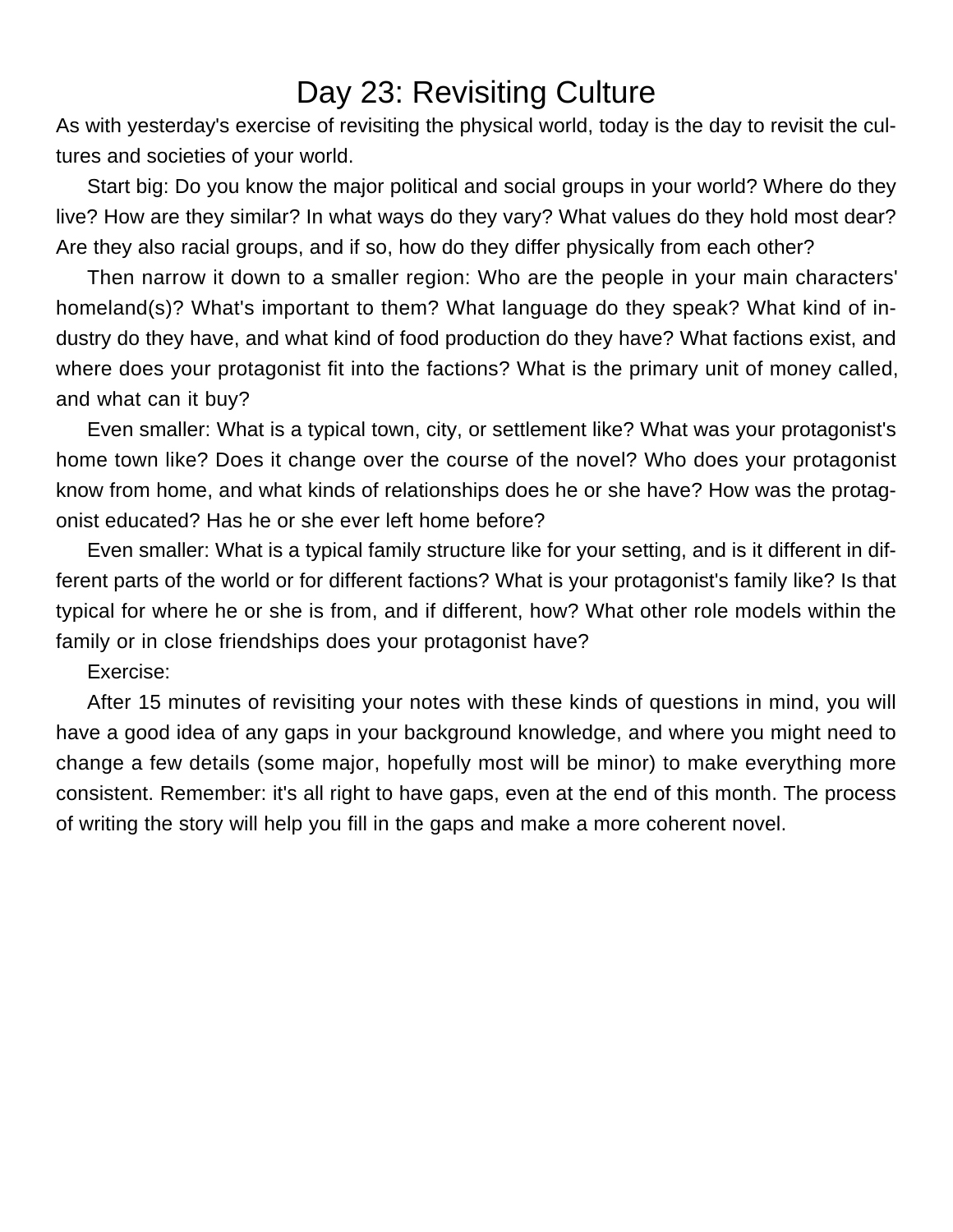# Day 24: Mood II

By now, you know what mood you want to set. You know your words. You know the color that evokes that mood. Your politics contribute to it. Your plot even assists it. And if they don't, today is the day to make sure they do.

Exercise:

Go through your notes and make a "m?" note next to anything that doesn't actively fit into the mood you want to convey. It's all right to have mismatched moods, of course; in many ways, it's crucial to have a variety. But you want to know, when you write your novel, if a particular element is going to dilute the mood or not.

Bonus Exercise:

Find a drawing or piece of artwork that captures the mood of your piece and print it out, preferably in color. Hang it on the outside of your notebook or near your desk. This might also be a good day to put together your moody playlist.

Also, check out the Bonus Exercise about burnout and what to do when you're going crazy over the details....

BONUS: All About Burnout!

Are you getting burned out on your novel already? It's not even the end of the month yet, and you're sick of the language, sick of the details, sick of your socio-political climates?

Here's how you know you're burned out:

 You avoid your notes, put it off until later. You've contemplated burying the notebook in the backyard, but fear the dog might dig it up and return it to you.You skip past the exercises and think you'll get to them later, but you never do.You've started to rebel in little ways, and now your novel has pastel vampires in it after all.You can't think of doing anything but world-build between now and November 1st.You dream in your invented language.

Stop. You're going to drive yourself crazy. Seriously-- you want NaNoWriMo to be FUN. It is time to step back and get some perspective. Take a deep breath. Remember that you are creating a draft. If you spend all of October painstakingly building a world that is perfect in every detail, then you will be paralyzed on November 3rd when you've explored your plot and don't know where to go next. You must leave yourself some leeway to be creative in November! The purpose of the World Building exercises is to give you a setting, not a straightjacket.

In the Dos and Don'ts thread, the very good point is made that NaNoWriMo is about the process, not the product. If you have stopped enjoying the process of world-building, then you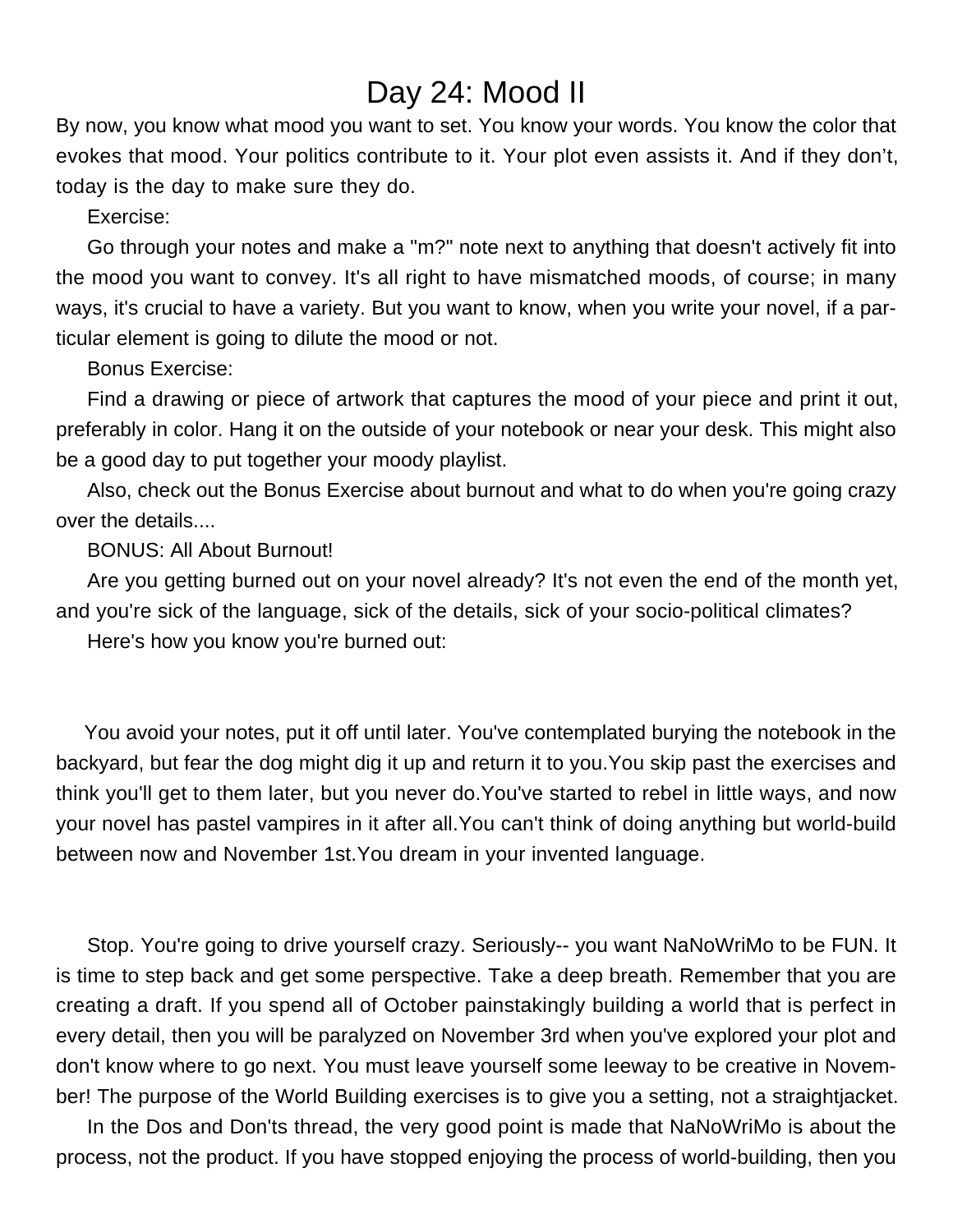are done. Your product is complete. Set it aside for this entire last week-- you won't miss anything, I promise. This last week will be focused on filling in the little gaps, filling out whatever you might have, and revising your notes if you need to. You won't miss a thing if you've already spent 2 hours for every "15-minute" exercise this month.

I'm going to repeat a couple of things I've said in other threads here, so bear with me if you've heard it already.

You will not get it "right" until you get it "write." Which is to say: there is no world-building exercise that can replace actually writing in your world.

You want a world that you can use for future writing projects? Great. Make sure you have the basics down. It's okay if you don't have a lot of depth yet, if you only know the surface ideas behind your political groups, or have no idea what the capitol city is called. When you're done with the novel, you will have added about 1/3 to your world-building without even trying. Then you can go back, fix any inconsistencies in your world and your story, add any depth that it turns out you needed after all, and consider it "right."

When you make up a new world-related detail, make a note in your World Building notes so you know later what the rule is. On November 25th, you don't want to be looking for the thing your wrote on November 4th, where you said what kind of government your people came from "back home," and which has only been relevant twice in your novel. If you forget to make a note, or you don't realize until later that it was important, you can throw in a placeholder and fix it later. Last year, I had one character leave the planet in one scene, and then re-appear with no explanation 5 pages later; I fixed it in April.

The key with world building is to stop before you get sick of your world. If you find yourself thinking "I don't need any of this-- this sucks," then put it away NOW and don't open your world-building notes until October 31st, when you read through them at 11 PM, getting ready to start writing at midnight. Go plan the rest of your story (plot and character), because your setting is as done as it needs to be.

If you're sick of it, you're ready. The details will fall into place when you write the book.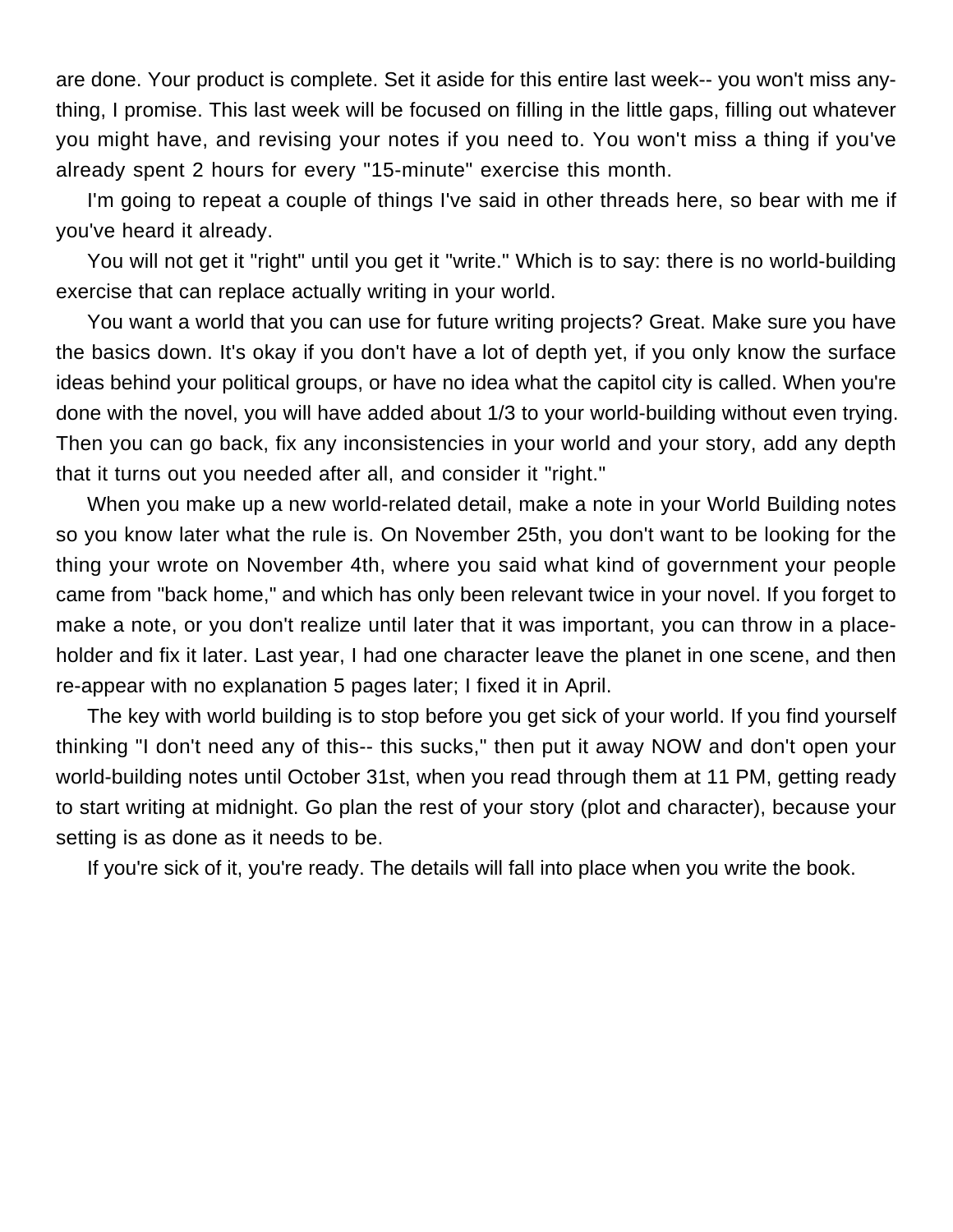# Day 25: The Sky

I had planned today to have everyone give a last check on their characters. But then Holly Ingraham (Dreamway) was wonderful and sent along an article she wrote about the satellites around your world, and has given permission for this to be the Day 25 exercise.

Read this. It's marvelous and should remind us all that the moon can serve to give our story light, darkness, or mood-- but not at certain times of the month.

The title refers to rainbows, and perhaps Holly will give a brief recap on rainbows as they apply to world-building.

Exercise:

Read this article and then figure out: how many moons does your world have? How long is a month for each of them? What are they named? Do you have any scenes already plotted in which moonlight is absolutely necessary? If so, be sure to write down the phase of the moon you need on that date, and use that date as your "touchstone" for what phase the moon will be in on other days. If you need to, write out the moon's calendar and as scenes happen when you write them in November, jot them into your calendar so you know what kind of moon your folks might encounter at those times.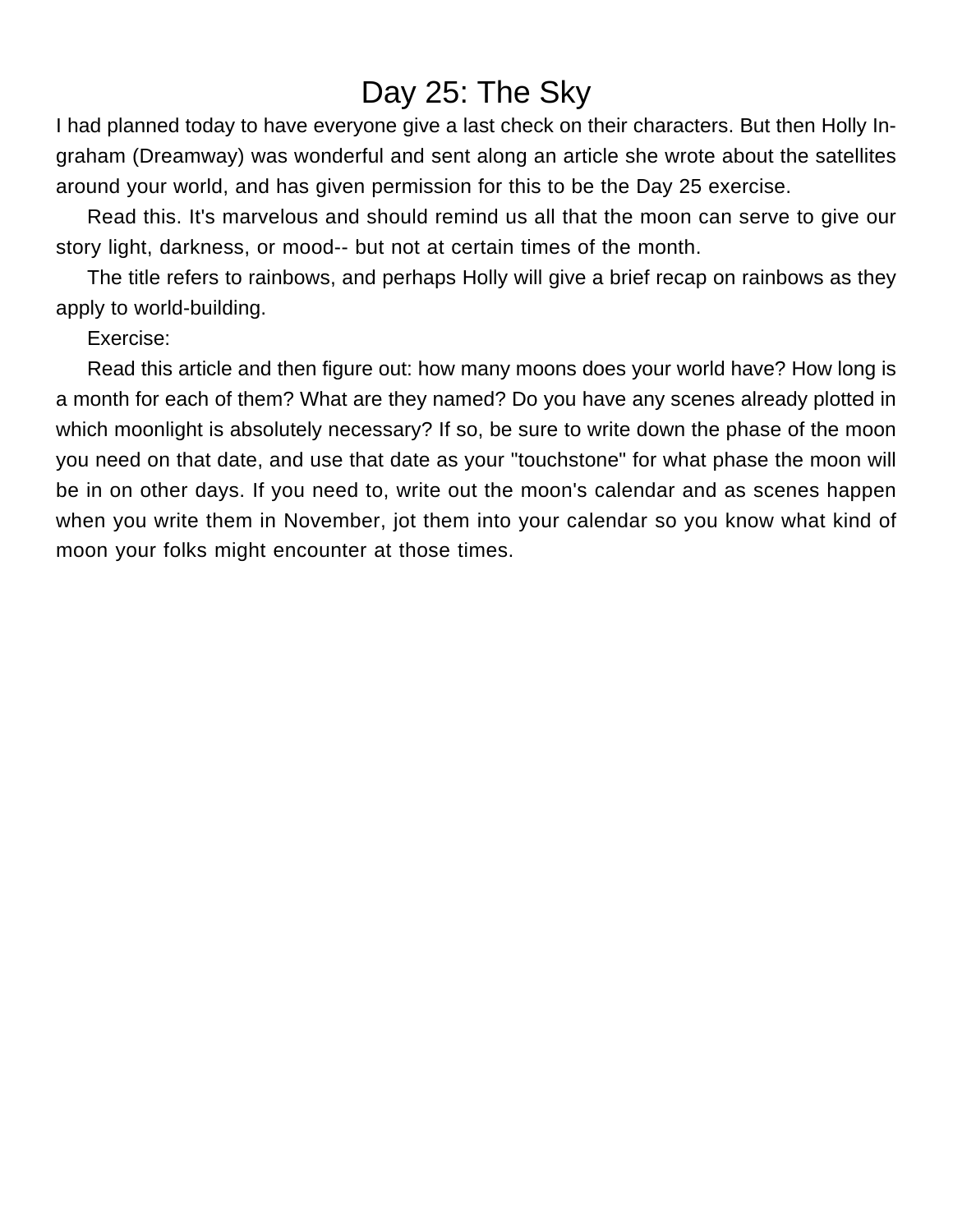# Day 26: Anti-What If?

This is kind of a reverse What If? day, because today we're asking what to cut.

What if it doesn't fit? After almost a month of world-building, you may be running into the problem of contradictory ideas, things that don't mesh together, or bits that you like but which ruin the mood.

I have a separate page in my notebook for the Dares that I like but which I'm not sure if I want them in the novel or not. Similarly, I have a separate page of "Misfits" for ideas that don't match what I'm planning to do, but which might later. You can put anything that doesn't match your mood into your Misfits file, but in particular (since this is the world building topic), focus on the cultural and social and world-specific ideas.

Exercise:

Look at your "mood words" list and then at your notes and outlines and ideas. Put anything that doesn't match at least one mood word (or a synonym of a mood word) onto a separate page or in a separate file. You may end up putting your misfits into this novel when you're stuck or need some inspiration or when there's an opportunity for them to fit in. You may even, when you get tired of the main storyline, decide that you want a subplot of Misfits, something to give a little comic relief, perhaps, or just an alternative tone to your main storyline.

For contradictory ideas, pick the one that you like best or, if you have no favorite, the one that best matches the mood of your piece. Put the other one into the Misfits file-- you never know when you might be able to tweak it to fit your story after all. Throw nothing away at this point, but organize your world into "things that I know contribute to what I'm trying to do" and "things that don't match but I like them anyway." In NaNoWriMo, you'll probably want to write things you "like anyway" at some point, and having those ideas already there will help.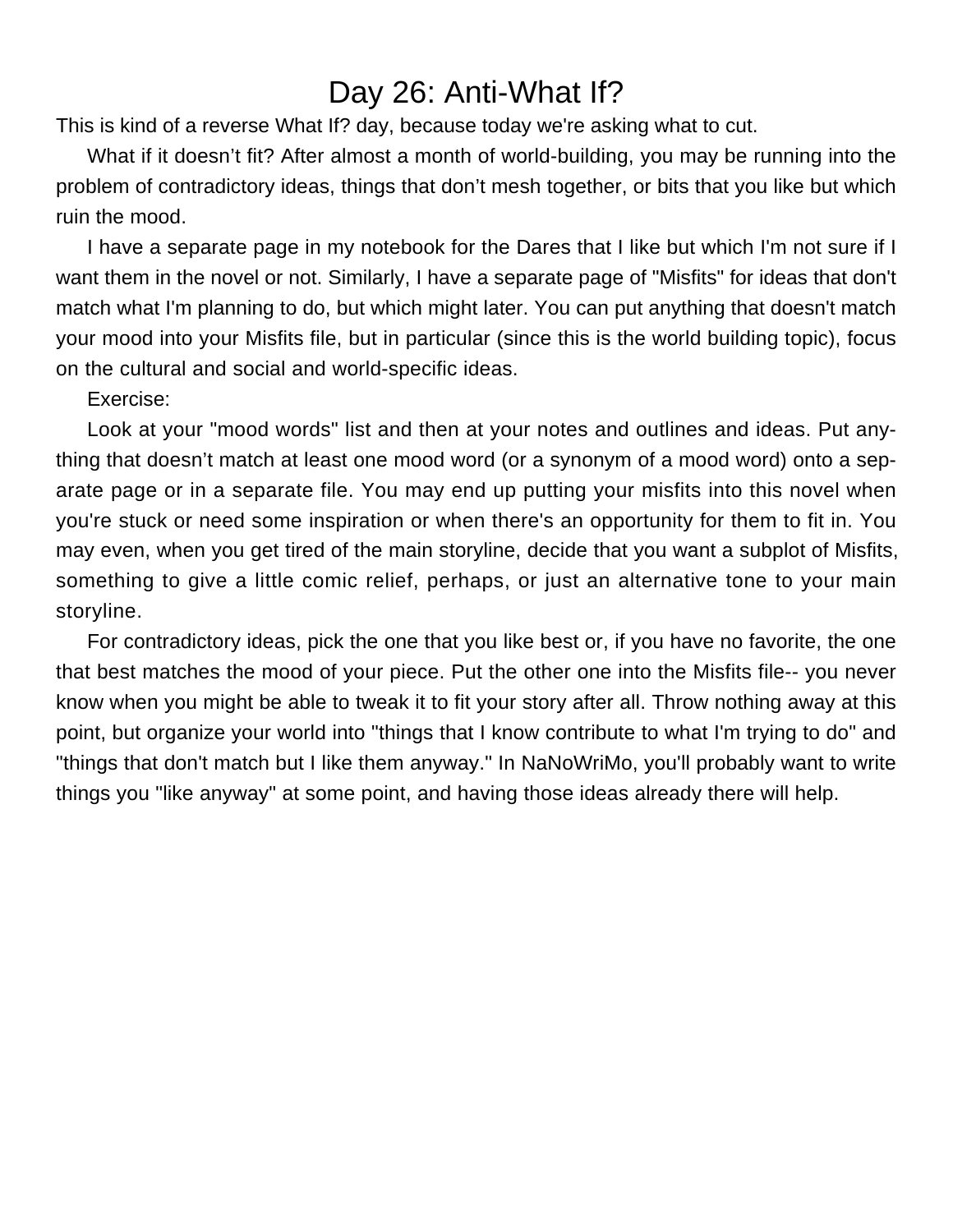# Day 27: Plot Hooks

Today is the last day to finalize your plot hooks, those litle "what if this happened" ideas that you've got going around, or scene snippets you want to have happen, just so you can see them take shape. Heck, your plot hooks probably have a few dares thrown in for good measure. Somewhere in your notebook, there is a list of plot hooks that you've been working on during these 30 days.

You may or may not have an outline of your actual whole-novel plot yet. If you do, read through your list of plot hooks and your outline, and match the hooks to wherever they might fit into the story. Next month, when you get to that part of your story, you'll decide if you need to throw the plot hook or device into the story, or if it's superfluous.

Exercise:

If you don't have an outline, look at your plot hooks and see if you can group them together ("well, these all have something to do with goats...."). If you can, cluster them together and talk about the most interesting cluster when you start the novel on Monday. You may end up changing that beginning, but if those are the plot hooks that interest you the most, then those plot hooks are your plot. Surprise!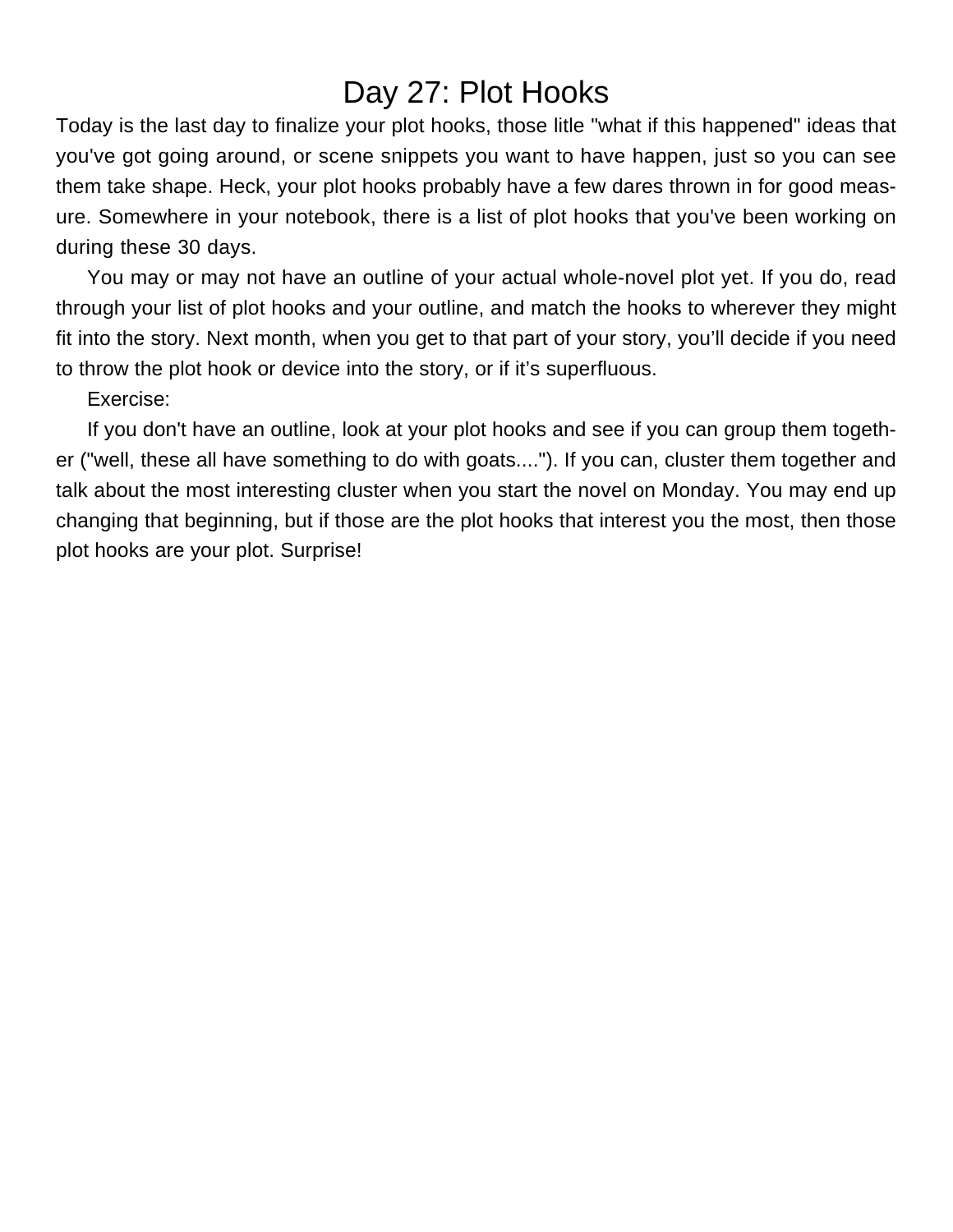# Day 28: What Did We Leave Out?

In any group of world-building exercises, there's going to be something left out, something the person posting the exercises (me) forgot or neglected, or just doesn't think about much. I've tried to keep an eye on this forum and be alert to topics that people bring up, but I'm aware that I've probably forgotten something important.

So, what did I forget? Some of the topics I can think of off the top of my head:

Clothing: What passes for fashion in your world?

Food and Kitchens: Is food substantially different? What about food prep and kitchen areas?

Sanitation and hygiene: We don't read speculative fiction to read up on people going to the bathroom, but how clean is your world? What do large concentrations of people do with their waste (biological waste as well as regular ol' trash)? A world's history can change when its sewer needs change: polio wasn't a serious problem until closed sewers meant children weren't exposed to it early enough to ward off the disease. Not to mention hygiene and bathing.

Disease and Treatment, Medicines: Similarly, how does medicine work in your world? What do people do for pain? What do they do about disease? How do people heal? Are there hospitals, healers, infirmaries, medics?

Treatment of the Elderly: A related issue: do your elderly drift away on icebergs? Do they get put into an old folks' home? Do they shift to hyper-productive imaginative lives in a VR world? Are they revered? Reviled?

Law Enforcement and Incarceration: Long-term incarceration is a modern phenomenon, and one that doesn't seem to work very well, given the overpopulation in prisons. What happens to criminals in your world? Fines? Feuds? Eye-for-an-eye mutilation? Microchipping? Do you have prisons?

Pets: Something that many humans believe is a distinction of humanity (KoKo the gorilla being an exception) is the desire to care for a pet. And yet, the definition of "pet" wasn't always the same, and the desirability of certain animals as pets changes when one is or is not able to have them "fixed." Do the people of your world keep pets, and if so, what kinds?

Exercise:

Spend 15 minutes thinking about two or three of the above "left out topics" and post in the comments any other world-building topics that come to mind that you haven't seen addressed in these threads and would like to.

Reader Comments: Dreamway Posted on: 2005/1/17 1:46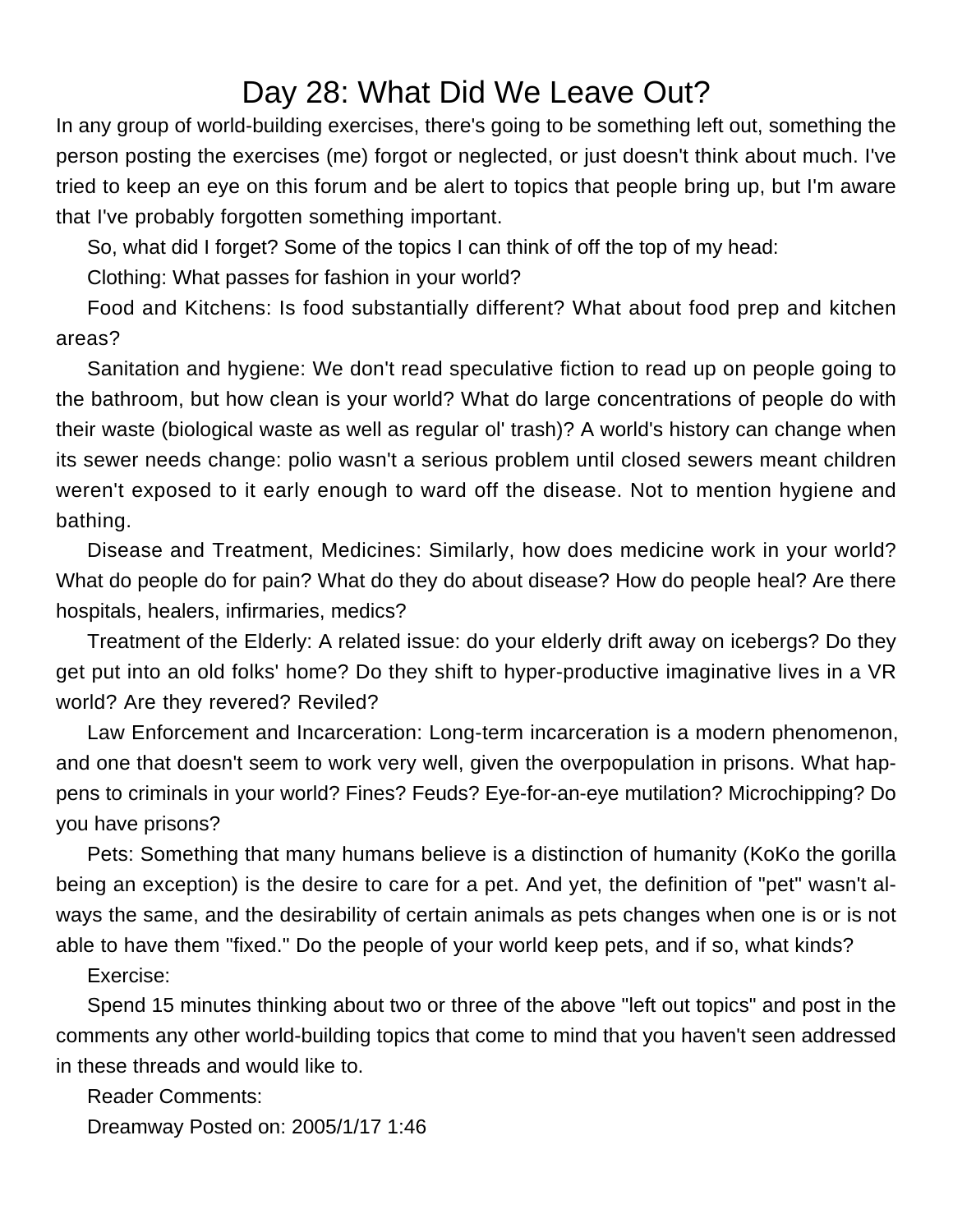As I face building an idea of a middle-tech city:

Where are the tectonically active zones? In short, is this in Shaky Town? How many noticeable earthquakes a year, or month, do you have? Is it like Pompeii, where in the memory of humanity there the mountain covered with vinyards had smoked now and then but never erupted? Or is this an area where they watch the hills nervously for smoke, as in Iceland? Earthquake and volcanism can strike anywhere around a ring of fire, or other tectonic joints with subduction of sea floors. This may well affect things like architecture (Japanese disposable housing, LA earthquake safety codes after the 1932 quake) or it may be ignored and lead to disaster when it does (rigid flimsy houses that collapse on the inhabitants, etc.)

Architecture: does it reflect pure utilitarianism or are there fossil features, like a neo-Tudor split-level in Malibu that does not need steep snow-shedding roof, or an office building in neo-Gothic with non-spouting gargoyles? What is it made of, and does this vary by status? There's the old line about "found Rome a city of wood and brick and left it a city of stone" or however that goes. If it's multi-storey, how do you get between stories? Ladders or stairs or ramps? Note that trad Japanese buildings use very narrow steep accesses about halfway between stairs and ladders, going through the floor above with a relatively small hole. Does architecture channel fashion? That is, is the concept of narrow steep stairs so ingrained that something like hoop skirts could never come up? Does this vary by status? What fills the windows? Casements of bullseye glass? Sashes with oiled parchment in the frames? Shutters?

City planning: I have some lovely books on Greek, Roman, and Medieval cities, not to mention archaeological site plans of more ancient and non-European ones. The major determinant seems to be: walls or no city fortifications? In medieval cities. they tend to channel development along the streets between gates. Did it just grow outward from a ruler's house like Tara or a ceremonial site like a Mayan centre? Is it forced on a grid no matter what like a Classical colony, or is there a messy zone somewhere, older primitive form or bad terrain? History can be reflected in this.

Where's the water? Do you have to go to the well/stream outside the village/town gates to get it? That's a long haul for the women folk who in most cultures get this duty. Do men do it in yours because it's dangerous: raiders try to steal women while they're out there every few years, if you let women do it. Is there a stream through town, getting progressively filthier as the gutters and sewage dump into it? Do the high folk live at the upstream end? Why not, if they've got the money and power? Are there natural fountains spotted here and there? Pipedin fountains in every neighborhood? Running water from cisterns on the roof? You need a pressurized water system to get piped-in water above the level of the source, remember, which is why water-closets were so late in developing.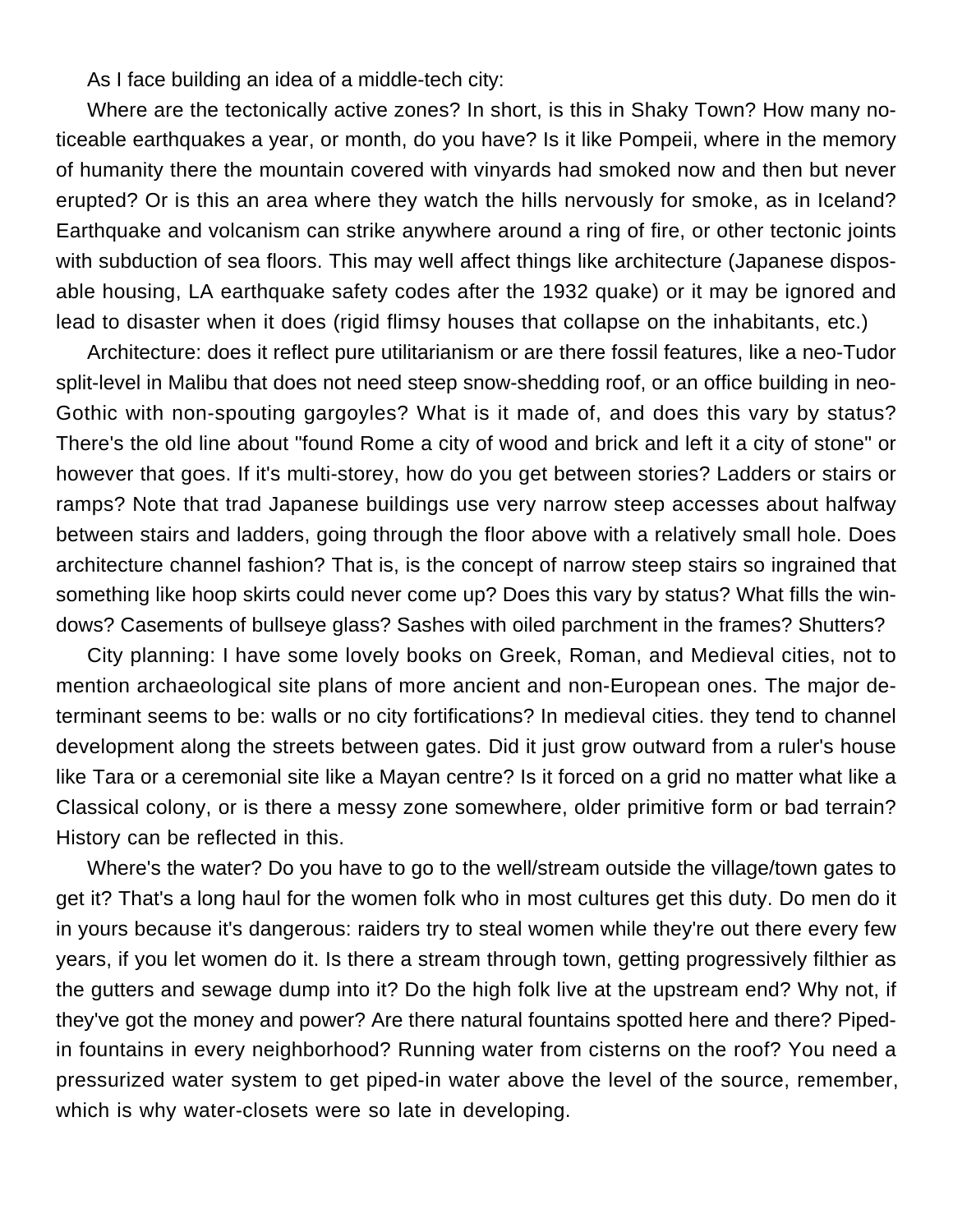Heating the place: or cooling it. The ancients used braziers, with attendent constant light smoke inhalation. The Romans had hot-air warmed floors (the most civilized system). Chimneys were invented about 1100, but as anyone who has moved into a house with a poorly built one knows, they must have taken time to perfect. We think of early 19th houses relying on fireplaces, but in Germany they only had them sometimes in grand houses, or very poor ones. Everyone else used closed heating stoves, tended from a special corridor where the fuel was kept stacked. In hot weather, are there punkah-wallahs pulling a cord to operate the big flap from the ceiling waving back and forth, or is it all passive cooling, like Hawai'ian houses? Note that only crazy Europeans like tons of sunlight streaming in through big windows in the summer. Trad hot-zone buildings have small windows, or ones up high under the shade of the eaves. As my Granny Orbe taught me, sunlight IS heat.

FIRE! How do people handle outbreaks of fire? How frequent or dangerous are they? In Colonial Williamsburg, they point out that kitchens are detached buildings so that when they burnt down, rather frequently, they didn't take the main building along, and this was in the 1776 capital of Virginia. Is it something simply ganged up on by the neighbors? Are there private fire companies like the early ones that will only put out a fire on a building with the tag that shows fees have been paid to their company and not a rival? Without hook and ladder trucks or horse-drawn pumpers, the Japanese had fire companies in Edo that threw water when they could, dirt if they didn't have water, and mainly pulled down the burning building and any immediately in danger to break the fire.

Passage: is it legal to wander around at will? In Renaissance England, commoners needed passports to explain why they were away from their home parish. Are borders between places guarded or permeable? Do they really care if people come and go as long as they can get all the wagons and sumpter beasts carrying cargo for entry taxes? How is this policed? Great Wall? Hadrian's Wall? Guard patrols? Wait until the people have to buy food somewhere?

#### Cgarrett Posted on: 2005/1/17 5:13

The big one I noticed was morals in general and sexual mores in particular. A culture's attitudes towards sex can have a profound effect on how their culture develops the way that it does. After all, the Victorian view of modesty and obscenity resulted in such strange things as the use of tablecloths to cover up the "limbs" of furniture. So, what partnerships are permitted, which are slightly scandalous, and which are considered taboo? What hapens to people who ignore the societal rules?

Also, what are their views on killing? Lying? What words or concepts are obscene? And how do their views affect their language, whether slang or idiom or basic speech?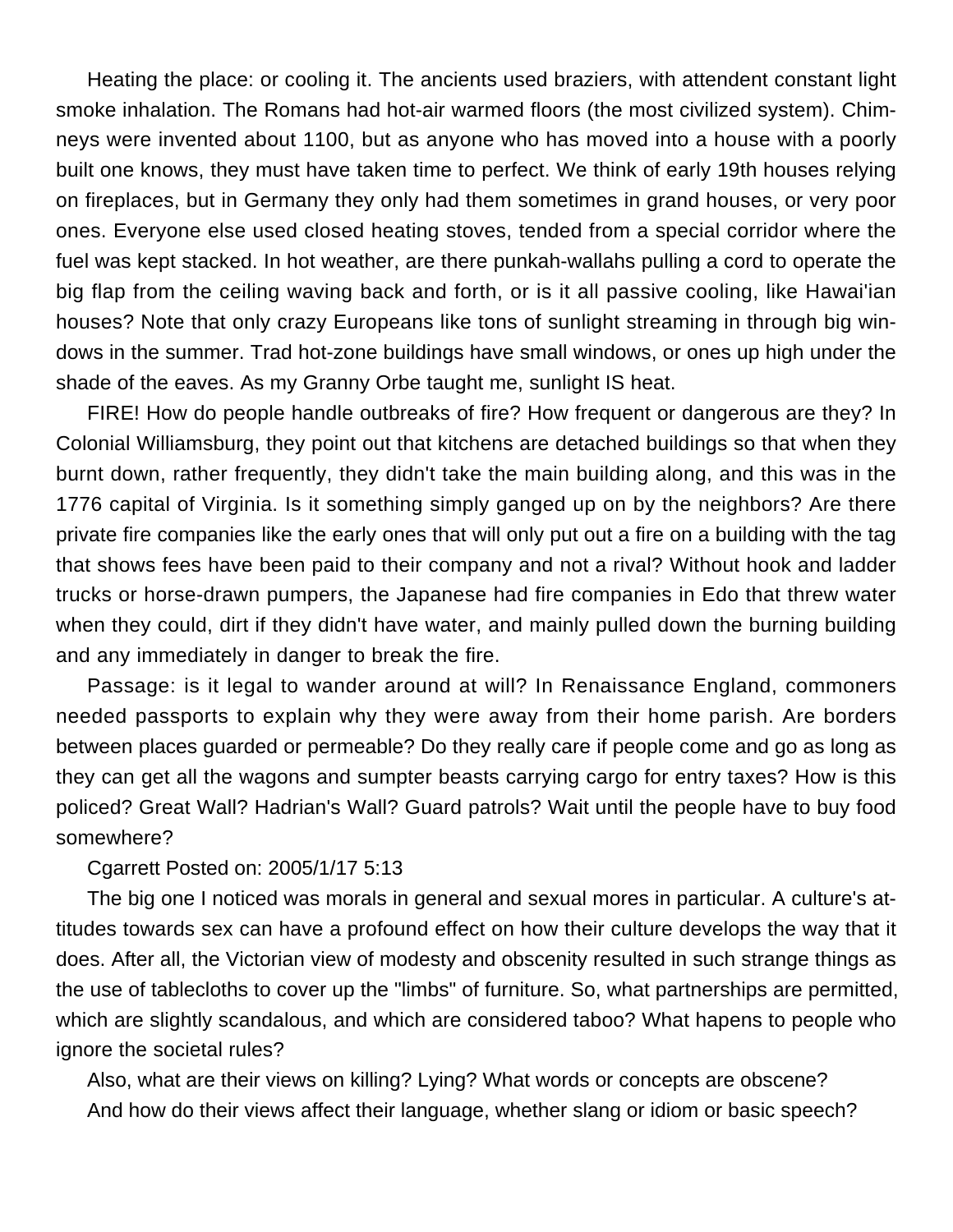Reader Links:

WritingLife Posted on: 2005/1/21 19:30

Patricia Wrede has a long, long essay on worldbuilding on the Science Fiction and Fantasy Writers of America sitehere. This page has the links to all the sections. Many, many things to consider!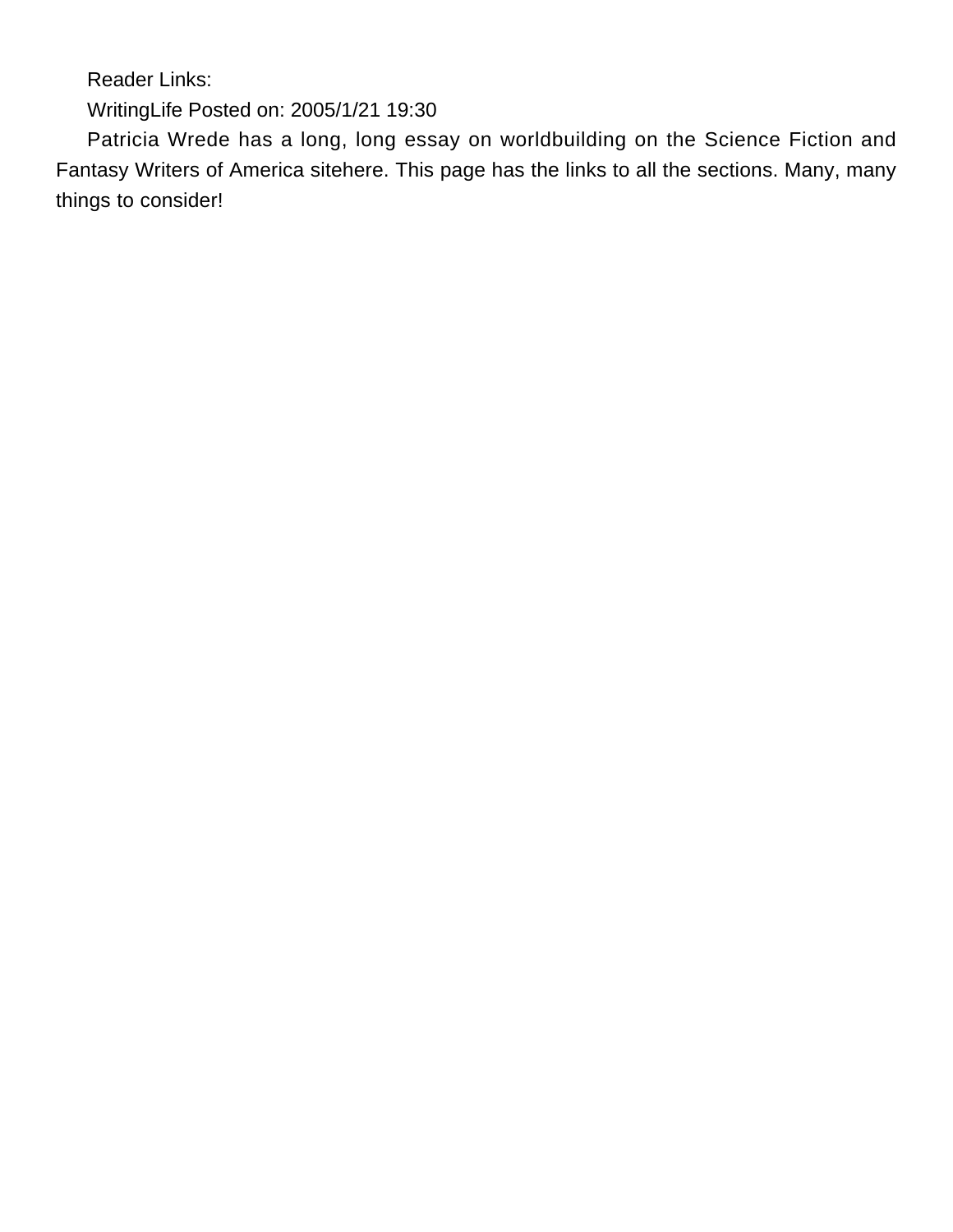## Day 29: Character

Finalize your character notes today. Address any character background details you might have overlooked. Remember: where a person comes from can be a strong motivator for what they do next.

Frequently, people put a dark or traumatic event into their heroes' pasts. You see this in the comics-- even Superman, whose adopted father dies when Clark is back from college-- as well as in many books and movies. If you've ever played a role-playing game and asked people to describe their character's home life, you'll be amazed at how many orphans there are sitting at that table in the inn near Waterdeep. In part, this is because we want tragic experiences to have meaning-- we want them to shape us for the better, and so we work with heroic archetypes who are also shaped for the better by these events. But also, I think, sometimes we use a Tragic Past as a way to easily give a reason why an ordinary person would choose a dangerous and thankless path.

Pain and tragedy are strong motivators, but they're not the only shaping forces in our lives. Strong role models, lessons learned from failing at tasks that aren't life-destroying, and the simple act of being in a stable relationship or lifestyle can help strengthen a person's character. Although strong steel is forged through heat and a grinding stone, the same is not always true of human character. You might think of a character's background as a clay sculpture. Moldable, and changeable, and responsive to pressure, but truly best when guided by a strong and stable hand.

#### Exercise:

Look in your social and cultural world for not just the places where your character doesn't fit in, but also the places where he or she does, and note them in your character notes. Make sure that, by the end of today, you can name your character's parents and siblings, the town where they grew up, their age and any training they've had, and the most influential three people in their lives.

Oh, and for those of you who already have characters fully fleshed out: Spend your fifteen minutes writing a scene in which your character is given a gift they have to refuse. You decide on the gift, the giver, and why they have to refuse it.